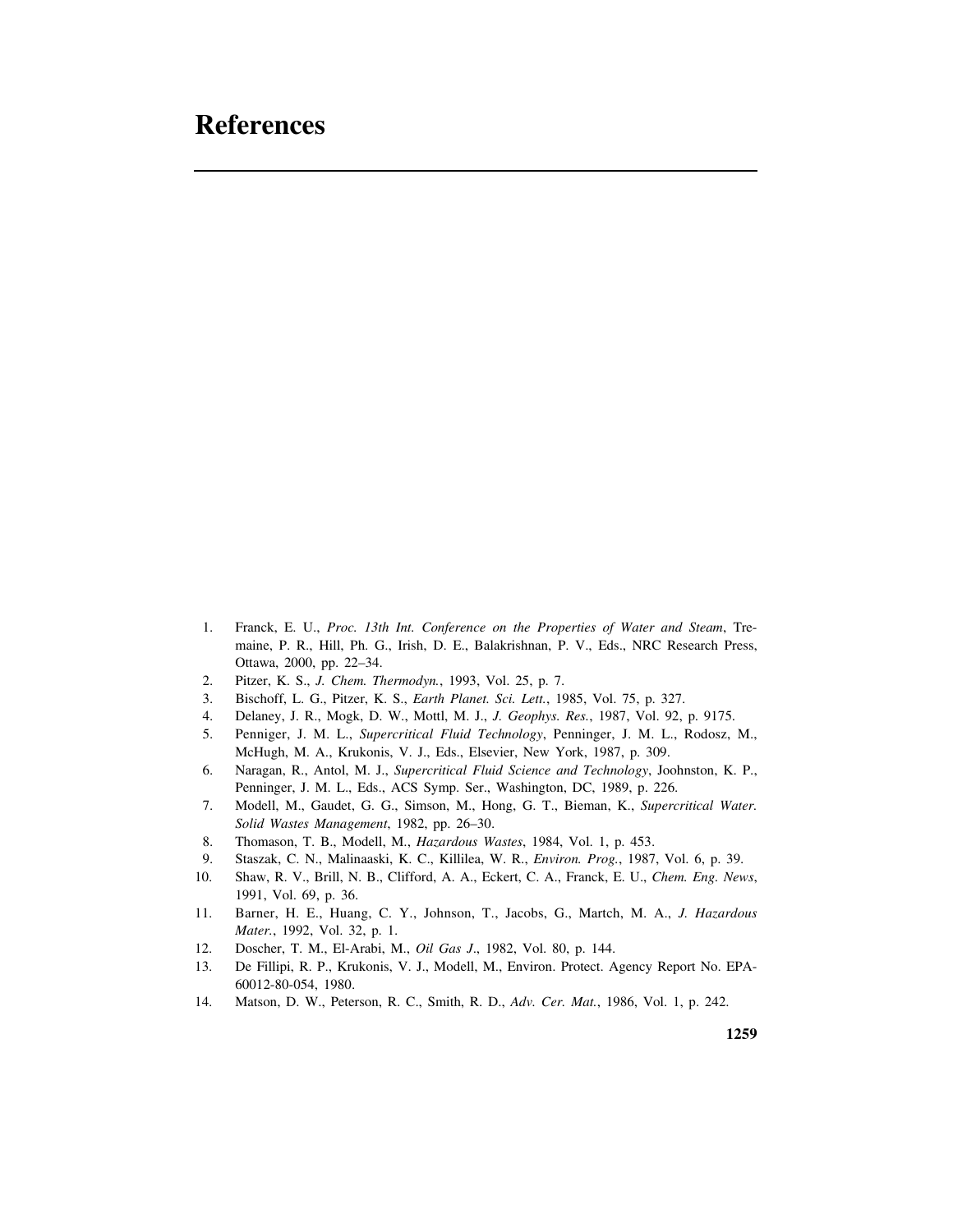- 15. Yonker, C. R., Wright, R. W., Frye, S. L., Smith, R. D., *Supercritical Fluids,* Squires, T. G., Paulaitis, M. E., Eds., ACS Symp. Ser., 1987, No. 329, p. 172.
- 16. Kim, S., Johuston, K. P., *Supercritical Fluids,* Squires, T. G., Paulaitis, M. E., Eds., ACS Symp. Ser., 1987, No. 329, p. 42.
- 17. Kumar, S. K., Suter, V. W., Reid, R. C., *Fluid Phase Equilibria*, 1986, Vol. 29, p. 373.
- 18. *Supercritical Fluid Technology*, Bright, F. V., McNally, M. E. P., Eds., ACS Symp. Ser., Washington, DC, 1992.
- 19. *Supercritical Fluid Engineering Science*, Kiran E., Brennecke, J. F., Eds., ACS Symp. Ser., Washington, DC, 1993, No. 514.
- 20. *Supercritical Fluid Science and Technology*, Johnston, K. P., Penninger, J. M. L., Eds., ACS Symp. Ser., Washington, DC, 1989, No. 406.
- 21. *The Theory and Practice in Supercritical Fluid Technology*, Hirota, M., Ishikawa, T., Eds., NTS, Tokyo, 1987, Part 1, Ch. 1.
- 22. *Supercritical Fluids. Fundamentals for Application*, Kiran, E., Levelt-Sengers, J. M. H., Eds., NATO ASI Ser., 1993, Vol. 273.
- 23. Connolly, J. F., *J. Chem. Eng. Data*, 1966, Vol. 11, p. 13.
- 24. Gao, J., *J. Am. Chem. Soc.*, 1993, Vol. 115, p. 6893.
- 25. Hawtherne, S. B., *Anal. Chem.*, 1990, Vol. 62, p. 633A.
- 26. Hawtherne, S. B., Yang, Yu., Miller, D. J., *Anal. Chem.*, 1994, Vol. 66, p. 2912.
- 27. Chester, T. L., Pinkston, J. D., Raynie, D. E., *Anal. Chem.*, 1992, Vol. 64, p. 153R.
- 28. Alexandrou, N., Pawliszyn, J., *Anal. Chem.*, 1992, Vol. 64, p. 301.
- 29. Garcia, M., de Lucas, A., Valverde, J. L., Rodriguez J. F., *J. Chem. Eng. Data*, 2000, Vol. 45, p. 540.
- 30. Siskin, M., Katritzky, A. R., *Science*, 1991, Vol. 254, p. 231.
- 31. Levelt-Sengers, J. M. H., Morrison, G., Nielson, G., Chang, R. F., Everhart, C. M., *Int. J. Thermophys.*, 1986, Vol. 7, p. 231.
- 32. Chang, R. F., Morrison, G., Levelt-Sengers, J. M. H., *J. Phys. Chem.,* 1984, Vol. 88, p. 3389.
- 33. Levelt-Sengers, J. M. H., *J. Supercritical Fluids*, 1991, Vol. 4, p. 215.
- 34. Harvey, A. H., Levelt-Sengers, J. M. H., *J. Phys. Chem.*, 1991, Vol. 95, p. 932.
- 35. Levelt-Sengers, J. M. H., *Supercritical Fluid Technology*, Ely, J. F., Bruno, T. J., Eds., CRC Press, Boca Raton, FL, 1991, p. 1.
- 36. Chang, R. F., Levelt-Sengers, J. M. H., *J. Phys. Chem.*, 1986, Vol. 90, p. 5921.
- 37. Chialvo, A. A., Cummings, P. T., *AIChE J.*, 1994 Vol. 40, p. 1558.
- 38. Cummings, P. T., Chialvo, A. A., *Chem. Eng. Sci.*, 1994, Vol. 49, p. 2735.
- 39. Chialvo, A. A., Cummings, P. T., *Mol. Phys.*, 1995, Vol. 84, p. 41.
- 40. Debenedetti, P. G., Kumar, S. K., *AIChE J.*, 1984, Vol. 34, p. 645.
- 41. Debenedetti, P. G., Mohamed, R. S., *J. Chem. Phys.*, 1989, Vol. 90, p. 4528.
- 42. McGuigan, D. B., Monson, P. A., *Fluid Phase Equilibria*, 1990, Vol. 57, p. 227.
- 43. Abdulagatov, I. M., Bazaev, A. R., Ramazanova, A. E., *Int. J. Thermophys.*, 1993, Vol. 14, p. 231.
- 44. Abdulagatov, I. M., Bazaev, A. R., Ramazanova, A. E., *J. Chem. Thermodyn.*, 1993, Vol. 25, p. 249.
- 45. Abdulagatov, I. M., Bazaev, A. R., Ramazanova, A. E., *Ber. Bunsenges. Phys. Chem.*, 1994, Vol. 98, p. 1596.
- 46. Abdulagatov, I. M., Bazaev, A. R., Gasanov, R. K., Ramazanova, A. E., *J. Chem. Thermodyn.*, 1996, Vol. 28, p. 1037.
- 47. Abdulagatov, I. M., Bazaev, A. R., Gasanov, R. K., Bazaev, E. A., Ramazanova, A. E., *J. Supercritical Fluids*, 1997, Vol. 10, p. 149.
- 48. Abdulagatov, I. M., Bazaev, A. R., Gasanov, R. K., Bazaev, E. A., Ramazanova, A. E., *High Temperatures — High Pressures*, 1997, Vol. 29, p. 137.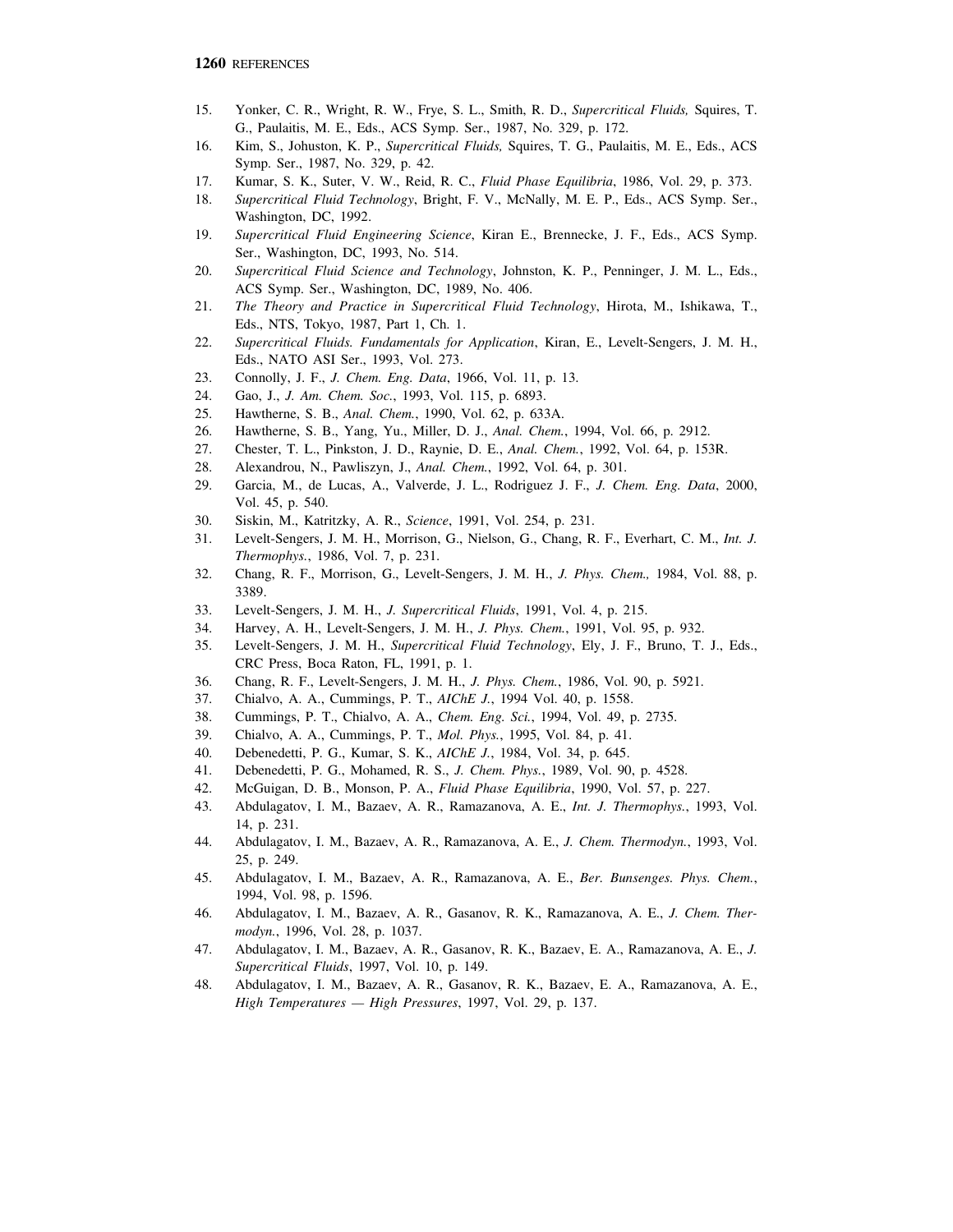- 49. Abdulagatov, I. M., Bazaev, A. R., Bazaev, E. A., Khokhlachev, S. P., Saidakhmedova, M. B., Ramazanova, A. E., *J. Solution Chem.*, 1998, Vol. 27, p. 729.
- 50. Abdulagatov, I. M., Bazaev, A. R., Bazaev, E. A., Saidakhmedova, M. B., Ramazanova, A. E., *J. Chem. Eng. Data*, 1998, Vol. 43, p. 451.
- 51. Abdulagatov, I. M., Bazaev, A. R., Bazaev, E. A., Saidakhmedova, M. B., Ramazanova, A. E., *Fluid Phase Equilibria*, 1994, Vol. 150, p. 537.
- 52. Abdulagatov, I. M., Bazaev, E. A., Bazaev, A. R., Rabezkii, M. G., *J. Supercritical Fluids*, 2001, Vol. 19, p. 219.
- 53. Bazaev, A. R., Abdulagatov, I. M., Magee, J. W., Rabezkii, M. G., Bazaev, E. A., *J. Chem. Eng. Data*, 2001, Vol. 46, p. 1089.
- 54. Rabezkii, M. G., Bazaev, A. R., Abdulagatov, I. M., Magee, J. W., Bazaev, E. A., *J. Chem. Eng. Data,* 2001, Vol. 46, p. 1610.
- 55. Bazaev, A. R., Abdulagatov, I. M., Magee, J. W., Bazaev, E. A., Rabezkii, M. G., Ramazanova, A. E. *J. Supercritical Fluids*, 2003, Vol. 26, p. 115.
- 56. Smith, L. B., Keyes, F. G., *Proc. Am. Acad. Arts Sci.*, 1935, Vol. 69, p. 285.
- 57. Rivkin, S. L., Akhundov, T. S., *Teploenergetika*, 1962, Vol. 9, No. 1, p. 57.
- 58. Rivkin, S. L., Akhundov, T. S., *Teploenergetika*, 1963, Vol. 10, No. 9, p. 66.
- 59. Rivkin, S. L., Troyanovskaya, G. V., Akhundov, T. S., *Russ. J. High Temp.,* 1964, Vol. 2, p. 219.
- 60. Rivkin, S. L., Troyanovskaya G. V., *Teploenergetika*, 1964, Vol. 11, No. 10, p. 72.
- 61. Rivkin, S. L., Akhundov T. S., Kreminovskaya, E. A., Asadullaeva, N. N., *Teploenergetika*, 1966, Vol. 13, No. 4, p. 59.
- 62. Hanafusa, H., Tsuchida, T., Kawai, K., Sato, H., Uematsu, M., Watanabe, K., *High Temperatures — High Pressures*, 1983, Vol. 15, p. 311.
- 63. Hanafusa, H., Tsuchida, T., Kawai, K., Sato, H., Uematsu, M., Watanabe, K., *Proc. 10th Int. Conference on the Properties of Steam*, Sychev, V. V., Aleksandrov, A. A., Eds., Mir, Moscow, 1986, Vol. 1, p. 180.
- 64. Kell, G. S., McLaurin, G. E., Whalley, E., *Proc. 8th Int. Conference on the Properties of Water and Steam*, Giens, France, 1974, Vol. 1, p. 354.
- 65. Morita, T., Sato, H., Uematsu, M., Watanabe, K., *Physica A*, 1989, Vol. 156, p. 436.
- 66. Keyes, F. G., Smith, L. B., Gerry, H. T., *Proc. Am. Acad. Arts Sci.*, 1935, Vol. 70, p. 319.
- 67. Rivkin, S. L., Akhundov, T. S., *Teploenergetika*, 1962, Vol. 9, No. 5, p. 62.
- 68. Rivkin, S. L., Akhundov, T. S., *Atomn. Energet.*, 1963, Vol. 14, No. 6, p. 581.
- 69. Tsederberg, N. V., Aleksandrov, A. A., Khasanshin, T. S., Larkin, D. K., *Teploenergetika*, 1973, Vol. 20, No. 8, p. 13.
- 70. Kell, G. S., McLaurin, G. E., Whalley, E., *Proc. Roy. Soc. London A*, 1989, Vol. 425, p. 49.
- 71. Alexandrov, A. A., Khasanshin, T. S., Larkin, D. K., Report to Working Group, IAPWS, April 1976.
- 72. Alexandrov, A. A., Khasanshin, T. S., Larkin, D. K., *Russ. J. Phys. Chem.*, 1976, Vol. 50, p. 394.
- 73. Juza, J., Kmonicek, V., Sifner, O., Schovanec, K., *Physica*, 1966, Vol. 32, p. 362.
- 74. Mamedov, A. M., Akhundov, T. C., *Thermodynamic Properties of Gases and Liquids. Aromatic Hydrocarbons*, GSSSD, Moscow, 1978.
- 75. Akhundov, T. S., Asadullaev, N. N., *Izv. Vyssh. Uchebn. Zaved., Neft' Gaz*, 1968, Vol. 6, p. 83.
- 76. Akhundov, T. S., *Izv. Vyssh. Uchebn. Zaved., Neft' Gaz*, 1973, Vol. 11, p. 20.
- 77. Akhundov, T. S., Amanov, Sh. Yu., *Thermophysical Properties of Liquids*, Nauka, Moscow, 1970, p. 48.
- 78. Oliver, G. D., Grisar, J. W., *J. Am. Chem. Soc.*, 1956, Vol. 78, p. 561.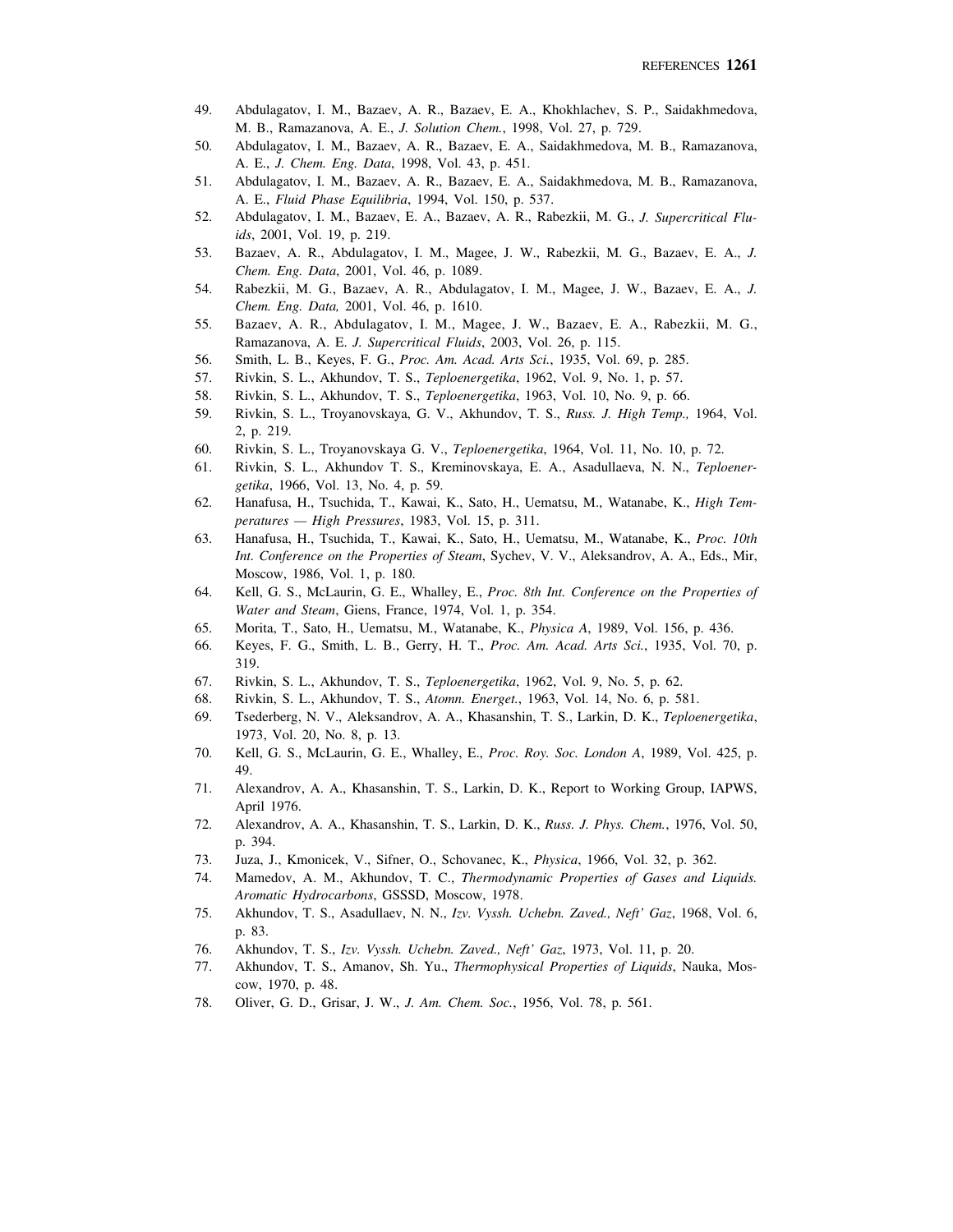- 79. Rose-Innes, J., Young, S., *Philos. Mag.*, 1899, Vol. 47, p. 353.
- 80. Grigor'ev, B. A., Kurumov, D. S., Abdulagatov, I. M., Vasil'ev, Yu. L., *Russ. J. High Temp.*, 1986, Vol. 24, p. 1096.
- 81. Sage, B. H., Lacey, W. N., *Thermodynamic Properties of the Lighter Paraffin Hydrocarbons and Nitrogen*, Monograph on API Research Project 37, API, New York, 1950.
- 82. Sage, B. H., Lacey, W. N., *Ind. Eng. Chem.*, 1942, Vol. 34, p. 730.
- 83. Beattie, J. A., Levine, S. W., Douslin, D. R., *J. Am. Chem. Soc.*, 1951, Vol. 73, p. 4431.
- 84. Beattie, J. A., Levine, S. W., Douslin, D. R., *J. Am. Chem. Soc.*, 1952, Vol. 74, p. 4731.
- 85. Li, K., Canjar, L. N., *Chem. Eng. Prog. Symp. Ser.*, 1953, Vol. 49, p. 147.
- 86. Gehrig, M., Lentz, H., *J. Chem. Thermodyn.*, 1979, Vol. 11, p. 291.
- 87. Kratzke, H., Muller, S., Bohn, M., Kohlen, R., *J. Chem. Thermodyn.*, 1985, Vol. 17, p. 283
- 88. Kurumov, D. S., Ph.D. Thesis, GNI, Groznyi, 1977.
- 89. Kurumov, D. S., Grigor'ev, B. A., *Russ. J. Phys. Chem.*, 1982, Vol. 56, p. 551.
- 90. Griskey, R. D., Canjar, L. N., *AIChE J.*, 1959, Vol. 5, p. 1.
- 91. Grigor'ev, B. A., Kurumov, D. S., Vasil'ev, Yu. L., *Russ. J. Phys. Chem.*, 1986, Vol. 60, p. 14.
- 92. Kurumov, D. S., Grigor'ev, B. A., Vasil'ev, Yu. L., *Thermophys. Properties Substances Mater.*, GSSSD, Moscow 1989, Vol. 27, p. 101.
- 93. Beattie, J. A., Kay, W. C., *J. Am. Chem. Soc.*, 1937, Vol. 59, p. 1585.
- 94. Smith, L. B., Beattie, J. A., Kay, W. C., *J. Am. Chem. Soc.*, 1937, Vol. 59, p. 1587.
- 95. Connolly, J. F., Kandalic, G. A., *J. Chem. Eng. Data*, 1962, Vol. 7, p. 137.
- 96. Kurumov, D. S., Topchiev, C. A., *Phase Transition and Thermophysical Properties of Multicomponent Systems*, Dagestan Sci. Center, Russ. Acad. Sci., Makhachkala, 1990.
- 97. Gehrig, M., Lentz, H., *J. Chem. Thermodyn.*, 1977, Vol. 9, p. 445.
- 98. Gornowski, E. J., Amick, E. H., Hixson, A. N., *Ind. Eng. Chem.*, 1947, Vol. 39, p. 1348.
- 99. Akhundov, T. S., Abdullaev, F. G., *Thermophysical Properties of Liquids*, Nauka, Moscow, 1970.
- 100. Akhundov, T. S., Abdullaev, F. G., *Izv. Vyssh. Uchebn. Zaved., Neft' Gaz*, 1974, Vol. 1, p. 62.
- 101. Straty, G. C., Ball, M. J., Bruno, T. J., *J. Chem. Eng. Data*, 1988, Vol. 33, p. 115.
- 102. Grigor'ev, B. A., Rastorguev, Yu. L., Gerasimov, A. A., Kurumov, D. S., Plotnikov, S. A., *N-Hexane. Thermodynamic Properties at Temperatures from 180 to 630 K and at Pressures between 0.1 and 100 MPa*, GSSSD, Moscow, 1986.
- 103. Young, S., *J. Chem. Soc.*, 1897, Vol. 71, p. 446.
- 104. Sage, B. H., Lacey, W. N., Schaafsma, J. A., *Ind. Eng. Chem.*, 1935, Vol. 27, p. 48.
- 105. Pöhler, H., Kiran, E., *J. Chem. Eng. Data*, 1996, Vol. 33, p. 115.
- 106. Franck, E. U., Kerschbaum, S., Wiegand, G., *Ber. Bunsenges. Phys. Chem.*, 1998, Vol. 102, p. 1794.
- 107. Magee, J. W., Bruno, T. J., *J. Chem. Eng. Data*, 1996, Vol. 41, p. 900.
- 108. Kashiwagi, H., Kashimoto, T., Tanaka, Y., Kubota, H., Makita, T., *Int. J. Thermophys.*, 1981, Vol. 3, p. 201.
- 109. Muringer, M. J. P., Trappeniers, N. J., Biswas, S. N., *Phys. Chem. Liquids*, 1985, Vol. 14, p. 273.
- 110. Marcos, D. H., Lindley, D. D., Wilson, K. S., Kay, W. B., Hershey, H., *J. Chem. Thermodyn.*, 1983, Vol. 15, p. 1003.
- 111. Marshall, W., Simonson, J. M., *J. Chem. Thermodyn.*, 1991, Vol. 23, p. 613.
- 112. Dutta-Choudhury, M. K., Van Hook, W. A., *J. Phys. Chem.*, 1980, Vol. 84, p. 2735.
- 113. Simson, J. M., *J. Chem. Thermodyn.*, 1990, Vol. 22, p. 739.
- 114. Degrange, S., Ph.D. Thesis, University Blaise Pascal, France, 1998.
- 115. Wormald, C. J., Colling, C. N., Lancaster, N. M., Sellars, A. J., Gas Processors Association, Research Report RR-68, Tulsa, Oklahoma, 1983.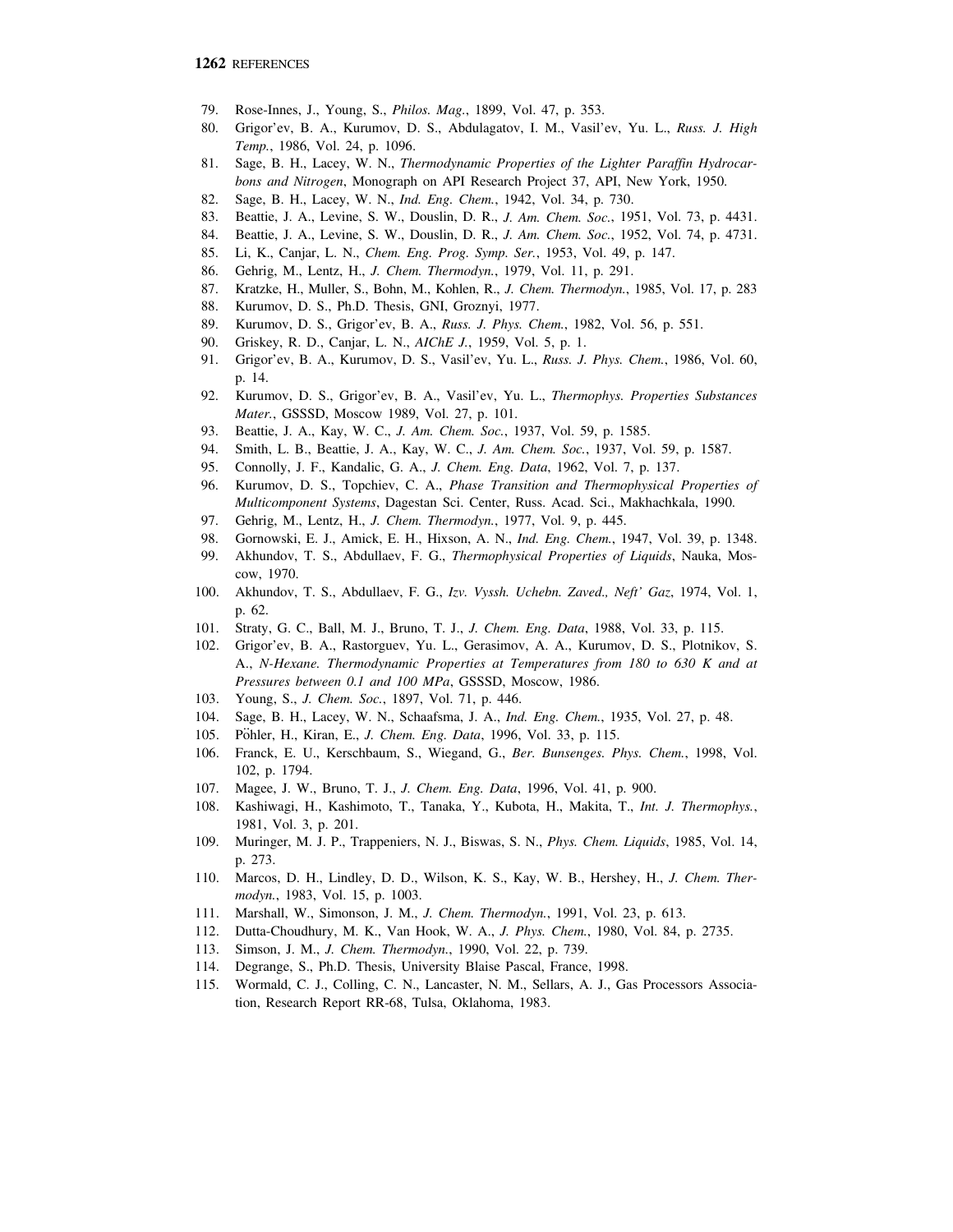- 116. Wormald, C. J., Lancaster, N. M., *J. Chem. Soc. Faraday Trans. I,* 1994, Vol. 84, p. 3141.
- 117. Wormald, C. J., *Ber. Bunsenges. Phys. Chem.*, 1984, Vol. 88, p. 826.
- 118. Wormald, C. J., *J. Chem. Thermodyn.*, 1996, Vol. 28, p. 627.
- 119. Richards, P., Wormald, C. J., Yerlett, T. K., *J. Chem. Thermodyn.*, 1981, Vol. 13, p. 623.
- 120. Potter, R. W., Shaw, D. R., Haas, J. L., *U.S. Geol. Surv. Bull*., 1975, Vol. 78D, p. 1417.
- 121. Potter, R. W., U.S. Geol. Surv., Open-File Report, No. 78–549, 1978, p. 34.
- 122. Oakes, C. S., Simonson, J. M., Bodnar, R. J., *J. Solution Chem.*, 1995, Vol. 24, p. 897.
- 123. Gates, J. A., Wood, R. H., *J. Chem. Eng. Data*, 1989, Vol. 34, p. 53.
- 124. Tsay, S. V., Gilyarov, V. N., Zaremba, V. I., Puchkov, L. V., *Geochem. Int.*, 1989, Vol. 26, p. 52.
- 125. Crovetto, R., Lvov, S. N., Wood, R. H., *J. Chem. Thermodyn.*, 1993, Vol. 25, p. 127.
- 126. Zhang, Y.-G., Frantz, J. D., *Chem. Geol.*, 1987, Vol. 64, p. 335.
- 127. Bodnar, R. J., Sterner, S. M., *Geochim. Cosmochim. Acta*, 1985, Vol. 49, p. 1855.
- 128. Egorov, V. Ya., Zarembo, V. I., Fedorov, M. K., *J. Appl. Chem. USSR*, 1976, Vol. 49, p. 119.
- 129. Urusova, M. A., *Russ. J. Inorg. Chem.*, 1975, Vol. 16, p. 1717.
- 130. Urusova, M. A., *Russ. J. Inorg. Chem.*, 1974, Vol. 19, p. 450.
- 131. Urusova, M. A., Ravich, M. I., *Russ. J. Inorg. Chem.*, 1971, Vol. 16, p. 1534.
- 132. Anderko, A., Pitzer, K. S., *Geochim. Cosmochim. Acta*, 1993, Vol. 57, p. 1657.
- 133. Bodnar, R. J., Ph.D. Thesis, Pennsylvania State University, 1985.
- 134. Potter, R. W., Brown, D. L., *U.S. Geol. Surv. Bull.*, 1977, Vol. 1424-C, p. 36.
- 135. Hilbert, R., Ph.D. Thesis, Universität Fridericiana, Karlsruhe, 1979.
- 136. Jiang, S., Pitzer, K. S., *AIChE J.*, 1996, Vol. 42, p. 585.
- 137. Gehrig, M., Lentz, H., Franck, E. U., *Ber. Bunsenges. Phys. Chem.*, 1983, Vol. 87, p. 597.
- 138. Khaibullin, Kh., Borisov, N. M., *Russ. J. High Temp.*, 1966, Vol. 4, p. 518.
- 139. Majer, V., Gates, J. A., Inglese, A., Wood, R. H., *J. Chem. Thermodyn.*, 1988, Vol. 20, p. 949.
- 140. Lemmon, E. W., Jacobsen, R. T., *Thermodynamic Properties of Toluene for Temperatures from 179 K to 700 K and Pressures to 500 MPa*, 2000 (private communication).
- 141. Span, R., Lemmon, E. W., Jacobsen, R. T., Wagner, W., *Int. J. Thermophys.*, 1998, Vol. 19, p. 1121.
- 142. Jacobsen, R. T., Penoncello, S. G., Lemmon, E. W., Span, R., *Experimental Thermodynamics.* Part I. *Equation of State for Fluids and Fluid Mixtures*, Sengers, J. V., Kayser, R. F., White, H. J., Eds., Elsevier, Amsterdam, 2000, pp. 849–881.
- 143. Setzmann, U., Wagner, W., *J. Phys. Chem. Ref. Data*, 1991, Vol. 20, No. 6, p. 1061.
- 144. Span, R., Wagner, W., *J. Phys. Chem. Ref. Data*, 1996, Vol. 25, No. 6, p. 1509.
- 145. Goodwin, R. D., *J. Phys. Chem. Ref. Data*, 1989, Vol. 18, p. 1565.
- 146. Mamedov, A. M., Akhundov, T. S., Imanov, Sh. Yu., Abdullaev, F. G., Asadullaeva, N. N., *Thermophys. Properties Substances Mater.*, GSSSD, Moscow, 1973, Vol. 6, p. 110.
- 147. Starling, K. E., *Fluid Thermodynamic Properties for Light Petroleum Systems*, Gulf Publishing Company, Houston, TX, 1973.
- 148. Span, R., *Multiparameter Equations of State An Accurate Source of Thermodynamic Property Data*, Springer, Berlin, Heidelberg, New York, 2000.
- 149. Sauermann, P., Holzapfel, K., Oprzynski, J., Kohler, F., Poot, W., de Loos, Th. W., *Fluid Phase Equilibria*, 1995, Vol. 112, p. 249.
- 150. Lee, B. I., Kessler, M. G., *AIChE J.*, 1975, Vol. 21, p. 510.
- 151. Das, T. R., Reed, Ch. O., *J. Chem. Eng. Data*, 1977, Vol. 22, p. 3.
- 151. Bas, 1: R., *Reed*, en. 8., *J. enem. Eng. Bata*, 1577, vol. 22, 152. Bender, E., *Kaltetechnik-Klimatisierung*, 1971, Vol. 23, p. 258.
- 153. Bender, E., *Chem.-Ing. Tech.*, 1972, Vol. 44, p. 576.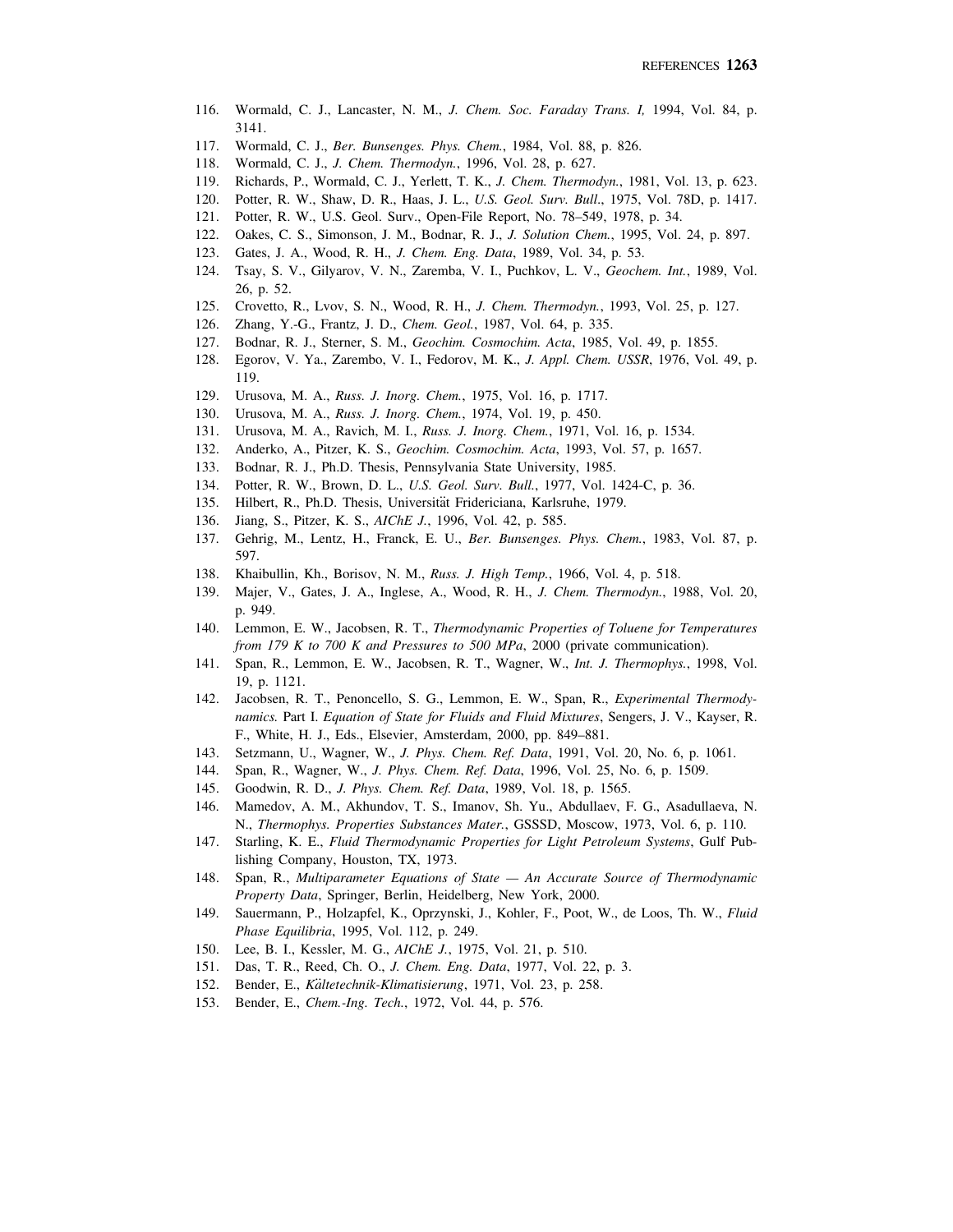- 154. Bender, E., *Cryogenics*, 1975, Vol. 15, p. 667.
- 155. Bender, E., *Proc. 5th Symp. Thermophysical Properties*, ASME, New York, 1970, p. 258.
- 156. Benedict, M., Webb, G. B., Rubin, L. C., *J. Chem. Phys.*, 1940, Vol. 8, p. 334.
- 157. Polt, A., Platzer, B., Maurer, G., *Chem. Tech.* (Leipzig), 1992, Vol. 44, p. 216.
- 158. Polt, A., Maurer, G., *Fluid Phase Equilibria*, 1992, Vol. 73, p. 27.
- 159. Bender, E., *VDI-Forschungsheft*, 1981, Vol. 609, p. 15.
- 160. Buhner, K., Maurer, G., Bender, E., *Cryogenics*, 1981, Vol. 21, p. 157.
- 161. Wagner, W., Pruβ, A., *J. Phys. Chem. Ref. Data*, 2002, Vol. 31, p. 387.
- 162. Tegeler, C., Span, R., Wagner, W., *Eine neue Fundamentalgleichung für das Fluide Zustandsgebiet von Argon fu*..*r Temperaturen von der Schmelzlinie bis 700 K und Drucke bis 1000 MPa* (in German), VDI Fortschritt-Berichte 3, No. 480, VDI, Dusseldorf, 1997.
- 163. Tegeler, C., Span, R., Wagner, W., *J. Phys. Chem. Ref. Data*, 1999, Vol. 28, p. 779.
- 164. Sychev, V. V., Vasserman, A. A., Kozlov, A. D., Tsymarny, V. A., *Thermodynamic Properties of Propane*, Hemisphere, Washington, New York, London, 1991.
- 165. Sychev, V. V., Vasserman, A. A., Kozlov, A. D., Tsymarny, V. A., *Thermodynamic Properties of Butane*, Begell House, New York, 1995.
- 166. Sychev, V. V., Vasserman, A. A., Kozlov, A. D., Spiridonov, G. A., Tsymarny, V. A., *Thermodynamic Properties of Oxygen*, Hemisphere, Washington, New York, London, 1987.
- 167. Sychev, V. V., Vasserman, A. A., Kozlov, A. D., Spiridonov, G. A., Tsymarny, V. A., *Thermodynamic Properties of Nitrogen*, Hemisphere, Washington, New York, London, 1987.
- 168. Setzmann, U., Wagner, W., *Fluid Phase Equilibria*, 1985, Vol. 19, p. 175.
- 169. Sifner, O., Klomfar, J., *J. Phys. Chem. Ref. Data*, 1994, Vol. 23, p. 63.
- 170. Smukala, J., Span, R., Wagner W., *J. Phys. Chem. Ref. Data*, 2000, Vol. 29, p. 1053.
- 171. de Reuck, K. M., Craven, R. J. B., *International Thermodynamic Tables of the Fluid State-12. Methanol*, Blackwell Scientific, London, 1993.
- 172. Lemmon, E. W., Jacobsen, R. T., *J. Phys. Chem. Ref. Data*, 2000, Vol. 29, p. 1053.
- 173. Lemmon, E. W., Jacobsen, R. T., Penoncello, S. G., Friend, D. G., *J. Phys. Chem. Ref. Data*, 2000, Vol. 29, p. 521.
- 174. Friend, D. G., Ingham, H., Ely, J. F., *J. Phys. Chem. Ref. Data*, 1991, Vol. 20, p. 275.
- 175. Tillner-Roth, R., *Int. J. Thermophys.*, 1995, Vol. 16, p. 91.
- 176. Younglove, B. A., Ely, J. F., *J. Phys. Chem. Ref. Data*, 1987, Vol. 16, p. 577.
- 177. Outcalt, S. L., McLinden, M. O., *J. Phys. Chem. Ref. Data*, 1996, Vol. 25, p. 605.
- 178. Wagner, W., Marx, V., Pruβ, A., *Rev. Int. Froid*, 1993, Vol. 16, p. 373.
- 179. Grigor'ev, B. A., Rastorguev, Yu. L., Kurumov, D. S., Gerasimov, A. A., Kharin, V. E., Plotnikov, D. S., *Int. J. Thermophys.*, 1990, Vol. 11, p. 487.
- 180. Grigor'ev, B. A., Rastorguev, Yu. L., Kurumov, D. S., Gerasimov, A. A., Kharin, V. E., Plotnikov, D. S., *Int. J. Thermophys.*, 1988, Vol. 9, p. 439.
- 181. Sengers, J. V., Levelt-Sengers, J. M. H., *Ann. Rev. Phys. Chem.*, 1986, Vol. 37, p. 189.
- 182. Kiselev, S. B., Friend, D. G., *Fluid Phase Equilibria*, 1999, Vol. 155, p. 33.
- 183. Kiselev, S. B., Sengers, J. V., *Int. J. Thermophys.*, 1993, Vol. 14, p. 1.
- 184. Levelt Sengers, J. M. H., Straub, J., Watanabe, K., Hill, P. G., *J. Phys. Chem. Ref. Data*, 1985, Vol. 14, p. 193. [The revised values, on ITS-90, can be found in *Physical Chemistry of Aqueous Systems*, White, Jr., H. J., Sengers, J. V., Neumann, D. B., Bellows, J. C., Eds., Begell House, New York, 1995, Appendix A101–A102].
- 185. Kiselev, S. B., Abdulagatov, I. M., Harvey, A. H., *Int. J. Thermophys.*, 1999, Vol. 20, p. 563.
- 186. Wyczalkowska, A., Abdulkadirova, Kh. S., Anisimov, M. A., Sengers, J. V., *J. Chem. Phys.*, 2000, Vol. 113, p. 4985.
- 187. Chen, Z. Y., Abbaci, A., Tang, S., Sengers, J. V., *Phys. Rev.*, 1990, Vol. A42, p. 4470.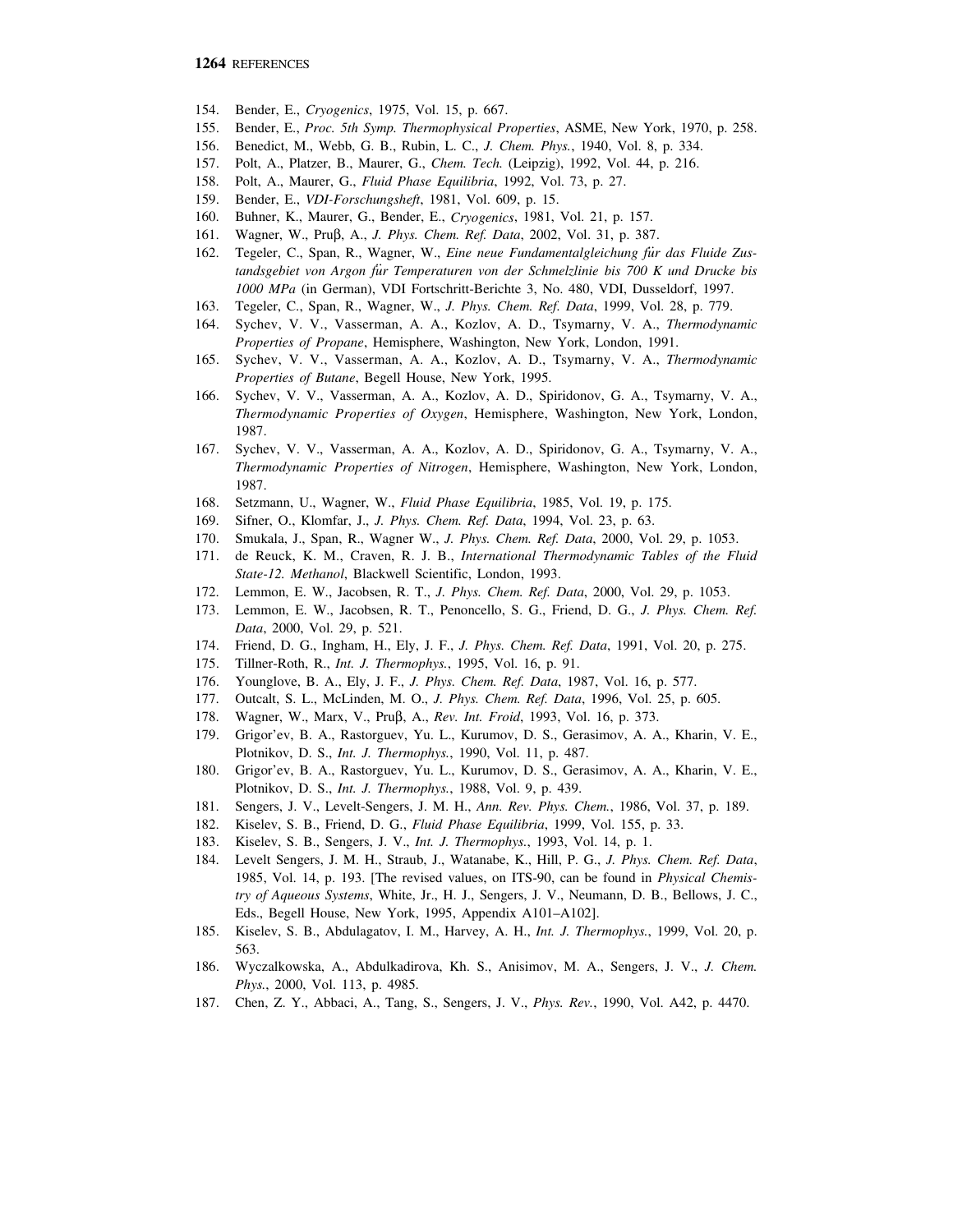- 188. Luettmer-Strathmann, J., Tang, S., Sengers, J. V., *J. Chem. Phys.*, 1992, Vol. 97, p. 2705.
- 189. Sengers, J. V., *Supercritical Fluids*, Kiran, E., Levelt-Sengers, M. H., Eds., Kluwer, Dordrecht, 1994, pp. 231–271.
- 190. Wyczalkowska, A., Sengers, J. V., *J. Chem. Phys.*, 1999, Vol. 111, p. 1551.
- 191. Wyczalkowska, A., Abdulkadirova, Kh. S., Anisimov, M. A., Sengers, J. V., *Proc. 13th Int. Conference on the Properties of Water and Steam*, Tremaine, P. R., Hill, Ph. G., Irish, D. E., Balakrishnan, P. V., Eds., NRC Research Press, Ottawa, 2000, pp. 365–373.
- 192. Chen, Z. Y., Albright, P. C., Sengers J. V., *Phys. Rev.*, 1990, Vol. A41, p. 3161.
- 193. Anisimov, M. A., Kiselev, S. B., Sengers, J. V., Tang, S., *Physica A*, 1992, Vol. 188, p. 487.
- 194. Anisimov, M. A., Povodyrev, A. A., Sengers, J. V., *Fluid Phase Equilibria*, 1999, Vols. 159–160, p. 537.
- 195. Anisimov, M. A., Sengers, J. V., *Supercritical Fluds and Applications*, Kiran, E., Debenedetti, P. G., Peters, C. J., Eds., Kluwer, Dordrecht, 2000, pp. 89–120.
- 196. Osborne, N. S., Stimson, H. F., Fiock, E. F., Ginnings, D. C., *J. Res. Nat. Bur. Stand.* (U.S.), 1933, Vol. 10, p. 155.
- 197. Baehr, H. D., Schomacker, H., *Forsch*. *Ing.-Wes.* 1975, Vol. 41, p. 43.
- 198. Schomacker, H., Ph.D. Thesis, Ruhr-Universität, Bochum, 1973.
- 199. Sirota, A. M., Mal'tsev, B. K., *Teploenergetika*, 1962, Vol. 9, No. 1, p. 52.
- 200. Sirota, A. M., Beljakova, P. E., Shrago, Z. Kh., *Teploenergetika*, 1966, Vol. 13, No. 11, p. 84.
- 201. Erokhin, N. F., Kalyanov, B. I., *Teploenergetika*, 1980, Vol. 27, No. 11, p. 50.
- 202. Rivkin, S. L., Egorov, B. N., *Teploenergetika*, 1962, Vol. 9, No. 12, p. 60.
- 203. Rivkin, S. L., Egorov, B. N., *Teploenergetika*, 1963, Vol. 10, No. 7, p. 75.
- 204. Alexandrov, A. A., Larkin, D. K., *Teploenergetika*, 1977, Vol. 24, No. 1, p. 73.
- 205. Kiselev, S. B., Ely, J., Abdulagatov, I. M., Bazaev, A. R., Magee, J. W., *Ind. Eng. Chem. Res.*, 2002, Vol. 41, p. 1000.
- 206. Kiselev, S. B., Rainwater, J. C., *J. Chem. Phys.*, 1998, Vol. 109, p. 643.
- 207. Belyakov, M. Yu., Kiselev, S. B., Rainwater, J. C., *Fluid Phase Equilibria*, 1998, Vols. 151–152, p. 439.
- 208. Wyczalkowska, A., Sengers, J. V., *Thermodynamic Properties of Steam in the Critical Region. Evaluation of a Proposed Fundamental Equation for Scientific Use*, Institute for Physical Science and Technology, Unersity of Maryland, College Park, MD 20742, 1995.
- 209. Abdulagatov, I. M., Magee, J. W., Kiselev, S. B., Friend, D. G., *A Critical Assessment of Experimental Data and Correlation for Heat Capacity at Constant Volume of Water and Steam*, Nat. Inst. Stand. Technol. NISTIR (unpublished).
- 210. Hill, P. G., MacMillan, R. D. C., Lee, V., *J. Phys. Chem. Ref. Data*, 1982, Vol. 11, p. 1.
- 211. Neichel, M., Franck, E. U., *J. Supercritical Fluids*, 1996, Vol. 9, p. 69.
- 212. Heiling, M., Franck, E. U., *Ber. Bunsenges. Phys. Chem.*, 1989, Vol. 93, p. 898.
- 213. Heiling, M., Franck, E. U., *Ber. Bunsenges. Phys. Chem.*, 1990, Vol. 94, p. 27.
- 214. Christoforakos, M., Franck, E. U., *Ber. Bunsenges. Phys. Chem.*, 1986, Vol. 90, p. 780.
- 215. Hirschfelder, J. O., Curtiss, C. F., Bird, R. B., *Molecular Theory of Gases and Liquids*, Wiley, New York, 1964.
- 216. Peng, D., Robinson, D. B., *Ind. Eng. Chem. Fund.*, 1976, Vol. 15, p. 59.
- 217. Peng, D., Robinson, D. B., *Can. J. Chem. Eng.*, 1976, Vol. 54, p. 595.
- 218. Redlich, O., Kwong, J. N. S., *Chem. Rev.*, 1949, Vol. 44, p. 233.
- 219. Soave, G., *Chem. Eng. Sci.*, 1972, Vol. 27, p. 1197.
- 220. Kabadi, V. N., Danner, R. P., *Ind. Eng. Chem. Process Des. Dev.*, 1985, Vol. 24, p. 537.
- 221. Higashi, H., Furuya, T., Ishidao, T., Iwai, Y., Arai, Y., *J. Chem. Eng. Japan*, 1994, Vol. 27, p. 677.
- 222. Haruki, M., Yahiro, Y., Higashi, H., Arai, Y., *J. Chem. Eng. Japan*, 1999, Vol. 32, p. 535.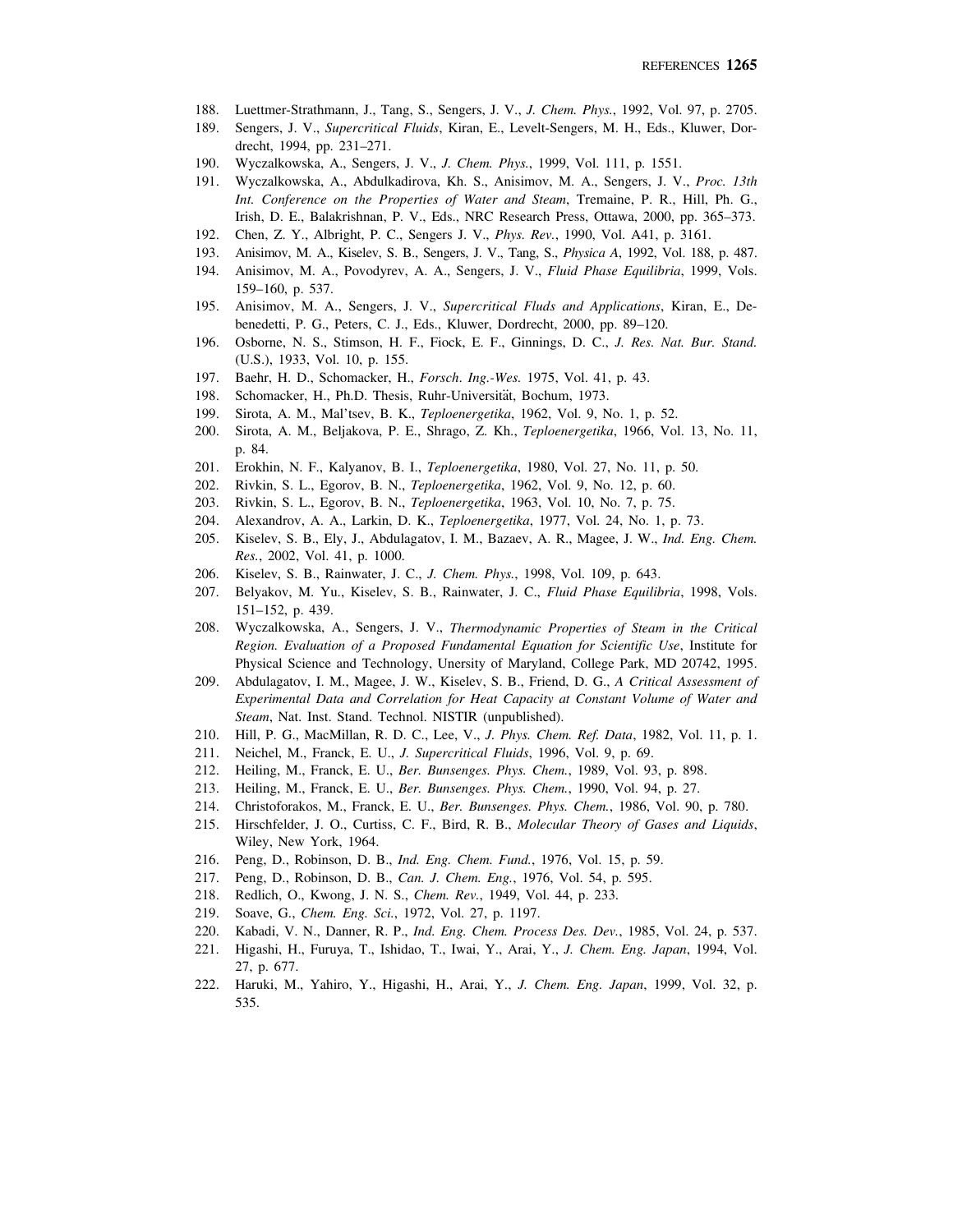- 223. Haruki, M., Iwai, Y., Nagao, S., Yahiro, Y., Arai, Y., *Ind. Eng. Chem. Res.*, 2000, Vol. 39, p. 4516.
- 224. Sandarusi, J. A., Kidnay, A. J., Yesavage, V. F., *Ind. Eng. Chem. Process Des. Dev.*, 1986, Vol. 25, p. 957.
- 225. Polishuk, I., Wisniak, J., Segura, H., Yelash, L. V., Kraska, Th., *Fluid Phase Equilibria*, 2000, Vol. 172, p. 1.
- 226. Carnahan, N. F., Starling, K. E., *J. Chem. Phys.*, 1969, Vol. 51, p. 635.
- 227. van der Waals, J. D., *On the Continuity of the Gaseous and Liquid States*, Rowlinson, J. S., Ed., *Stud. Stat. Phys.*, 1999, Vol. 1, p. 4225 and 2000, Vol. 2, p. 91.
- 228. Victorov, A. I., Fredenslund, A., Smirnova, N. A., *Fluid Phase Equilibria*, 1991, Vol. 66, p. 187.
- 229. Victorov, A. I., Smirnova, N. A., *Proc. VII Mendeleev's Discussions*, Khar'kov, 1985, pp. 37–42.
- 230. Smirnova, N. A., Victorov, A. I., *Fluid Phase Equilibria*, 1987, Vol. 34, p. 235.
- 231. Kehiaian, H. V., *Fluid Phase Equilibria*, 1983, Vol. 13, p. 243.
- 232. Panayiotou, C., Vera, J. H., *Polym. J.*, 1982, Vol. 14, p. 681.
- 233. Panayiotou, C., *Ind. Eng. Chem. Res*., 2002, Vol, 41, p. 1057.
- 234. Kumar, S. K., Suten, V. W., Reid, R. C., *Fluid Phase Equilibria*, 1986, Vol. 29, p. 373.
- 235. Belyakov, M. Yu., Kiselev, S. B., Rainwater, J. C., *J. Chem. Phys.*, 1997, Vol. 107, p. 3085.
- 236. Kiselev, S. B., *Fluid Phase Equilibria*, 1997, Vol. 128, p. 1.
- 237. Fisher, M. E., *Scaling, Universality, and Renormalization Group Theory*, Hahne, F. J. W. Ed., Critical Phenomena, Lectures Notes in Physics, Springer, Berlin, 1988, Vol. 186, p. 1.
- 238. Anisimov, M. A., Voronel, A. A., Gorodezkii, E. E., *Zh. Eksp. Teor. Fiz.*, 1971, Vol. 33, p. 605.
- 239. Griffiths, R. B., Wheeler, J. C., *Phys. Rev.*, 1970, Vol. A2, p. 1047.
- 240. Saam, W. F., *Phys. Rev.*, 1970, Vol. A2, p. 1461.
- 241. Kiselev, S. B., Povodyrev, A. A., *Fluid Phase Equilibria*, 1992, Vol. 79, p. 33.
- 242. Bischoff, J. L., Pitzer, K. S., *Am. J. Sci.*, 1989, Vol. 289, p. 217.
- 243. Bischoff, J. L., Rosenbauer, R. J., *Geochim. Cosmochim. Acta*, 1988, Vol. 52, p. 2121.
- 244. Bischoff, J. L., *Am. J. Sci.*, 1991, Vol. 291, p. 309.
- 245. Pitzer, K. S., *J. Chem. Thermodyn.*, 1989, Vol. 21, p. 1.
- 246. Harvey, A., Levelt-Sengers, J. M. H., *Chem. Phys. Lett.*, 1989, Vol. 156, p. 415.
- 247. Povodyrev, A. A., Anisimov, M. A., Sengers, J. V., Levelt-Sengers, J. M. H., *Physica A*, 1997, Vol. 244, p. 298.
- 248. Povodyrov, A. A., Jin, G. X., Kiselev, S. B., Sengers, J. V., *Int. J. Thermophys.*, 1995, Vol. 17, p. 909.
- 249. Anisimov, M. A., Kiselev, S. B., Sengers, J. V., Tang, S., *Physica A*, 1992, Vol. 188, p. 487.
- 250. Cheng, H., Anisimov, M. A., Sengers, J. V., *Fluid Phase Equilibria*, 1996, Vol. 128, p. 67.
- 251. Pitzer, K. S., *J*. *Phys. Chem.*, 1986, Vol. 90, p. 1502.
- 252. Pitzer, K. S., *Int. J. Thermophys.*, 1998, Vol. 19, p. 355.
- 253. Pitzer, K. S., *Acc. Chem. Res.*, 1990, Vol. 23, p. 333.
- 254. Pitzer, K. S., Tanger, J. C., *Int. J. Thermophys.*, 1988, Vol. 9, p. 635.
- 255. Hovey, J. K., Pitzer, K. S., Tanger, J. C., Bischoff, J. L., Rosenbauer, R. J., *J. Phys. Chem.*, 1990, Vol. 94, p. 1175.
- 256. Tanger, J. C., Pitzer, K. S., *Geochim. Cosmochim. Acta*, 1989, Vol. 53, p. 973.
- 257. Pabalan, R. T., Pitzer, K. S., *Geochim. Cosmochim. Acta*, 1988, Vol. 52, p. 2393.
- 258. Abdulagatov, I. M., Dvoryanchikov, V. I., Mursalov, B. A., Kamalov, A. N., *Fluid Phase Equilibria*, 1998, Vol. 143, p. 213.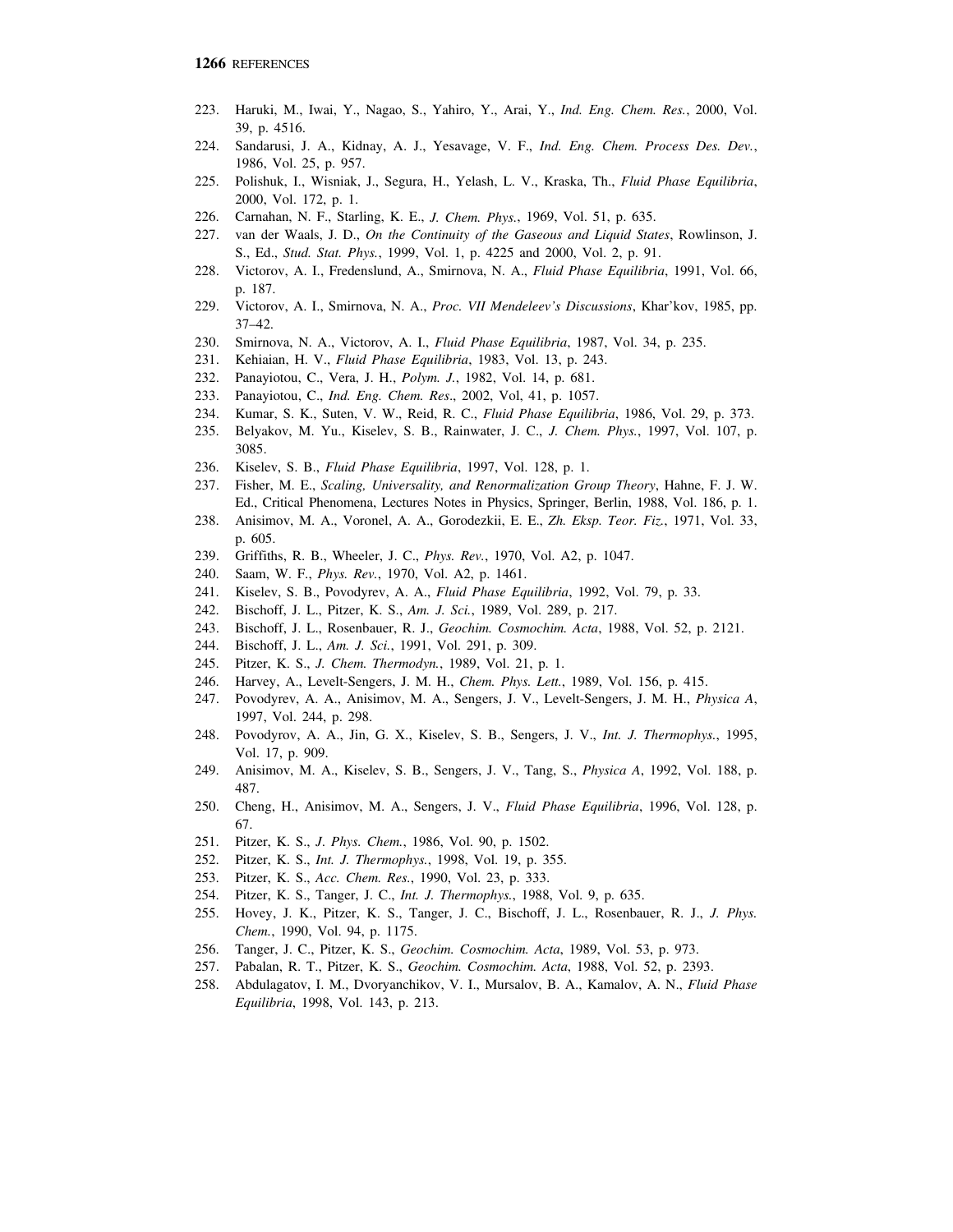- 259. Abdulagatov, I. M., Dvoryanchikov, V. I., Kamalov, A. N., *J. Chem. Thermodyn.*, 1997, Vol. 29, p. 1387.
- 260. Haar, L., Gallagher, J. S., Kell, G., *NBS/NRC Steam Tables: Thermodynamic and Transport Properties and Computer Programs for Vapor and Liquid States of Water in SI Units*, Hemisphere, Washington, 1984.
- 261. Pitzer, K. S., Bischoff, J. L., Rosenbauer, R. J., *Chem. Phys. Lett.*, 1987, Vol. 134, p. 60.
- 262. Anderko, A., Pitzer K. S., *AIChE J.*, 1991, Vol. 37, p. 1379.
- 263. Anderko, A., Pitzer, K. S., *Geochim. Cosmochim. Acta*, 1993, Vol. 57, 4885.
- 264. Boublik, T., *J. Chem. Phys.*, 1970, Vol. 53, p. 471.
- 265. Mansoori, G. A., Carnahan, N. F., Starling, K. E., Leland, T. W., *J. Chem. Phys.*, 1971, Vol. 54, p. 1523.
- 266. Stell, G., Rasaiah, J. C., Narang, H., *Mol. Phys.*, 1972, Vol. 23, p. 393; 1974, Vol. 27, p. 1393.
- 267. Rushbrooke, G. S., Stell, G., Hoye, J. S., *Mol. Phys.*, 1973, Vol. 26, p. 1199.
- 268. Gubbins, K. E., Twu, C. H., *Chem. Eng. Sci.*, 1978, Vol. 33, p. 863.
- 269. Larsen, B., Rasaiah, J. C., Stell, G., *Mol. Phys.*, 1977, Vol. 33, p. 987.
- 270. Dohrn, R., Prausnitz, J. M., *Fluid Phase Equilibria*, 1990, Vol. 61, p. 53.
- 271. Jiang, S., Pitzer, K. S., *J. Chem. Phys.*, 1995, Vol. 102, p. 7632.
- 272. Wei, Y. S., Sadus, R. J., *AIChE J.*, 2000, Vol. 46, p. 169.
- 273. Bazaev, A. R., *Heat Transfer*, 1988, Vol. 1, p. 113.
- 274. Harvey, A. H., Peskin, A. P., Klein, S. A., *NIST/ASME Steam Properties*, NIST Standard Reference Database 10, Version 2.2, 2000.
- 275. Bich, E., Opel, G., Pietsch, R., Vogel, E., *Z. Phys. Chemie* (Leipzig), 1979, Vol. 260, p. 1145.
- 276. Egloff, G., *Physical Constant of Hydrocarbons,* Reinhold, New York, 1939, Vol. 1, p. 40.
- 277. Harvey, A. H., Levelt-Sengers, J. M. H., *AIChE J.*, 1990, Vol. 36, p. 539.
- 278. Japas, M. L., Levelt-Sengers, J. M. H., *AIChE J.*, 1989, Vol. 35, p. 705.
- 279. O'Connell, J. P., *Mol. Phys.*, 1971, Vol. 20, p. 27.
- 280. O'Connell, J. P., Sharygin, A. V., Wood, R. H., *Ind. Eng. Chem. Res.*, 1996, Vol. 35, p. 2808.
- 281. Conney, W. R., O'Connell, J. P., *Chem. Eng. Comm.*, 1987, Vol. 56, p. 341.
- 282. Kirkwood, J. G., Buff, F. P., *J. Chem. Phys.*, 1951, Vol. 19, p. 774.
- 283. Perry, R. L., O'Connell, J. P., *Mol. Phys.*, 1984, Vol. 52, p. 137.
- 284. Brelvi, S. W., O'Connell, J. P., *AIChE J.*, 1974, Vol. 18, p. 1239.
- 285. Shock, E. L., Helgeson, H. C., Sverjensky, D. A., *Geochim. Cosmochim. Acta*, 1976, Vol. 53, p. 2157.
- 286. Helgeson, H. C., Kirkham, D. H., Flowers, D. C., *Am. J. Sci.*, 1976, Vol. 281, p. 1249.
- 287. Schock, E. L., Helgeson,, H. C., *Geochim. Cosmochim. Acta*, 1990, Vol. 54, p. 915.
- 288. Sedlbauer, J., Yezdimer, E. M., Wood, R. H., *J. Chem. Thermodyn.*, 1998, Vol. 30, p. 3.
- 289. O'Connell, J. P., *Fluctuation Theory of Mixtures*, Matteoli, E., Mansoori, G. A., Eds., Taylor and Francis, New York, 1990, pp. 45–67.
- 290. Mcguigan, D. B., Monson, P. A., *Fluid Phase Equilibria*, 1990, Vol. 57, p. 227.
- 291. Tom, J. W., Debenedetti, P. G., *Ind. Eng. Chem. Res*., 1993, Vol. 32, p. 2118.
- 292. Wu, R. S., Lee, L. L., Cochran, H. D., *Ind. Eng. Chem. Res.*, 1990, Vol. 29, p. 977.
- 293. Huang, Y.-H., O'Connell, J. P., *Fluid Phase Equilibria*, 1987, Vol. 37, p. 75.
- 294. Polyasunov, A. V., Shock, E. L., *J. Supercritical Fluids*, 2001, Vol. 20, p. 91.
- 295. Krichevskii, I. R., *Russ. J. Phys. Chem.*, 1967, Vol. 41, p. 1332.
- 296. Petsche, I. B., Debenedetti, P. G., *J. Phys. Chem.*, 1991, Vol. 95, p. 386.
- 297. Japas, M. L., Alvarez, J. L., Kukuljan, J., Gutkowski, K., Fernandez-Prini, R., *Proc. 13th Int. Conference on the Properties of Water and Steam*, Tremaine, P. R., Hill, Ph. G., Irish, D. E., Balakrishnan, P. V., Eds., NRC Research Press, Ottawa, 2000, pp. 165–174.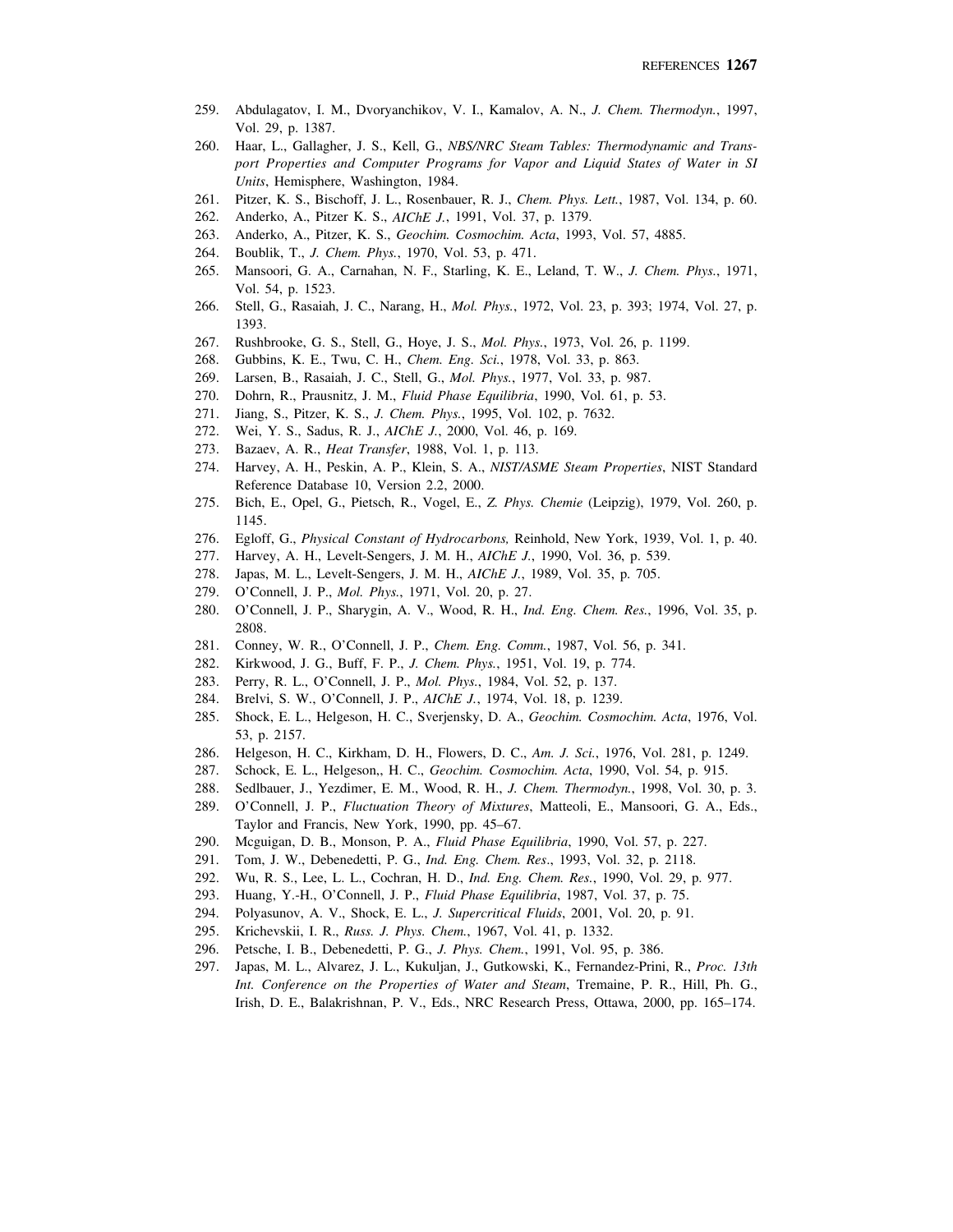- 298. Japas, M. L., Alvarez, J. L., Gutkowski, K., Fernandez-Prini, R., *J. Chem. Thermodyn.*, 1998, Vol. 30, p. 1603.
- 299. Sedlbauer, J., O'Connell, J. P., Wood, R. H., *Chem. Geology*, 2000, Vol. 163, p. 43.
- 300. Kukuljan, J., Alvarez, J. L., Fernandez-Prini, R., *J. Chem. Thermodyn.*, 1999, Vol. 31, p. 1511.
- 301. Hamod, E. Z., Manssori, G. A., *Fluctuation Theory of Mixtures,* Matteoli, E., Manssori G. A., Eds., Taylor and Francis, New York, 1990, pp. 95–130.
- 302. Chialvo, A. A., *Fluctuation Theory of Mixtures*, Matteoli, E., Manssori, G. A., Eds., Taylor and Francis, New York, 1990, pp. 131–209.
- 303. Kubicek, A. J., Eubank P. T., *J. Chem. Eng. Data*, 1972, Vol. 17, p. 232.
- 304. Fernandez-Prini, R., Japas M. L., *Chem. Soc. Rev.*, 1994, Vol. 23, p. 155.
- 305. Zmaczynski, A., *J. Chem. Phys.*, 1930, Vol. 27, p. 503.
- 306. Chialvo, A. A., *J. Phys. Chem.*, 1995, Vol. 95, p. 6683.
- 307. O'Connell, J. P., Hu Y., Marshall, K. A., *Fluid Phase Equilibria*, 1999, Vol. 158, p. 583.
- 308. Cochran, H. D., Lee, L. L., Pfund, D. M., *Fluctuation Theory of Mixtures*, Matteoli, E., Manssori, G. A., Eds., Taylor and Francis, New York, 1990, pp. 69–93.
- 309. Fernandez-Prini, R., Japas, M. L., *J. Phys. Chem.*, 1992, Vol. 96, p. 5115.
- 310. De Loos, Th. W., Pender, W. G., Lichtenthaler, R. N., *J. Chem. Thermodyn.*, 1982, Vol. 14, p. 83.
- 311. Yiling T., Michelberger, Th. M., Franck, E. U., *J. Chem. Thermodyn.*, 1991, Vol. 23, p. 105.,
- 312. Abdulagatov, A. I., Stepanov, G. V., Abdulagatov, I. M., *Russ. J. Struct. Chem.*, 2001, Vol. 42, p. 585.
- 313. Morrison, G., *J. Solution Chem.*, 1988, Vol. 17, p. 887.
- 314. Pitzer, K. S., *Chem. Phys. Lett.*, 1984, Vol. 105, p. 484.
- 315. Chialvo, A. A., Cummings, P. T., *Encyclopedia of Computational Chemistry*, Wiley, New York, 1998, pp. 2839–2859.
- 316. Cummings, P. T., Chialvo, A. A., *Chem. Eng. Sci.*, 1994, Vol. 49, p. 2735.
- 317. Petsche, I. B., Debenedetti, P. G., *J. Chem. Phys.*, 1989, Vol. 91, p. 7075.
- 318. Shah, V. M., Cochran, H. D., Bienkowski, P. R., *J. Supercritical Fluids*, 1991, Vol. 4, p. 223.
- 319. Evans, D. J., Morris, G. P., *Phys. Lett. A*, 1983, Vol. 98, p. 433.
- 320. Nosé, S., *Mol. Phys.*, 1984, Vol. 52, p. 255.
- 321. Anderson, H. C., *J. Chem. Phys.*, 1980, Vol. 72, p. 2384.
- 322. Cummings, P. T., Cochran, H. D., Simonson, J. M., Mesmer, R. E., Karaborni, S., *J. Chem. Phys.*, 1991, Vol. 94, p. 5606.
- 323. Osborne, N. S., Stimson, H. F., Ginnings, D. C., *J. Res. Nat. Bur. Stand.* (U.S.), 1937, Vol. 18, p. 389.
- 324. Osborne, N. S., Stimson, H. F., Ginnings, D. C., *J. Res. Nat. Bur. Stand.* (U.S.), 1939, Vol. 23, p. 261.
- 325. Kell, G. S., *J. Chem. Eng. Data*, 1975, Vol. 20, p. 97.
- 326. Kell, G. S., McLaurin, G. E., Whalley, E., *Phil. Trans. Roy. Soc. London*, 1985, Vol. 315A, p. 235.
- 327. Abdulagatov, I. M., Mursalov, B. A., Gamzatov, N. M., *Proc. 12th Int. Conference on the Properties of Water and Steam*, White, H. J., Sengers, J. V., Neumann, D. B., Bellows, J. C., Eds., Begell House, New York, 1995, p. 94.
- 328. Abdulagatov, I. M., Dvoryanchikov, V. I., Kamalov, A. N., *J. Chem. Eng. Data*, 1998, Vol. 43, p. 830.
- 329. Amirkhanov, Kh. I., Stepanov, G. V., Alibekov, B. G., *Isochoric Heat Capacity of Water and Steam*, Amerind Publ. Co., New Delhi, 1974.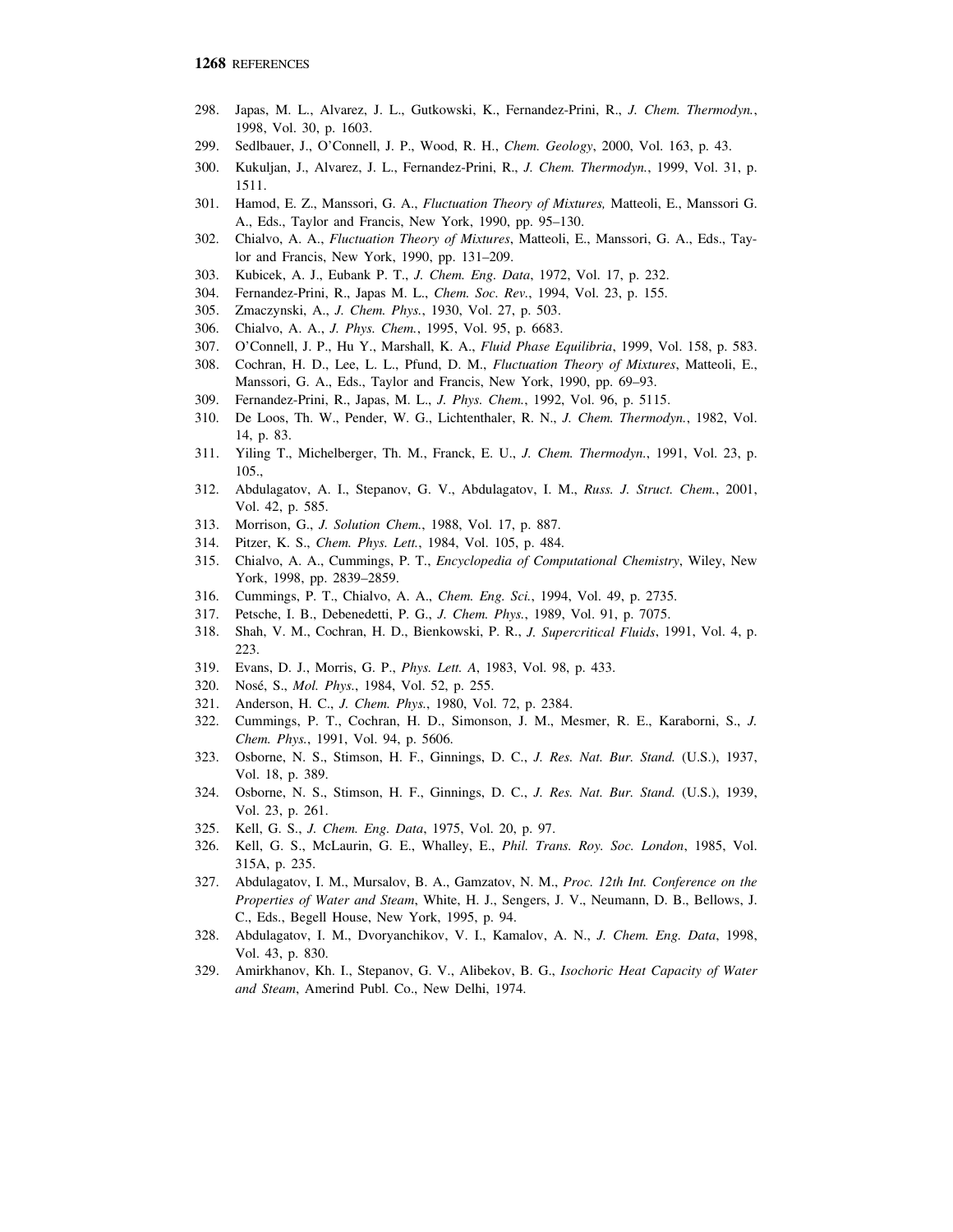- 330. Kerimov, A. M., Ph.D. Thesis, AZNEFTEKhIM, Baku, 1964.
- 331. Kerimov, A. M., Alieva, M. K., *Teploenergetika*, 1976, Vol. 22, p. 76.
- 332. Wagner, W., Saul, A., *Proc. 10th Int. Conference on the Properties of Steam*, Sychev, V. V., Aleksandrov, A. A., Eds., Mir, Moscow, 1986, Vol. 1, p. 199.
- 333. Levelt-Sengers, J. H. M., *Proc. 12th Int. Conference on the Properties of Water and Steam*, White, H. J., Sengers, J. V., Neumann, D. B., Bellows, J. C., Eds., Begell House, New York, 1995, p. A143.
- 334. Eubank, P. T., Hall, K. R., Nehzat, M. S., *Proc. 9th Int. Conference on the Properties of Steam*, Straub, J., Scheffler, K., Eds., Pergamon Press, New York, 1979, pp. 120–127.
- 335. Sato, H., Uematsu, M., Watanabe, K., *Proc. 10th Int. Conference on the Properties of Steam,* Sychev, V. V., Aleksandrov, A. A., Eds., Mir, Moscow, 1986, Vol. 1, p. 71.
- 336. Levelt-Sengers, J. M. H., Straub, J., Watanabe, K., Hill, P. G., *J. Phys. Chem. Ref. Data*, 1985, Vol. 14, p. 193.
- 337. Blank, G., *Warme und Stoffubertragung*, 1969, Vol. 2, p. 53.
- 338. Mursalov, B. A., Abdulagatov, I. M., Dvoryanchikov, V. I., Kamalov, A. N., Kiselev, S. B., *Int. J. Thermophys.*, 1999, Vol. 20, p. 1497.
- 339. Hebert, G. M., McDuffie, H. F., Secoy, C. H., *J. Phys. Chem.*, 1958, Vol. 62, p. 431.
- 340. Reisenfeld, E. H., Chang, T. L., *Z. Phys. Chem.*, 1935, Vol. 30, p. 61.
- 341. Polikhronidi, N. G., Abdulagatov, I. M., Magee, J. W., Stepanov, G. V., *Int. J. Thermophys.*, 2001, Vol. 22, p. 189.
- 342. Hill, P. G., MacMillan, R. D. C., *J. Phys. Chem. Ref. Data*, 1980, Vol. 9, p. 735.
- 343. Emmet, R., Millero, F., *J. Chem. Eng. Data*, 1975, Vol. 20, p. 351.
- 344. Polikhronidi, N. G., Abdulagatov, I. M., Magee, J. W., Batyrova, R. G., *J. Chem. Eng. Data*, 2001, Vol. 46, p. 1064.
- 345. Dornte, R. W., Smyth, C. P., *J. Am. Chem. Soc.*, 1930, Vol. 52, p. 3546.
- 346. McClune, C. R., *Cryogenics*, 1976, Vol. 16, p. 289.
- 347. Orrit, J., Laupretre, J. M., *Adv. Cryogenic Eng.*, 1978, Vol. 23, p. 573.
- 348. Wibout, J. P., Hoog, H., Langedijik, S. L., Overhoff, J., Smittenberg, J., *J. Rec. Trav. Chim. Pays-Bas*, 1939, Vol. 58, p. 329.
- 349. Young, S., *J. Chem. Soc. London*, 1900, Vol. 77, p. 1145.
- 350. Natural Gasoline Association of America (NGAA), Densities of Liquefied Petroleum Gases, *Ind. Eng. Chem.*, 1942, Vol. 34, p. 1240.
- 351. LeFevre, E. J., Nightingale, M. R., Rose, J. W., *J. Mech. Eng. Sci.*, 1975, Vol. 17, p. 243.
- 352. Cibulka, I., *Fluid Phase Equilibria*, 1993, Vol. 89, p. 1.
- 353. Zotov, V. V., Neruchev, Yu. A., Mel'nikov, G. A., *Thermophys. Properties Substances Mater.*, GSSSD, Moscow, 1975, Vol. 30, p. 16.
- 354. Okhotin, V. S., Razumeichenko, L. A., Kas'yanov, Yu. I., *Thermophys. Properties Substances Mater.*, GSSSD, Moscow, 1991, Vol. 30, p. 20.
- 355. Hales, J. L., Townsend, R, *J. Chem. Thermodyn.*, 1972, Vol. 4, p. 763.
- 356. Chirico, R. D., Steele, W. V., *Ind. Eng. Chem. Res.*, 1994, Vol. 33, p. 157.
- 357. Rudenko, A. P., Sperkach, V. S., Timoshenko, A. N., Yagupol'skii, L. M., *Russ. J. Phys. Chem.*, 1981, Vol. 55, p. 1054.
- 358. Shraiber, L. S., Pechenuk, N. G., *Russ. J. Phys. Chem.*, 1975, Vol. 39, p. 429.
- 359. Simon, M., *Bull. Soc. Chim. Belg.*, 1957, Vol. 66, p. 375.
- 360. Kobe, K. A., Lynn, R. E., *Chem. Rev.*, 1953, Vol. 52, p. 117.
- 361. Harand, J., *Monatsh. Chem.*, 1935, Vol. 65, p. 153.
- 362. Fischer, R., Reichel T., *Mikrochem. Acta*, 1943, Vol. 31, p. 102.
- 363. Altschul, M., *Z. Phys. Chem.*, 1893, Vol. 11, p. 577.
- 364. Ambrose, D., *J. Chem. Thermodyn.*, 1987, Vol. 19, p. 1007.
- 365. Ambrose, D., Vapor-Liquid Critical Properties, National Physical Laboratory Report, Chem. 107, NPL, Teddington, England, 1980.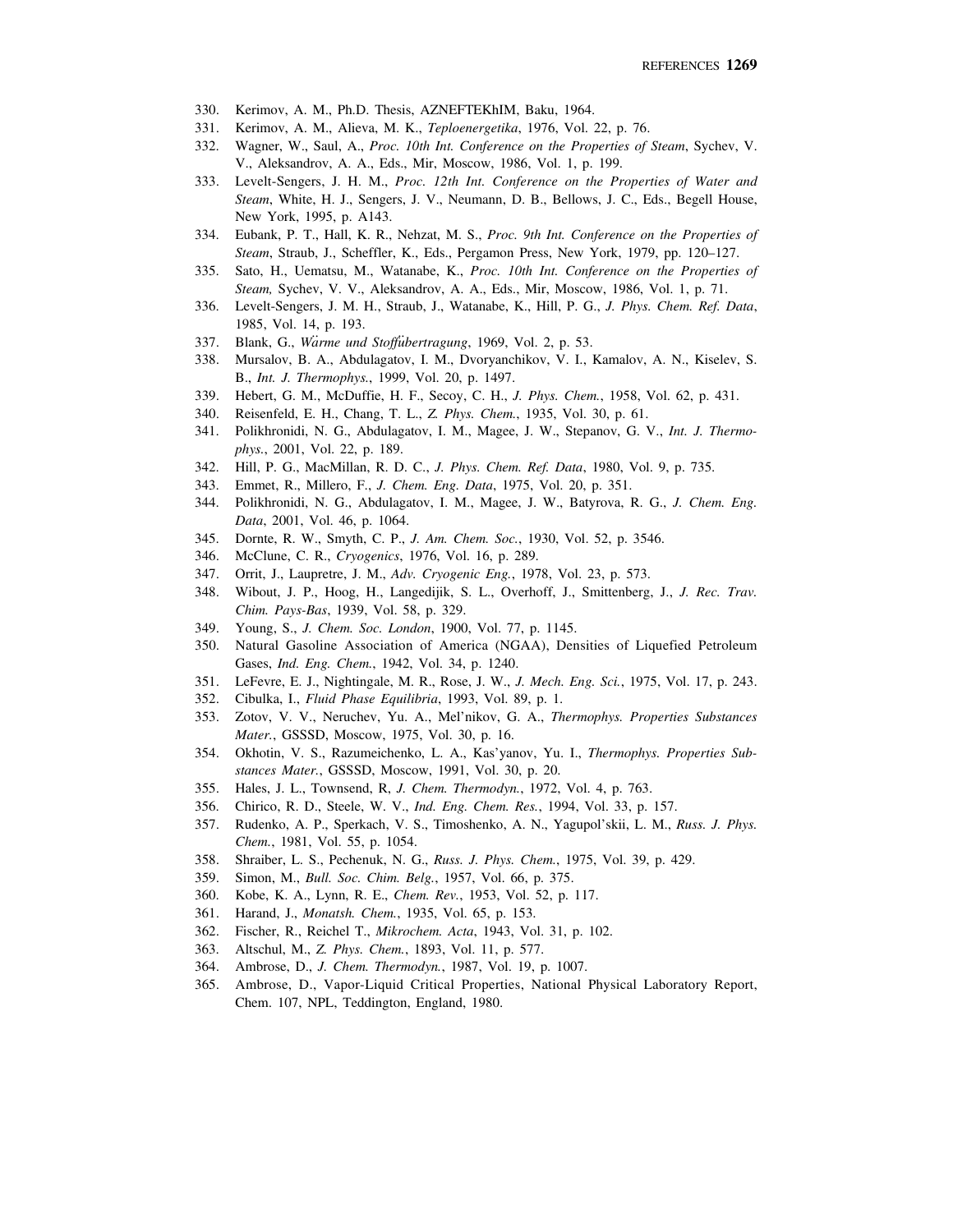- 366. Ambrose, D., Broderick, B. E., Townsend, R., *J. Chem. Soc. A*, Vol. 4, 1967, p. 633.
- 367. Ambrose, D., Cox, J. D., Townsend, R., *Trans. Faraday Soc.*, 1960, Vol. 56, p. 1452.
- 368. Tsonopoulos, C., Ambrose, D., *J. Chem. Eng. Data*, 1995, Vol. 40, p. 547.
- 369. Kudchadker, A. P., Alani, G. H., Zwolinski, B. J., *Chem. Rev.*, 1968, Vol. 68, p. 659.
- 370. Partington, E. J., Rowlinson, J. S., Weston, J. F., *Trans. Faraday Soc*., 1960, Vol. 56, p. 479.
- 371. Riedel, L., *Chem.-Ing. Tech.*, 1954, Vol. 26, p. 259.
- 372. Francis, A. W., *Ind. Eng. Chem.*, 1957, Vol. 49, p. 1779.
- 373. Rathmann, D., Sullivan, D. A., Thompson, P. A., *Liquid-Vapor Saturation Data*, Max-Planck Institut für Strömungsforschung, Göttingen, 1979.
- 374. Kamilov, I. K., Malysheva, L. V., Rasulov, A. R., Shakhbanov, K. A., Stepanov, G. V., *Fluid Phase Equilibria*, 1996, Vol. 125, p. 177.
- 375. Kamilov, I. K., Stepanov, G. V., Malysheva, L. V., Rasulov, A. R., Rasulov, S. M., Shakhbanov, K. A., *High Temperatures — High Pressures*, 1997, Vol. 29, p. 237.
- 376. Kamilov, I. K., Stepanov, G. V., Abdulagatov, I. M., Rasulov, A. R., Milikhina, E. I., *J. Chem. Eng. Data*, 2001, Vol. 46, p. 1556.
- 377. Stepanov, G. V., Shakhbanov, K. A., Malysheva, L. V., *Russ. J. High Temp*., 1997, Vol. 35, p. 192.
- 378. Mirskaya, V. A., *Fluid Phase Equilibria*, 1998, Vol. 150–151, p. 739.
- 379. Mirskaya, V. A., Kamilov, I. K., *High Temperatures High Pressures*, 1998, Vol. 30, p. 555.
- 380. Abdulagatov, I. M., Magomedov, U. B., *High Temperatures High Pressures*, 1992, Vol. 24, p. 465.
- 381. Ellis, A. J., Golding, R. M., *Am. J. Sci.*, 1963, Vol. 261, p. 47.
- 382. Potter, R. W., Babcock, R. S., Czamanske, G. K., *J. Solution Chem.*, 1976, Vol. 5, p. 223.
- 383. Bell, J. T., Helton, D. M., Rogers, T. G., *J. Chem. Eng. Data*, 1970, Vol. 15, p. 44.
- 384. Copeland, C. S., Silverman, J., Benson, S. W., *J. Chem. Phys.*, 1953, Vol. 21, p. 12.
- 385. Abdulagatov, I. M., Dvoryanchikov, V. I., Abdurakhmanov, I. M., *Proc. 11th Int. Conference on the Properties of Water and Steam*, Piichal, M., Shifner, O., Eds., Hemisphere, New York, 1989, p. 203.
- 386. Abdulagatov, I. M., Dvoryanchikov, V. I., *Teploenergetika*, 1990, Vol. 8, p. 69.
- 387. Abdulagatov, I. M., Dvoryanchikov, V. I., *J. Chem. Thermodyn.*, 1993, Vol. 25, p. 823.
- 388. Abdulagatov, I. M., Bochkov, M. M., Mursalov, B. A., *Teploenergetika*, 1988, Vol. 1, p. 67.
- 389. Abdulagatov, I. M., Dvoryanchikov, V. I., Kamalov, A. N., Abramova, E. G., Abdurashidova, M. A., *Can. J. Chem. Eng.*, 2000, Vol. 78, p. 5.
- 390. Abdulagatov I. M., Dvoryanchikov V. I., Mursalov B. A., Kamalov A. N., *Fluid Phase Equilibria*, 1998, Vol. 150, p. 525.
- 391. Abdulagatov, I. M., Mursalov, B. A., Dvoryanchikov, V. I., *J. Chem. Eng. Data*, 2000, Vol. 45, p. 1133.
- 392. Khaibullin, I. Kh., Novikov, B. E., *Teplofiz. Vys. Temp.*, 1973, Vol. 11, p. 320.
- 393. Khaibullin, I. Kh., Novikov, B. E., *Teplofiz. Vys. Temp.*, 1972, Vol. 10, p. 895.
- 394. Novikov, B. E., Ph.D. Thesis, Krzhizhanovskii State Research Power Engineering Institute, Moscow, 1973.
- 395. Stimson, H. F., *J. Res. Nat. Bur. Stand.* (U.S.), 1969, Vol. 73A, p. 493.
- 396. Guldner, L. A., Johnson, D. P., Jones, F. E., *J. Res. Nat. Bur. Stand.* (U.S.), *Phys. Chem.*, 1976, Vol. 80A, p. 505.
- 397. Kawai, K., Sato, H., Uematsu, M., Watanabe, K., Report to IAPWS Working Group 1, Tokyo, 1983.
- 398. Douslin, D. R., *J. Chem. Thermodyn.*, 1971, Vol. 3, p. 187.
- 399. Wagner, W., *IUPAC Thermodynamic Tables Project Center*, Dept. Chem. Eng. and Chem. Tech., London, 1977.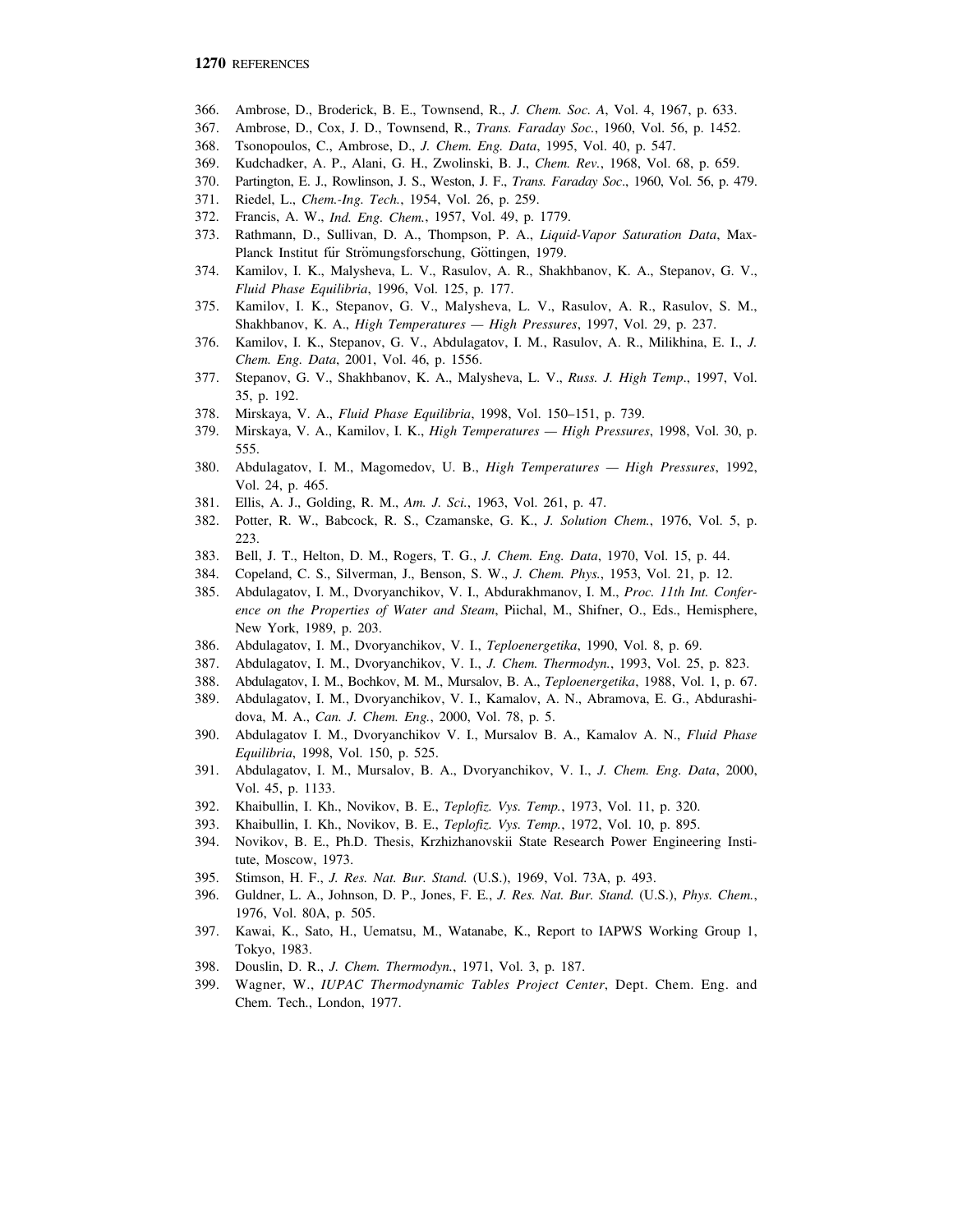- 400. Wagner W., Saul A., *Proc. 10th Int. Conference on the Properties of Steam*, Sychev, V. V., Aleksandrov, A. A., Eds., Mir, Moscow, 1986, p. 199.
- 401. Scheffler, K. Ph.D. Thesis, Technische Universität Munchen, FRG, 1981.
- 402. Saul, A., Wagner, W., *J. Phys. Chem. Ref. Data*, 1987, Vol. 16, p. 893.
- 403. Oguchi, K., Tanishita, I., Kijima, J., Takaishi, Y., Shimizu, T., *Proc. 12th Int. Conference on the Properties of Water and Steam,* White, H. J., Sengers, J. V., Neumann, D. B., Bellows, J. C., Eds., Begell House, New York, 1995, p. 186.
- 404. Trubenbach, J., Kretzschmar, H.-J., Willkommen, Th., Dittmann, A., *Proc. 12th Int. Conference on the Properties of Water and Steam*, White, H. J., Sengers, J. V., Neumann, D. B., Bellows, J. C., Eds., Begell House, New York, 1995, p. 202.
- 405. Levet-Sengers, J. M. H., Greer, S. C., *Int. J. Heat Mass Transfer*, 1972, Vol. 15, p. 1865.
- 406. Liu, C. T, Lindsay, W. T., *J. Chem. Eng. Data*, 1970, Vol. 15, p. 510.
- 407. Jones, W. M., *J. Chem. Phys.*, 1968, Vol. 48, p. 207.
- 408. Pupezin, J., Jakli, G., Jancso, G., Van Hook, W. A., *J. Phys. Chem.*, 1972, Vol. 76, p. 743.
- 409. Besley, L., Bottomley, G. A., *J. Chem. Thermodyn.*, 1973, Vol. 5, p. 397.
- 410. Levelt-Sengers, J. M. H., Greer, W. L., Sengers, J. V., *J. Phys. Chem. Ref. Data*, 1976, Vol. 5, p. 1.
- 411. Tanishita, I., Watanabe, M., Uematsu, M., Eguchi, K., *Proc. 8th Int. Conference on the Properties of Water and Steam*, Giens, France, 1976, p. 560.
- 412. *Vapor-Pressures and Critical Properties of Liquids*, *Alkanes*, Data Items 84022, 84028, 85002, ESDU International, London, 1984, 1985.
- 413. Ambrose, D., Walton, J., *Pure Appl. Chem.*, 1989, Vol. 61, p. 1395.
- 414. Wagner, W., *Cryogenics*, 1973, Vol. 13, p. 470.
- 415. Wagner, W., *Forschritt-Berichte VDI-Zeitschrift*, Reihe, 1974, Vol. 3, No 39, p. 1.
- 416. Morgan, D. L., Kobayashi, R., *Fluid Phase Equilibria*, 1994, Vol. 97, p. 211.
- 417. Chirico, R. D., Nguyen, A., Steele, W. V., Strube, M. M., *J. Chem. Eng. Data*, 1989, Vol. 34, p. 149.
- 418. Lemmon, E. W., Goodwin, A. R. H., *J. Phys. Chem. Ref. Data*, 2000, Vol. 29, p. 1.
- 419. Willingham, C. B., Taylor, W. J., Pignocco, J. M., Rossini, F. D., *J. Res. Nat. Bur. Stand.* (U.S.), 1945, Vol. 35, p. 219.
- 420. Messerly, G. H., Kennedy, R. M., *J. Am. Chem. Soc.*, 1942, Vol. 62, p. 2988.
- 421. Bich, E., Lober, T., Millat, J., *Fluid Phase Equilibria*, 1992, Vol. 75, p. 149.
- 422. Forziati, A. F., Norris, W. R., Rossini, F. D., *J. Res. Nat. Bur. Stand.* (U.S.), 1949, Vol. 43, p. 555.
- 423. Olson, J. D., *Int. J. Thermophys.*, 1995, Vol. 16, p. 215.
- 424. Dejoz, A., González-Alfaro, V., Miguel, P. J., Vázquez, M. I., *J. Chem. Eng. Data*, 1996, Vol. 41, p. 93.
- 425. Lee, Ch., Dempsey, D. M., Mohamed, R. S., Holder, G. D., *J. Chem. Eng. Data*, 1992, Vol. 37, p. 183.
- 426. Gregorewicz, J., Kiciak, K., Malanowski S., *Fluid Phase Equilibria*, 1987, Vol. 38, p. 97.
- 427. Gierycz, P., Gregorewicz, J., Malanowski, S., *J. Chem. Thermodyn*., 1988, Vol. 20, p. 385.
- 428. Mathews, J. H., *J. Am. Chem. Soc.*, 1926, Vol. 48, p. 562.
- 429. Connolly, J. F., Kandalic, G. A., *J. Chem. Eng. Data*, 1962, Vol. 7, p. 137.
- 430. Young, S., *Sci. Proc. Roy. Dublin Soc.*, 1910, Vol. 21, p. 374.
- 431. Mousa, A. H. N., *J. Chem. Thermodyn.*, 1977, Vol. 9, p. 1063.
- 432. De Loos, Th. W., van Dorp, J. H., Lichtenthaler, R. N., *Fluid Phase Equilibria*, 1983, Vol. 10, p. 279.
- 433. Brunner, E., *J. Chem. Thermodyn.*, 1990, Vol. 22, p. 335.
- 434. Brollos, K., Peter, K. H., Schneider, G. M., *Ber. Bunsenges. Phys. Chem.*, 1970, Vol. 74, p. 682.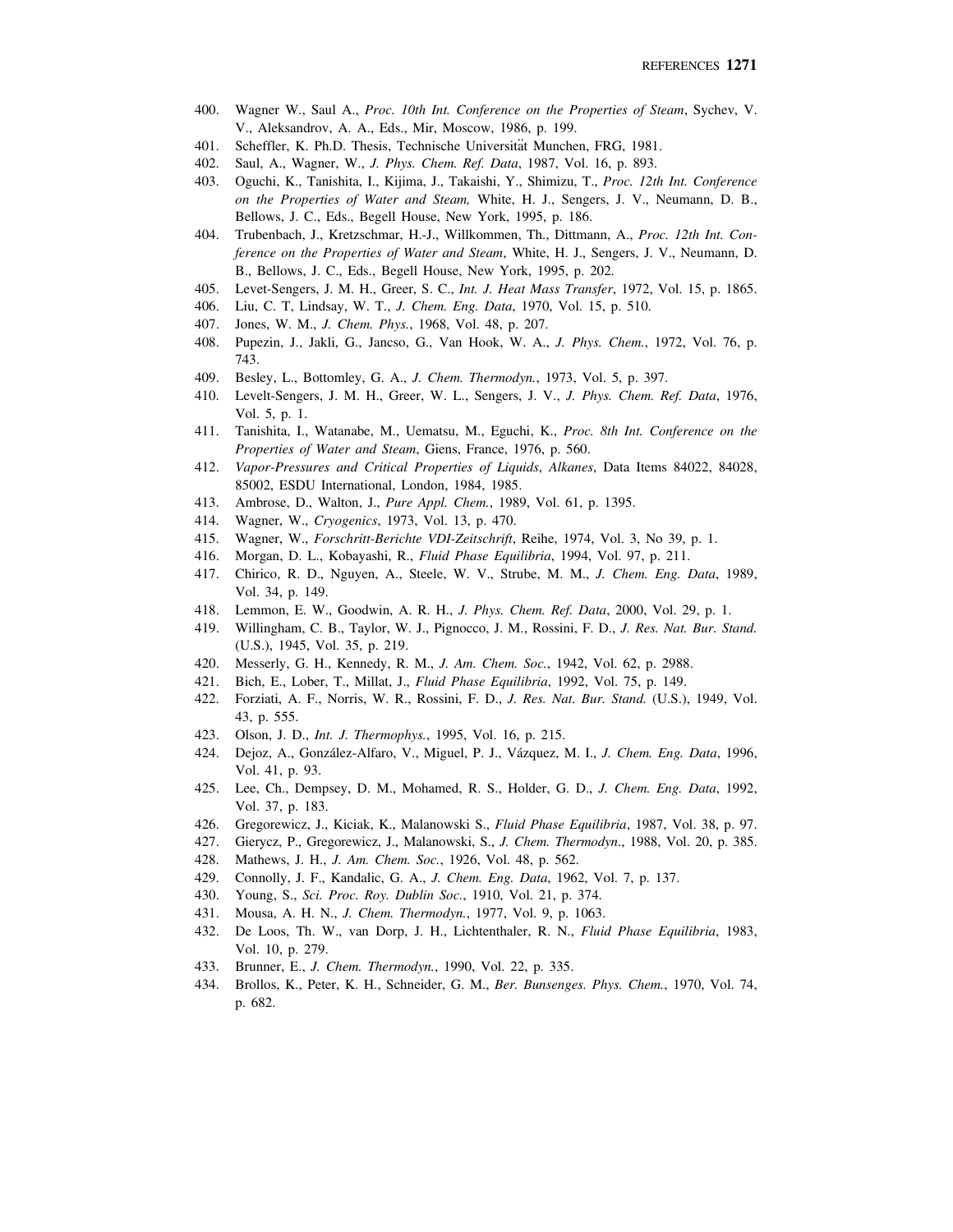- 435. Wang, Q., Chao, K., *Fluid Phase Equilibria*, 1990, Vol. 59, p. 207.
- 436. Chandler, K., Eason, B., Liotta, Ch. L., Eckert, Ch. A., *Ind. Eng. Chem. Res.*, 1998, Vol. 37, p. 3515.
- 437. Anderson, F. E., Prausnitz, J. M., *Fluid Phase Equilibria*, 1986, Vol. 32, p. 63.
- 438. Roof, J. G., *J. Chem. Eng. Data*, 1970, Vol. 15, p. 301.
- 439. Thompson, W. H., Snyder, J. R., *J. Chem. Eng. Data*, 1964, Vol. 9, p. 516.
- 440. Chen, H., Wagner, J., *J. Chem. Eng. Data*, 1994, Vol. 39, p. 475.
- 441. Tsonopoulos, C., Wilson, G. M., *AIChE J.*, 1983, Vol. 29, p. 990.
- 442. Rebert, C. J., Kay, W. B., *AIChE J.*, 1959, Vol. 5, p. 285.
- 443. Scheffer, F. E. C., *Proc. Kon. Akad. Wetensch.-Amsterdam*, 1913, Vol. 16, Part 1, p. 404.
- 444. Rebert, C. J., Hayworth, K. E., *AIChE J.*, 1967, Vol. 13, p. 118.
- 445. Alwani, Z., Schneider, G. M., *Ber. Bunsenges. Phys. Chem.*, 1967, Vol. 71, p. 633.
- 446. Alwani, Z., Schneider, G. M., *Ber. Bunsenges. Phys. Chem.*, 1967, Vol. 73, p. 294.
- 447. Alwani, Z., Ph.D. Thesis, Karlsruhe, 1969.
- 448. Bradley, R. S., Drew, M. J., Munro, D. C., *High Temperatures High Pressures*, 1973, Vol. 5, p. 169.
- 449. Roddy, J. W., Coleman, C. F., *Talanta*, 1968, Vol. 15, p. 1281.
- 450. McAuliffe, C., *Nature*, 1963, Vol. 200, p. 1092.
- 451. Rebert, C. J., Ph.D. Thesis, Ohio State University, 1955.
- 452. Jou, F.-Y., Mather, A. E., *J. Chem. Eng. Data*, 2000, Vol. 45, p. 728.
- 453. Gillespie, P. C., Wilson, G. M., Gas Processors Association Research Report RR-48, April 1982.
- 454. Eubank, P. T., Wu, C. H., Alvarado, J. F. J., Forero, A., Beladi, M. K., *Fluid Phase Equilibria*, 1994, Vol. 102, p. 181.
- 455. Majer, V., Degrange, S., Sedlbauer, J., *Fluid Phase Equilibria*, 1999, Vols. 158–160, p. 419.
- 456. Sultanov, R. G., Skripka, V. G., *Russ. J. Phys. Chem.*, 1972, Vol. 46, p. 1245.
- 457. Wood, S. A., Crerar, D. A., Brantley, S. L., Borscik, M., *Am. J. Sci.*, 1984, Vol. 284, p. 668.
- 458. Zarembo, V. I., Lvov, S. N., Matuzenko, M. Yu., *Geochem. Int.*, 1980, Vol. 17, p. 335.
- 459. Ketsko, V. A., Urusova, M. A., Valyashko, V. M., *Russ. J. Inorg. Chem.*, 1984, Vol. 29, p. 1398.
- 460. Bischoff, J. L., Rosenbauer, R. J., Fournier, R. O., *Geochim. Cosmochim. Acta*, 1996, Vol. 60, p. 7.
- 461. Bischoff, J. L., Rosenbauer, R. J., Pitzer, K. S., *Geochim. Cosmochim. Acta*, 1986, Vol. 50, p. 1437.
- 462. Rosenbauer, R. J., Bischoff, J. L., *Geochim. Cosmochim. Acta*, 1987, Vol. 51, p. 2349.
- 463. Schröer, E., *Z. Phys. Chem.*, 1927, Vol. 129, p. 79.
- 465. Schroer, E., *Z. Phys. Chem.*, 1927, Vol. 129, p. 79.<br>464. Ölander, A., Liander, H., *Acta Chem. Scand.*, 1950, Vol. 4, p. 1437.
- 465. Sourirajan, S., Kennedy, G. C., *Am. J. Sci.*, 1962, Vol. 260, p. 115.
- 466. Parisod, C. J., Plattner, E., *Acta Chem. Scand.*, 1981, Vol. 4, p. 16.
- 467. Parisod, C. J., Plattner, E., *J. Chem. Eng. Data*, 1981, Vol. 26, p. 16.
- 468. Rogers, P. S. Z., Pitzer, K. S., *J. Phys. Chem. Ref. Data*, 1982, Vol. 11, p. 15.
- 469. Majer, V., Gates, J. A., Inglese, A., Wood, R. H., *J. Chem. Thermodyn.*, 1988, Vol. 20, p. 949.
- 470. Rodnyanskii, I. M., Koobkov, V. I., Galinker, I. S., *Russ. J. Phys. Chem.*, 1962, Vol. 36, p. 1192.
- 471. Hovey, J. K., Pitzer, K. S., Tanger, J. C., *J. Phys. Chem.*, 1990, Vol. 94, p. 1175.
- 472. Mashovets,V. P., Zarembo, V. I., Fedorov, M. K., *Russ. J. Appl. Chem.*, 1973, Vol. 46, p. 650.
- 473. Zarembo, V. I., Antonov, N. A., Gilyarov, V. N., Fedorov, M. K., *Russ. J. Appl. Chem.*, 1976, Vol. 49, p. 1259.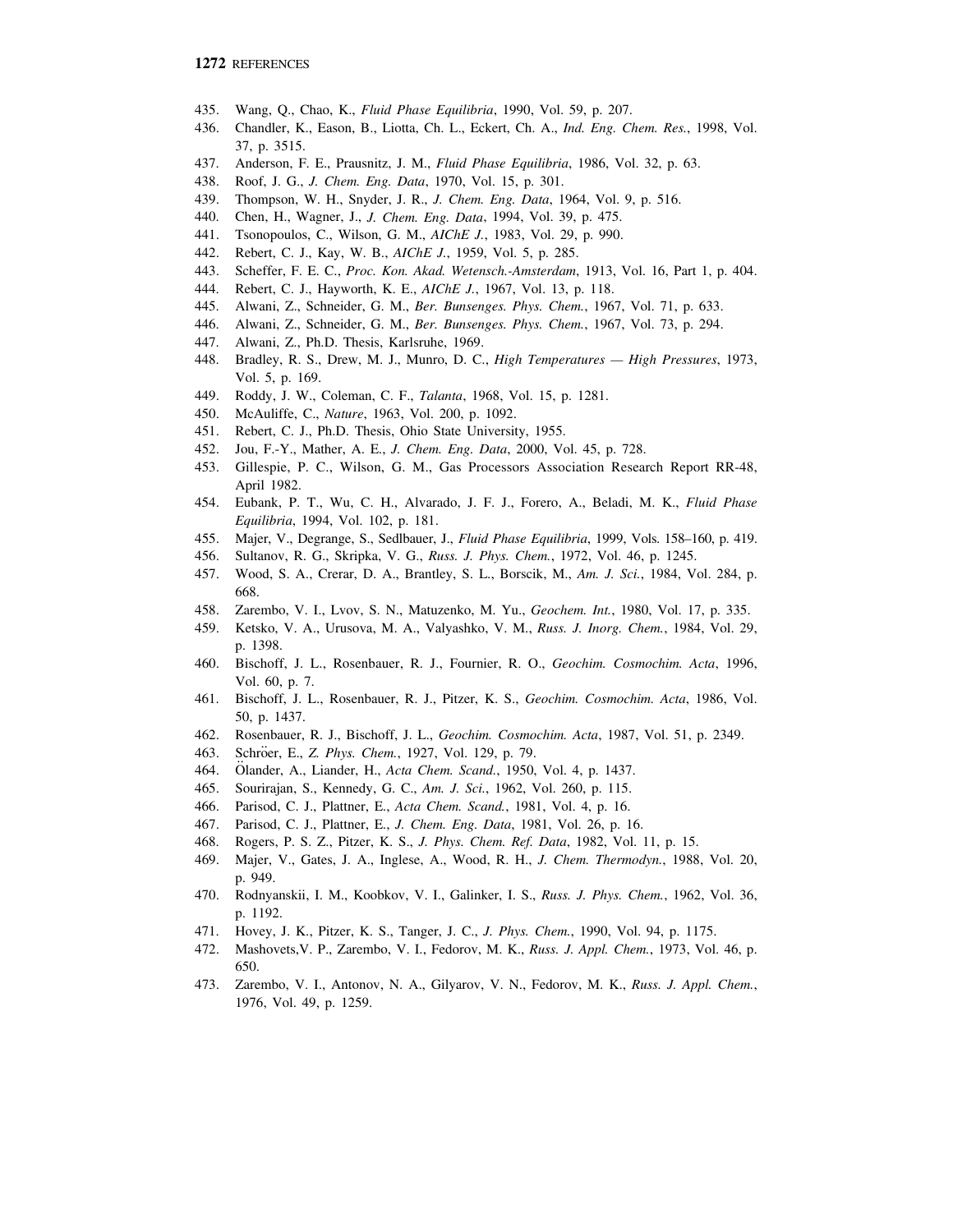- 474. Tkachenko, S. T., Shmulovich, K. I., *Dokl. Ross. Akad. Nauk*, 1992, Vol. 326, p. 1055.
- 475. Liu, C., Lindsay, W. T., *J. Phys. Chem.*, 1970, Vol. 74, p. 341.
- 476. Liu, C., Lindsay, W. T., *J. Solution Chem.*, 1972, Vol. 1, p. 45.
- 477. Shmulovich, K. I., Tkachenko, S. I., Plyasunova, N. V., *Fluids in the Crust: Equilibrium and Transport Properties*, Schmulovich, K. I. et al., Eds., Chapman and Hall London, 1995, pp. 193–214.
- 478. Oakes, C. S., Bodnar, R. J., Simonson, J. M., Pitzer, K. S., *Geochim. Cosmochim. Acta*, 1994, Vol. 58, p. 2421.
- 479. Valyashko, V. M., *Phase Equilibria and Properties of Hydrothermal Solutions*, Nauka, Moscow, 1990.
- 480. Marshall, W. L., Jones, E. V., *J. Inorg. Nucl. Chem.*, 1974, Vol. 36, p. 2313.
- 481. Dibrov, I. A., Mal'zev, G. Z., Mashovez, V. P., *Russ. J. Appl. Chem.*, 1964, Vol. 37, p. 1920.
- 482. Krumgal'z, B. S., Mashovez, V. P., *Russ. J. Appl. Chem.*, 1964, Vol. 37, p. 2750.
- 483. Bodnar, R. J., Burnham, C. W., Sterner, S. M., *Geochim. Cosmochim. Acta*, 1985, Vol. 49, p. 1861.
- 484. Powell, R. J., Swinton, F. L., *J. Chem. Thermodyn.*, 1972, Vol. 2, p. 105.
- 485. Teja, A. S., Rosenthal, D. J., *AIChE Symp. Ser.*, 1990, Vol. 86, p. 133.
- 486. Teja, A. S., Anselme, M. J., *AIChE Symp. Ser.*, 1990, Vol. 86, p. 115.
- 487. Wilson, L. C., Wilding, W. V., Wilson, H. L., Wilson, G. M., *J. Chem. Eng. Data*, 1995, Vol. 40, p. 765.
- 488. Krase, N. W., Goodman, J. B., *Ind. Eng. Chem.*, 1930, Vol. 22, p. 13.
- 489. Jordan, T. E., *Vapor-Pressure of Organic Compounds*, Interscience Publishers, Inc., New York, 1954.
- 490. Simmorock, K. H., Janowsky, R., Ohnsorge, A, *Critical Data of Pure Substances*, DECHEMA Chemistry Data Series, Vol. II, Part 1: Ag-C7; Part-2: C8-Zr. DECHEMA, Frankfurt, 1986.
- 491. Hiza, M. J., Kidnay, A. J., Miller, R. C., *Equilibrium Properties of Fluid Mixtures*, Vol. 2, *A Bibliography of Experimental Data on Fluids*, IFI/Plenum, New York, 1982.
- 492. *TRC Thermodynamic Tables: Hydrocarbons* (formerly *Selected Values of Properties of Hydrocarbons and Related Compounds*), Thermodynamic Research Center, Texas A and M University, College Station, Texas, 1986, p. i-1010 (Table 23-2-(1.101)-i).
- 493. Brunner, E., *J. Chem. Thermodyn.*, 1988, Vol. 20, p. 273.
- 494. Stull, D. R., *Ind. Eng. Chem.*, 1947, Vol. 39, p. 517.
- 495. American Petroleum Institute of Research Project, 1946, Vol. 44, NBS.
- 496. Khurma, J. R., Muthu, O., Munjal, S., Smith, B. D., *J. Chem. Eng. Data*, 1983, Vol. 28, p. 412.
- 497. Kratzke, H., *AIChE J.*, 1985, Vol. 31, p. 693.
- 498. Kratzke, H., Ph.D. Thesis, Ruhr-Universität, Bochum, 1983.
- 499. Wolfe, D., Kay, W. B., Teja, A. S., *J. Chem. Eng. Data*, 1983, Vol. 28, p. 319.
- 500. Rosenthal, D. J., Teja, A. S., *AIChE J.*, 1989, Vol. 35, p. 1829.
- 501. McCracken, P. G., Storvick, T. S., Smith, J. M., *J. Chem. Eng. Data*, 1960, Vol. 5, p. 130.
- 502. Artyukhovskaya, L. M., Shimanskaya, E. T., Shimanskii, Yu. I., *Russ. J. Exp. Theor. Phys.*, 1970, Vol. 59, p. 688.
- 503. Aftienjew, J., Zawisza, A., *J. Chem. Thermodyn.*, 1977, Vol. 9, p. 153.
- 504. Ma, P., Ma, Y., Zhang, J., *J. Chem. Eng. Chin. Univer.*, 1991, Vol. 5, p. 175.
- 505. Gude, M. T., Teja, A. S., *AIChE Symp. Ser.*, 1994, Vol. 90, p. 14.
- 506. Kreglewski, A., Kay, W. B., *J. Phys. Chem.*, 1969, Vol. 73, p. 3359.
- 507. Young, C. L., *Int. Data, Ser. A*, 1974, Vol. 74, p. 47.
- 508. Young, C. L., *Int. Data, Ser. A*, 1975, Vol. 68, p. 66.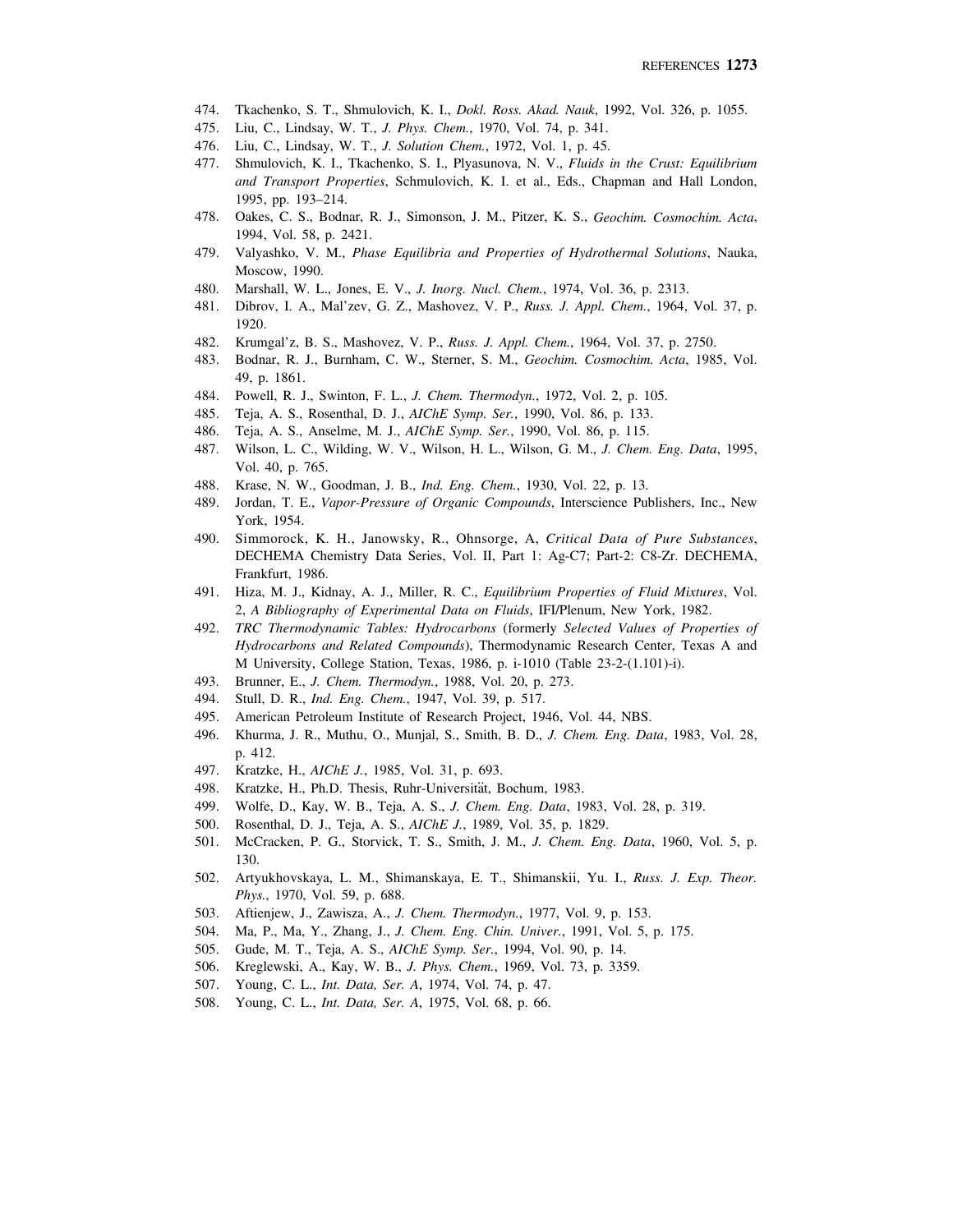- 509. Quadri, S. K., Khilar, K. C., Kudchadker, A. P., Patni, M. J., *J. Chem. Thermodyn.*, 1991, Vol. 23, p. 67.
- 510. Nikitin, E. D., Pavlov, P. A., Skripov, P. V., *J. Chem. Thermodyn.*, 1993, Vol. 25, p. 869.
- 511. Kreglewski, A., *Rocz. Chem.*, 1957, Vol. 31, p. 1001.
- 512. Anselme, M. J., Gude, M., Teja, A. S., *Fluid Phase Equilibria*, 1990, Vol. 57, p. 317.
- 513. Amirkhanov, Kh. I., Vikhrov, D. I., Alibekov, B. G., Mirskaya, V. A., *Isochoric Heat Capacities and Other Caloric Properties of Hydrocarbons*, Dagestan Sci. Center, Russ. Acad. Sci., Makhachkala, 1981.
- 514. Zagoruchenko, V. A., Gyske, D. N., *Thermophysical Properties of Hydrocarbons, Their Mixtures, Oils, and Oils Fractions*, GSSSD, Moscow, 1973, p. Vol. 1, p. 23.
- 515. Kay, W. B., *J. Chem. Eng. Data*, 1970, Vol. 15, p. 46.
- 516. Reamer, H. H., Sage, B. H., Lacey, W. N., *Ind. Eng. Chem.*, 1953, Vol. 45, p. 1805.
- 517. Ambrose, D., Tsonopoulos, C., *J. Chem. Eng. Data*, 1995, Vol. 40, p. 531.
- 518. ESDU 84022. Engineering Sciences Data Unit, London, 1984.
- 519. ESDU International, Part 1A, C1 to C18 Alkanes, Data Item 87010, London, (1987).
- 520. Pawlewski, B., *Ber. Dtsch. Chem. Ges.*, 1882, Vol. 15, pp. 2143–2460.
- 521. Jordan, L. W., Kay, W. B., *Chem. Eng. Symp. Ser.*, 1968, Vol. 44, p. 48.
- 522. Glaser, F., Ruland, H., *Chem.-Ing. Tech.*, 1957, Vol. 29, p. 772.
- 523. McMicking, J. H., Kay, W. B., *Proc. API,* Sec. III, *Refining*, 1965, Vol. 45, p. 75.
- 524. De Loos, Th. W., Poot, W., de Swaan Arons, J., *Fluid Phase Equilibria*, 1988, Vol. 42, p. 209.
- 525. Kay, W. B., *J. Am. Chem. Soc.*, 1990, Vol. 68, p. 1336.
- 526. Wolff, H., Shadiakhy, A., *Fluid Phase Equilibria*, 1981, Vol. 7, p. 309.
- 527. Smith, B. D., Srivastava, R., *Thermodynamic Data for Pure Compounds.* Part A. *Hydrocarbons and Ketones.* Part B. *Halogenated Hydrocarbons and Alcohols*, Physical Sciences Data, Elsevier, Amsterdam, 1968.
- 528. Nichols, W. B., Reamer, H. H., Sage, B. H., *AIChE J.*, 1957, Vol. 3, p. 262.
- 529. Winkelman, A., *Handbuch der Physik*, Verlag von Waorme, Leipzig, 1906, p. 73.
- 530. Merckel, J. H. C., *Proc. Kon. Nederland Akad. Wetenschap*., 1937, Vol. 40, p. 164.
- 531. Ipatieff, V. N., Monroe, G. S., *Ind. Eng. Chem., Anal. Ed.*, 1942, Vol. 14, p. 171.
- 532. Mousa, A. H. N., Kay, W. B., Kreglewski, A., *J. Chem. Thermodyn.*, 1972, Vol. 4, p. 301.
- 533. Kay, W. B., Hissong, D. W., *Proc. Am. Petrol. Inst. Ref. Div.*, 1967, Vol. 47, p. 653.
- 534. Kay, W. B., *J. Phys. Chem.*, 1964, Vol. 68, p. 827.
- 535. Kay, W. B., Young, C. L., *Int. Data, Ser. A*, 1975, Vol. 52, p. 54.
- 536. Pak, S. C., Kay, W. B., *Ind. Eng. Chem. Fundam.*, 1972, Vol. 11, p. 255.
- 537. Ratzsch, M. T., Strauch, G., *Z. Phys. Chem.* (Leipzig), 1972, Vol. 249, p. 243.
- 538. Tashmakhamedov, F., *Russ. Phys. Acoust.*, 1972, Vol. 17, p. 527.
- 539. Genco, J. M., Teja, A. S., Kay, W. B., *J. Chem. Eng. Data*, 1980, Vol. 25, p. 355.
- 540. Mandlekar, A. V., Kay, W. B., Smith, R. L., Teja, A. S., *Fluid Phase Equilibria*, 1985, Vol. 23, p. 79.
- 541. Zawisza, A., *J. Chem. Thermodyn.*, 1985, Vol. 17, p. 941.
- 542. Rossini, F. D., *Selected Values of Physical and Thermodynamic Properties of Hydrocarbons*, API, Carnegie Press, Pittsburgh, 1953.
- 543. Chun, S. W., Ph.D. Thesis, The Ohio State University, Columbus, Ohio, 1965.
- 544. Kay, W. B., *Ind. Eng. Chem.*, 1938, Vol. 30, p. 459.
- 545. Kay, W. B., *Ind. Eng. Chem.*, 1941, Vol. 33, p. 590.
- 546. Kay, W. B., *Ind. Eng. Chem.*, 1948, Vol. 40, p. 1459.
- 547. Kobe, K. A., Mathews J. F., *J. Chem. Eng. Data*, 1970, Vol. 15, p. 182.
- 548. Artyukhovskaya, L. M., Shimanskaya, E. T., Shimanskii, Yu. I., *Russ. J. Exp. Theor. Phys.*, 1972, Vol. 63, p. 2159.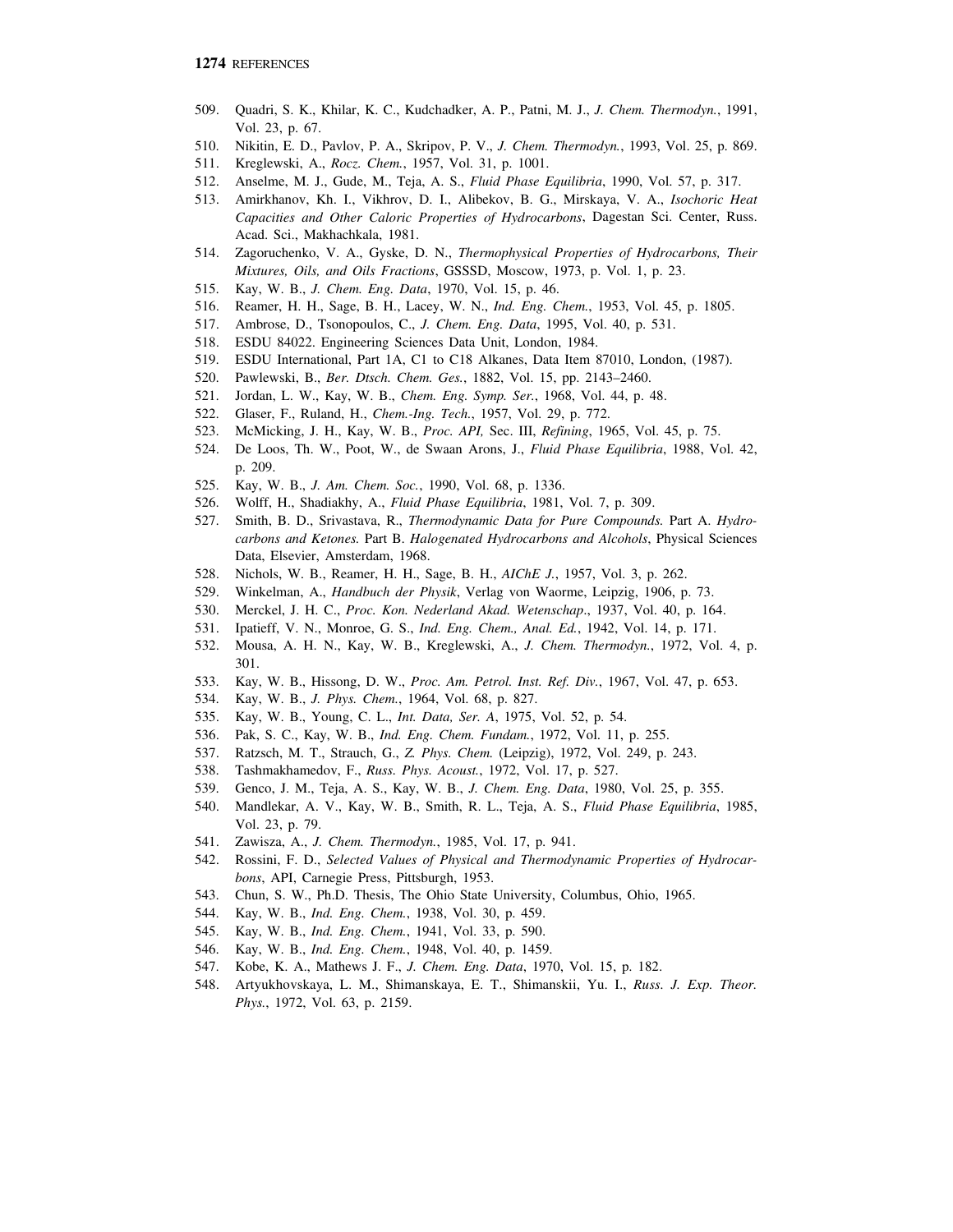- 549. *International Critical Tables*, McGraw Hill Book Company, Inc., New York, 1928, Vol. III, p. 249.
- 550. Khalilov, K., *Russ. J. Exp. Theor. Phys*., 1939, Vol. 9, p. 335.
- 551. Edgar, G., Calingaert, G., *J. Am. Chem. Soc.*, 1929, Vol. 51, p. 1540.
- 552. Zawisza, A., Vejrosta, J., *J. Chem. Thermodyn.*, 1982, Vol. 14, p. 239.
- 553. Butcher, K. L., Ramasubramanian, K. R., Medani, M. S., *J. Appl. Biotechnol.*, 1972, Vol. 22, p. 1139.
- 554. Kobe, K. A., Crawford, H. R., Stephenson, R. W., *Ind. Eng. Chem.*, 1955, Vol. 47, p. 1767.
- 555. ESDU 84028. Engineering Sciences Data Unit, London, 1984.
- 556. Kreglewski, A., *Rocz. Chem.*, 1955, Vol. 29, p. 95.
- 557. Mogollon, E., Kay, W. B., Teja, A. S., *Ind. Eng. Chem. Fundam.*, 1983, Vol. 21, p. 173.
- 558. Matzik, I., Schneider, G. M., *Ber. Bunsenges. Phys. Chem.*, 1985, Vol. 89, p. 551.
- 559. Smith, Jr., R. L., Anselme, M. J., Teja, A. S., *Proc. World Congr. III. Chem. Eng.*, Tokyo, 1986, II, p. 135.
- 560. Smith, Jr., R. L., Teja, A. S., Kay, B. W., *AIChE J.*, 1987, Vol. 33, p. 232.
- 561. Pak, S. C., Kay, W. B., *Ind. Eng. Chem. Fundam.*, 1972, Vol. 11, p. 255.
- 562. Kay, W. B., Pak, S. C., *J. Chem. Thermodyn.*, 1980, Vol. 12, p. 673.
- 563. Allemand, N., Jose, J., Merlin, J. C., *Thermochim. Acta*, 1986, Vol. 105, p. 79.
- 564. Brunner, E., *J. Chem. Thermodyn.*, 1987, Vol. 19, p. 823.
- 565. Knipmeyer, S. E., Archer, D. G., Chirico, R. D., Gawmon B. E., Hossenlopp, I. A., Nguyen, A., Smith, N. K., Steel, W. V., Strube, M. M., *Fluid Phase Equilibria*, 1989, Vol. 52, p. 185.
- 566. ESDU 85022. Engineering Sciences Data Unit, London, 1985.
- 567. Gehrig, M., Lentz, H., *Erdoel Kohle, Erdgas, Petrochem.*, 1983, Vol. 36, p. 277.
- 568. Reamer, H. H., Sage, B. H., *J. Chem. Eng. Data*, 1963, Vol. 8, p. 508.
- 569. Shim, J., Kohn, J. P., *J. Chem. Eng. Data*, 1962, Vol. 7, p. 3.
- 570. Thomas, G. L., Young, S., *J. Chem. Soc.*, 1995, Vol. 67, p. 1071.
- 571. Mel'nikov, G. A., Verveiko, V. N., Otpushennikov, N. F., *Russ. J. Phys. Chem.*, 1988, Vol. 62, p. 798.
- 572. Daridon, J. L., Lagonrette, B., Grolier, J.-P.E., *Int. J. Thermophys.*, 1998, Vol. 19, p. 145.
- 573. Stewart, D. E., Sage, B. H., Lacey, W. N., *Ind. Eng. Chem.*, 1954, Vol. 46, p. 2529.
- 574. Zotov, V. V., Neruchev, Yu. A., *Ultrasonic and Thermodynamic Properties of Substances*, Kursk Pedagogical Institute, Kursk, 1986, pp. 34–42.
- 575. Kuss, E., Tasslimi, M., *Chem.-Ing. Tech.*, 1970, Vol. 42, p. 1073.
- 576. Carney, B. R., *Petrol. Refiner*, 1942, Vol. 21, p. 274.
- 577. Dornte, R. W., Smyth, C. P., *J. Am. Chem. Soc.*, 1930, Vol. 52, p. 3546.
- 578. Chappelow, C. C., Snyder, P. S., Winnick, J., *J. Chem. Eng. Data*, 1971, Vol. 16, p. 440.
- 579. Christopher, P. M., Laukhuf, W. L. S., Plank, C. A., *J. Chem. Eng. Data*, 1980, Vol. 21, p. 443.
- 580. Doolittle, A. K., Peterson, R. H., *J. Am. Chem. Soc.*, 1951, Vol. 73, p. 2145.
- 581. Nichols, W. B., Reamer, H. H., Sage, B. H., *Ind. Eng. Chem.*, 1955, Vol. 47, p. 2219.
- 582. Carmichael, L. T., Sage, B. H., Lacey, W. N., *Ind. Eng. Chem.*, 1953, Vol. 45, p. 2697.
- 583. Reamer, H. H., Olds, R. H., Sage, B. H., Lacey, W. N., *Ind. Eng. Chem.*, 1942, Vol. 34, p. 1526.
- 584. Sagdeev, D. I., Mukhamedzyanov, G. Kh., *Tr. Kazansk. Khim.-Tekhnol. Inst.*, Kazan, 1989, pp. 21–24.
- 585. Beaudoin, J. M., Kohn, J. P., *J. Chem. Eng. Data*, 1967, Vol. 12, p. 189.
- 586. Campbell, S. W., Wilsak, R. A., Thodos, G., *J. Chem. Eng. Data*, 1986, Vol. 31, p. 424.
- 587. Kiselev, S. B., Ely, J., Abdulagatov, I. M., Bazaev, A. R., Magee, J. W., *Ind. Eng. Chem. Res.*, 2001, Vol. 41, p. 1000.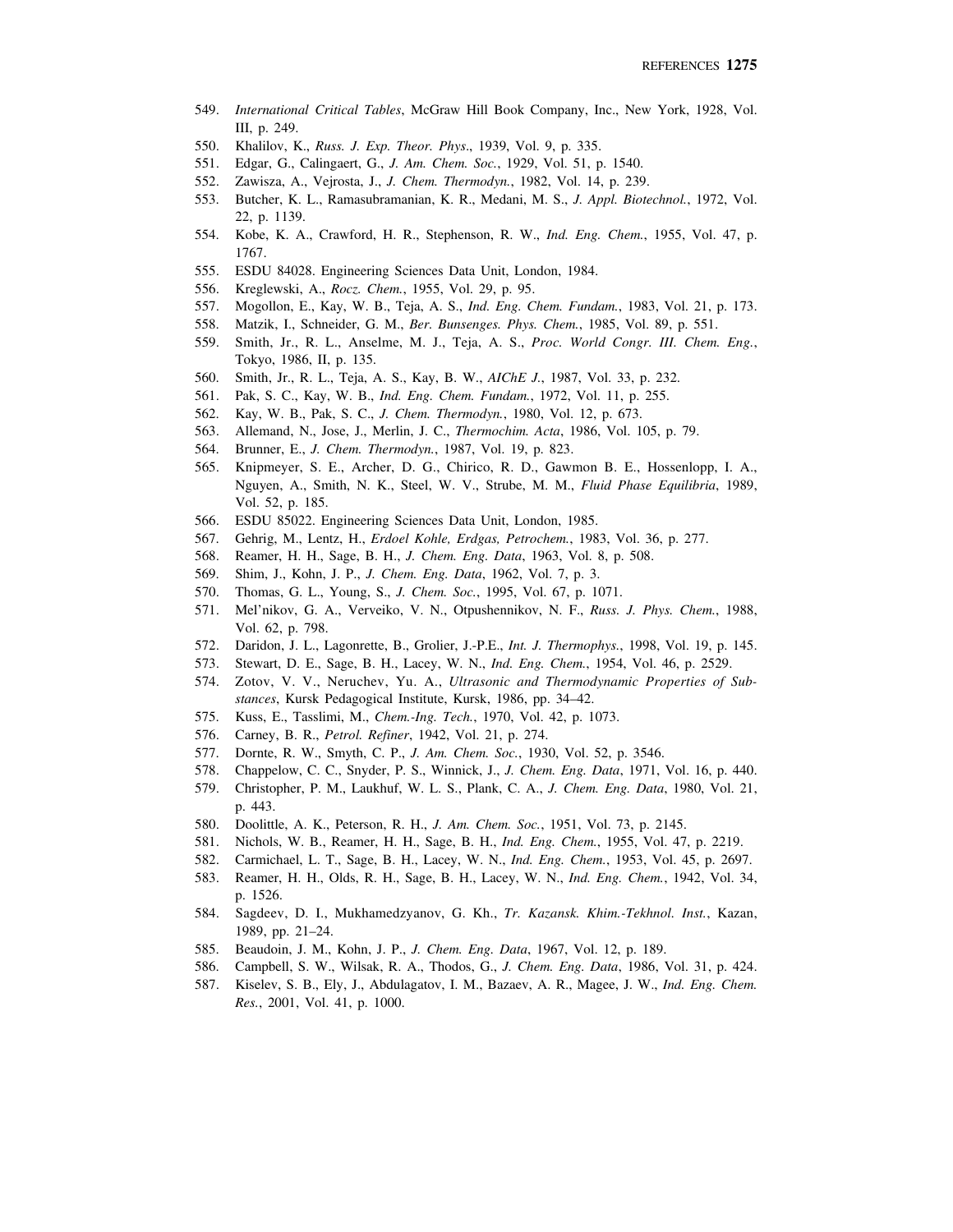- 588. Fransson, E., Barreau, A., Vidal, J., *J. Chem. Eng. Data*, 1992, Vol. 37, p. 521.
- 589. Keyes, F. G., Smith, L. B., *Proc. Am. Acad. Arts Sci*., 1933, Vol. 68, p. 505.
- 590. Leu, A., Robinson, D. B., *J. Chem. Eng. Data*, 1987, Vol. 32, p. 447.
- 591. Olivares Fuentes, A., Cansino, J. S., Rodriguez, A. T., *Rev. Mexicana de Fisica*, 1983, Vol. 30, p. 63.
- 592. Li, I. P. C., Wong, Y.-W., Chang, S.-D., Lu, B. C.-Y., *J. Chem. Eng. Data*, 1972, Vol. 17, p. 492.
- 593. Young, S., *Proc. Roy. Irish Acad.*, 1928, Vol. 38B, p. 65.
- 594. Besserer, G. J., Robinson, D. B., *J. Chem. Eng. Data*, 1973, Vol. 18, p. 416.
- 595. Kay, W. B., *J. Chem. Eng. Data*, 1971, Vol. 16, p. 137.
- 596. Bich, E., Lober, T., Millat, J., *Fluid Phase Equilibria*, 1992, Vol. 75, p. 149.
- 597. Smyth, C. P., Engle, E. W., *J. Am. Chem. Soc.*, 1929, Vol. 51, p. 2646.
- 598. Wieczorek, S. A., Stecki, J., *J. Chem. Thermodyn.*, 1978, Vol. 10, p. 177.
- 599. Brown, I., *Aust. J. Sci. Res.*, 1952, Vol. A5, p. 530.
- 600. Leslie, E. H., Carr, A. R., *Ind. Eng. Chem.*, 1925, Vol. 17, 810.
- 601. Oscarson, J. L., Lundell, S. O., Cunningham, J. R., *AIChE Symp. Ser.*, 1987, Vol. 83, p. 1.
- 602. Smith, E. R., *J. Res. Nat. Bur. Stand.* (U.S.), 1940, Vol. 24, p. 229.
- 603. Felsing, W. A., Watson, G. M., *J. Am. Chem. Soc.*, 1942, Vol. 64, p. 1882.
- 604. Weber, L. A., *Fluid Phase Equilibria*, 1999, Vol. 162, p. 31.
- 605. Millat, J., Bich, E., Hendl, H., Neumann A., *High Temperatures High Pressures*, 1994, Vol. 26, p. 251.
- 606. Wisniewska, B., Gregorewicz, J., Malanowski, S., *Fluid Phase Equilibria*, 1993, Vol. 86, p. 173.
- 607. Smith, E. R., Matheson, H., *J. Res. Nat. Bur. Stand.* (U.S.), 1957, Vol. 20, p. 641.
- 608. Carruth, G. F., Kobayashi, R., *J. Chem. Eng. Data*, 1973, Vol. 18, p. 115.
- 609. Reamer, H. H., Sage, B. H., *J. Chem. Eng. Data*, 1963, Vol. 8, p. 508.
- 610. Beaudoin, J. M., Kohn, J. P., *J. Chem. Eng. Data*, 1967, Vol. 12, p. 189.
- 611. Willman, B., Teja, A. S., *J. Chem. Eng. Data*, 1985, Vol. 30, p. 116.
- 612. Griswold, J., Andres, D., Klein, V. A., *Trans. Am. Inst. Chem. Engrs.*, 1943, Vol. 39, p. 223.
- 613. Abdulagatov, I. M., Magee, J. M., *A Database for Isochoric Heat Capacity of Technically Important Fluids and Fluid Mixtures*, Nat. Inst. Tech. Stand. (U.S.), NISTIR, 2001 (unpublished).
- 614. Tillner-Roth, R., Harms-Watzenberg, F., Baehr, H. D., *Eine neue Fundamentalgleichung fuer Ammoniak*, DKV-Tagungsbericht, 1993, Vol. 20, p. 167.
- 615. Tillner-Roth, R., Baehr. H. D., *J. Phys. Chem. Ref. Data*, 1994, Vol. 23, p. 657.
- 616. Tillner-Roth, R., Yokozeki, A., *J. Phys. Chem. Ref. Data*, 1997, Vol. 26, p. 1273.
- 617. Stewart, R. B., Jacobsen, R. T., Wagner, W., *J. Phys. Chem. Ref. Data*, 1991, Vol. 20, p. 917.
- 618. de Reuck, K. M., *International Thermodynamic Tables of the Fluid. State-11 Fluorine*, IUPAC, Pergamon Press, Oxford, 1990.
- 619. Juza, J., Sifner, O., *Acta Technica Csav*, 1976, Vol. 1, p. 1.
- 620. Jahangiri, M., Jacobsen, R. T., Stewart, R. B., McCarty, R. D., *J. Phys. Chem. Ref. Data*, 1998, Vol. 15, p. 593.
- 621. Magee, J. W., Kobayashi, R., *Proc. 8th Symp. on Thermophysical Properties.*, Vol. 1: *Thermophysical Properties of Fluids*, Sengers, J. V., Ed., ASME, New York, 1982, pp. 321–325.
- 622. Magee, J. W., Ph.D. Thesis, Rice University, Houston, Texas, 1983.
- 623. Magee, J. W., *20th Japan Symp. on Thermophysical Properties*, Tokyo, 1999, pp. 473– 478.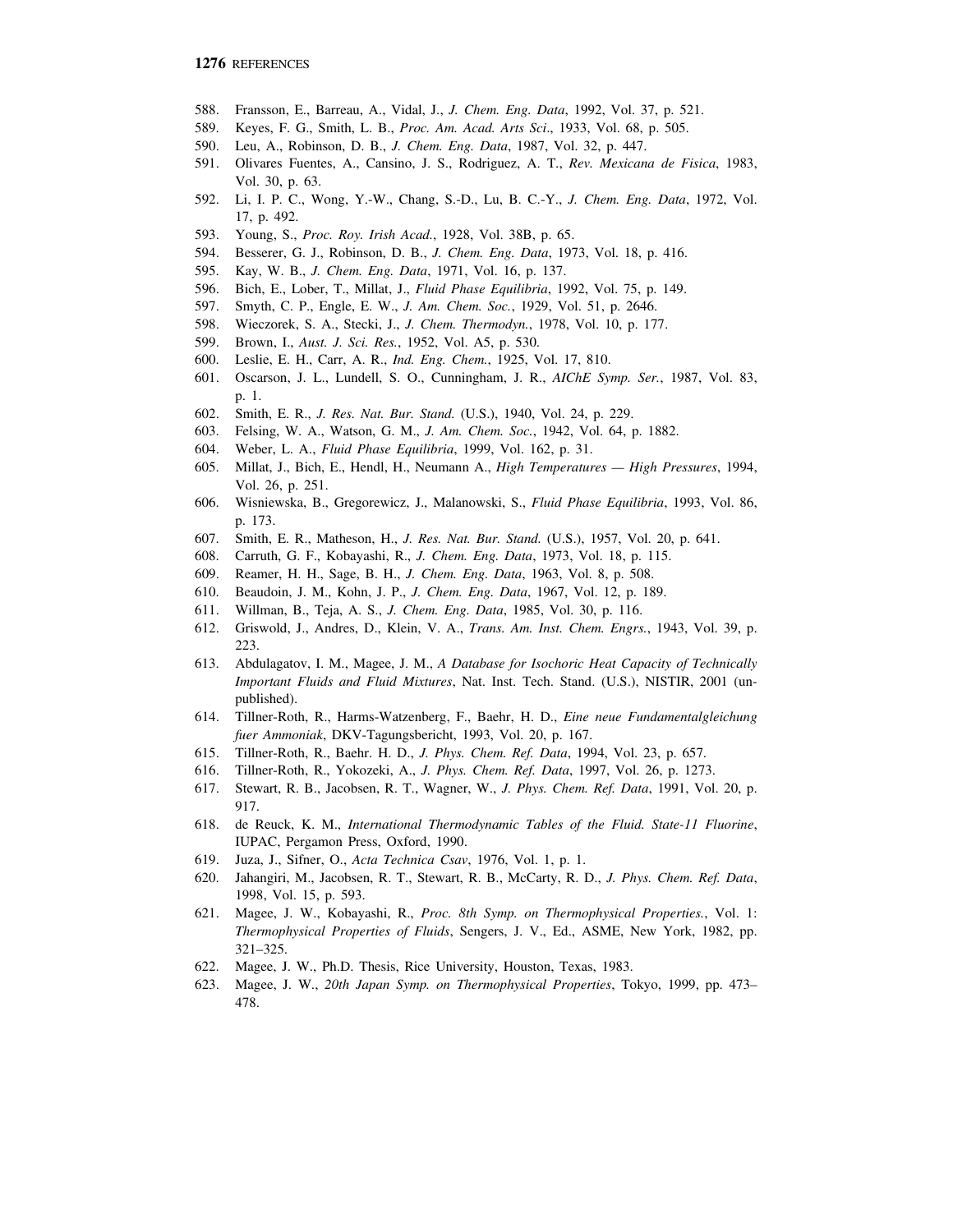- 624. Amirkhanov, Kh. I., Abdulagatov, I. M., Alibekov, B. G., Vikhrov, D. I., Mirskaya, V. A., *Russ. J. High Temp.*, 1983, Vol. 22, p. 1116.
- 625. Theeuwes, F., Bearman, R. J., *J. Chem. Thermodyn.*, 1970, Vol. 2, p. 513.
- 626. Bearman, R. J., Theeuwes, F., Bearman, M. Y., Mandel, F., Throop, G. J., *J. Chem. Phys.*, 1970, Vol. 52, p. 5486.
- 627. Stephenson, J., *Can. J. Phys.*, 1975, Vol. 53, p. 1367.
- 628. Stephenson, J., *Can. J. Phys.*, 1976, Vol. 54, p. 1282.
- 629. Diller, D. E., *Cryogenics*, 1971, Vol. 6, p. 186.
- 630. Gladun, C., *Cryogenics*, 1971, Vol. 4, p. 78.
- 631. Gladun, C., *Cryogenics*, 1971, Vol. 6, p. 205.
- 632. Abdulagatov, I. M., Stepanov, G. V., Bou, O. A., *J. Chem. Thermodyn.*, 1991, Vol. 23, p. 617.
- 633. Gaddy, E. M., White, J. A., *Phys. Rev. A*, 1982, Vol. 26, p. 2218.
- 634. Kiselev, S. B., Ely, J., Abdulagatov, I. M., Magee, J. W., *Int. J. Thermophys.*, 2000, Vol. 21, p. 356.
- 635. Abdulagatov, I. M., Levina, L. N., Zakaryaev, Z. R., Mamchenkova, O. N., *J. Chem. Thermodyn.*, 1995, Vol. 27, p. 1385.
- 636. Amirkhanov, Kh. I., Abdulagatov, I. M., Alibekov, B. G., Stepanov, G. V., Bouy, O. A., *J. Chem. Thermodyn.*, 1988, Vol. 20, p. 513.
- 637. Polikhronidi, N. G., Abdulagatov, I. M., Batyrova, R. G., *Int. J. Thermophys.*, 2000, Vol. 21, p. 1073.
- 638. Abdulagatov, I. M., Polikhronidi, N. G., Batyrova, R. G., *J. Chem. Thermodyn.*, 1994, Vol. 26, p. 1031.
- 639. Abdulagatov, I. M., Levina, L. N., Zakaryaev, Z. R., Mamchenkova, O. N., *Fluid Phase Equilibria*, 1997, Vol. 127, p. 205.
- 640. Anisimov, M. A., Kovalchuk, B. A., Rabinovich, V. A., Smirnov, V. A., *Thermophys. Properties Substances Mater.*, GSSSD, Moscow, 1975, Vol. 8, p. 237.
- 641. Anisimov, M. A., Beketov, V. G., Voronov, V. P., Nagaev, V. B., Smirnov, V. A., *Thermophys. Properties Substances Mater.*, GSSSD, Moscow, 1982, Vol. 16, p. 48.
- 642. Anisimov, M. A., Beketov, V. G., Voronov, V. P., Nagaev, V. B., Smirnov, V. A., *Thermophys. Properties Substances Mater.*, GSSSD, Moscow, 1982, Vol. 16, p. 124.
- 643. Adamov, Sh. P., Anisimov, M. A., Smirnov, V. A., *Thermophys. Properties Substances Mater.*, GSSSD, Moscow, 1983, Vol. 18, p. 7.
- 644. Magee, J. W., Ely, J. F., *Int. J. Thermophys.*, 1986, Vol. 7, p. 1163.
- 645. Duarte-Garza, H. A., Magee, J. W., *Int. J. Thermophys.*, 1997, Vol. 18, p. 173.
- 646. Duarte-Garza, H. A., Magee, J. W., *Int. J. Thermophys.*, 1999, Vol. 20, p. 1483.
- 647. Magee, J. W., *J. Res. Nat. Inst. Stand. Tech.*, 1991, Vol. 96, p. 725.
- 648. Fisher, M. E., Orkoulas, G., *Phys. Rev. Lett.*, 2000, Vol. 85, p. 696.
- 649. Orkoulas, G., Fisher, M. E., Ustun, C., *J. Chem. Phys.*, 2000, Vol. 113, p. 7530.
- 650. Yang, C. N., Yang, C. P., *Phys. Rev. Lett.*, 1969, Vol. 13, p. 303.
- 651. Wyczalkowska, A., Anisimov, M. A., Sengers, J. V., Kim, Y. C., *J. Chem. Phys.*, 2002, Vol. 116, p. 4202.
- 652. Amirkhanov, Kh. I., Stepanov, G. V., Abdulagatov, I. M., Bou, O. A., *Isochoric Heat Capacity of Propan-1-ol and Propan-2-ol,* Dagestan Sci. Center, Russ. Akad. Sci., Makhachkal, 1989.
- 653. Hill, P. G., Macmillan, R. D. C., *Ind. Eng. Chem. Res.*, 1988, Vol. 27, p. 874.
- 654. Kiselev, S. B., *Fluid Phase Equilibria*, 1998, Vol. 147, p. 7.
- 655. Kadanoff, L. P., *Physica*, 1966, Vol. 2, p. 263.
- 656. Potashinskii, A. Z., Pokrovskii, V. L., *Zh. Eksp. Teor. Fiz.*, 1966, Vol. 50, p. 439.
- 657. Migdal, A. A., *Zh. Eksp. Teor. Fiz.*, 1968, Vol. 55, p. 1964.
- 658. Polyakov, A. M., *Zh. Eksp. Teor. Fiz.*, 1968, Vol. 55, p. 1026.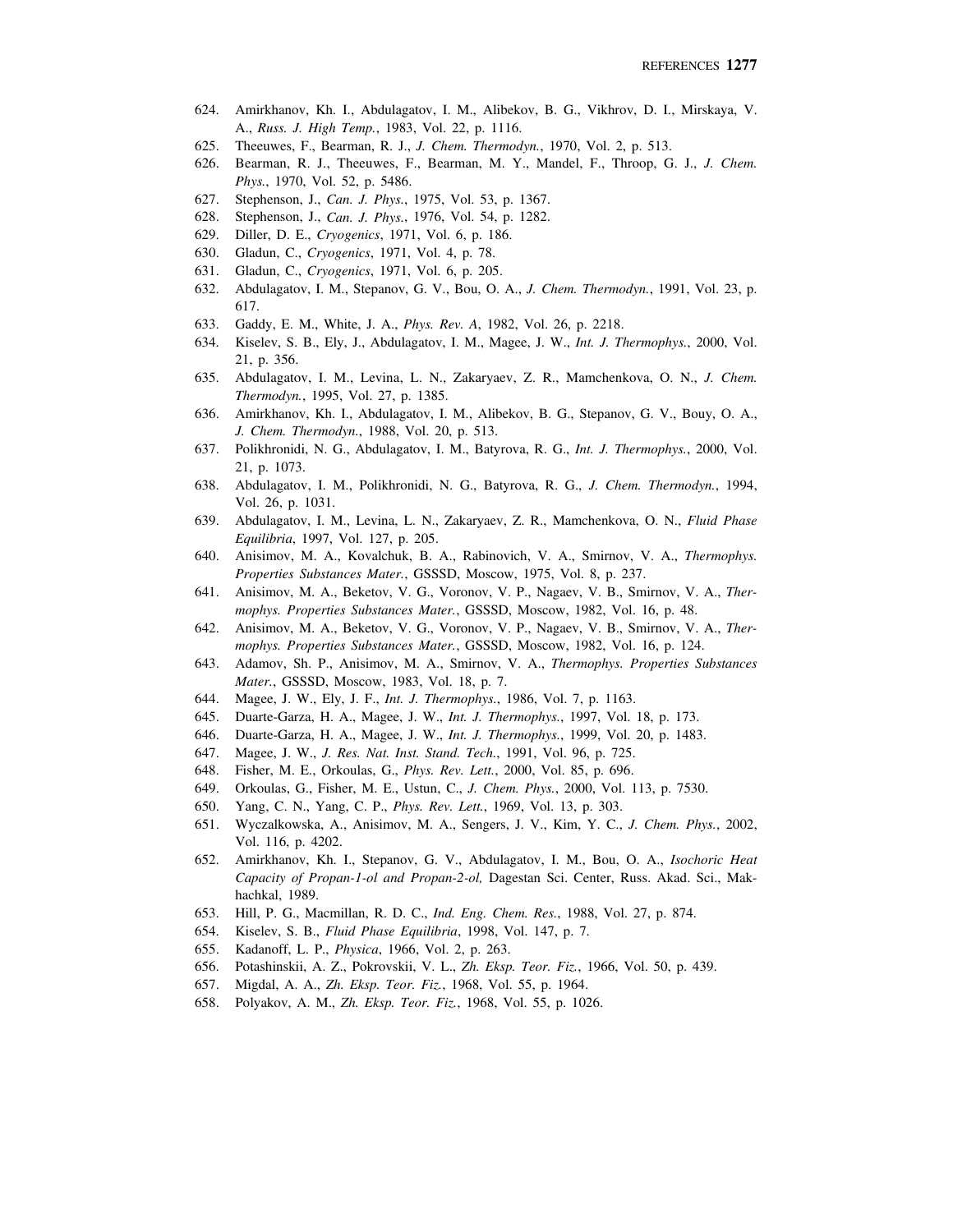- 659. Wilson, K. G., *Phys. Rev.*, 1971, Vol. 4, p. 3174.
- 660. Wilson, K., Kogut, J., *The Renormalization Group and* ε*-Expansion*, Wiley, New York, 1974.
- 661. Ma, S., *Modern Theory of Critical Phenomena*, Benjamin, Mass., 1976.
- 662. Sengers, J. V., Levelt-Sengers, J. M. H., *Critical Phenomena in Classical Fluids*, Croxton, C. A., Ed., *Progress in Liquid Physics*, Wiley, New York, 1978, p. 103.
- 663. Anisimov, M. A., *Critical Phenomena in Liquids and Liquid Crystals*, Gordon and Breach, Philadelphia, 1991.
- 664. Wegner, F. J., *Phys. Rev. B*, 1972, Vol. 5, p. 4529.
- 665. Ley-Koo, M., Green, M. S., *Phys. Rev. A*, 1981, Vol. 23, p. 2650.
- 666. Saul, D. M., Wortis, M., Jasnow, D., *Phys. Rev. B*, 1975, Vol. 11, p. 2571.
- 667. Camp, W. J., Van Dyke, J. P., *Phys. Rev. B*, 1975, Vol. 11, p. 2579.
- 668. Liu, A. J., Fisher, M. E., *Physica A*, 1989, Vol. 156, p. 35.
- 669. Tang, S., Sengers, J. V., Chen, Z. Y., *Physica*, 1991, Vol. 179, p. 344.
- 670. Bagnuls, C., Bervilliev, C., Meiron, D. I., Nickel, B. C., *Phys. Rev. B*, 1987, Vol. 35, p. 3585.
- 671. Bagnuls, C., Bervilliev, C., *Phys. Rev. B*, 1985, Vol. 32, p. 7209.
- 672. Beck, L., Ernst, G., Gurtner, J., *J. Chem. Thermodyn.*, 2000, Vol. 34, p. 277.
- 673. Fisher, M. E., *Phys. Rev.*, 1968, Vol. 176, p. 237.
- 674. Potashinskii, A. Z., Pokrovskii, V. L., Khokhlachev, S. B., *Zh. Eksp. Teor. Fiz.*, 1972, Vol. 63, p. 1521.
- 675. Anisimov, M. A., Kiselev, S. B., *Thermophysical Properties of Liquids and Liquid Solutions in Critical Region. Sov. Tech. Rev., Ser. B, Thermophysics*, Harwood Academic Publisher, New York, 1987, Vol. 1, p. 337.
- 676. Anisimov, M. A., Gorodezkii, E. E., Kulikov, V. D., Sengers, J. V., *Phys. Rev. E*, 1995, Vol. 51, p. 1199.
- 677. Anisimov, M. A., Gorodezkii, E. E., Kulikov, V. D., Povodyrev, A. A., Sengers, J. V., *Physica A*, 1995, Vol. 220, p. 277.
- 678. Anisimov, M. A., Gorodezkii, E. E., Kulikov, V. D., Sengers, J. V., *Pis'ma Zh. Eksp. Teor. Fiz*., 1994, Vol. 60, p. 535.
- 679. Povodyrev, A. A., Kiselev, S. B., Anisimov, M. A., *Int. J. Thermophys.*, 1993, Vol. 14, p. 1187.
- 680. Kiselev, S. B., Kostukova, I. G., Povodyrev, A. A., *Int. J. Thermophys.*, 1991, Vol. 12, p. 877.
- 681. Fakhretdinov, I. A., Chalyi, A. V., *Izv. Vyssh. Uchebn. Zaved., Ser. Fizika*, 1976, Vol. 1, p. 35.
- 682. Barantsev, V. G., Kuz'min, V. D., *Physics of Liquid State*, KGU, Kiev, 1977, p. 32.
- 683. Thompson, C. J., *J. Math. Phys.*, 1966, Vol. 7, p. 531.
- 684. Mikulinskii, M. A., *Usp. Fiz. Nauk*, 1973, Vol. 110, p. 213.
- 685. Gorodezkii, E. E., Mikulinskii M. A., *Zh. Eksp. Teor. Fiz.*, 1974, Vol. 66, p. 986.
- 686. Kiselev, S. B., Kulikov, V. D., *Int. J. Thermophys*., 1997, Vol. 18, p. 1143.
- 687. Kiselev, S. B., Rainwater, J. C., Huber, M. L., *Fluid Phase Equilibria*, 1998, Vol. 150, 469.
- 688. Kiselev, S. B., Rainwater, J. C., *Fluid Phase Equilibria*, 1997, Vol. 141, p. 129.
- 689. Abdulagatov, I. M., Bochkov, M. M., Mursalov, B. A., *Thermophys. Properties Substances Mater.*, GSSSD, Moscow, 1989, Vol. 27, p. 95.
- 690. Abdulagatov, I. M., Kiselev, S. B., Levina, L. N., Zakar'yaev, Z. R., Mamchenkova, O. N., *Int. J. Thermophys.*, 1997, Vol. 17, p. 423.
- 691. Nicoll, J. F., *Phys. Rev. A*, 1981, Vol. 24, p. 2203.
- 692. Hensel, F., *Adv. Phys.*, 1995, Vol. 44, p. 3.
- 693. Mermin, N. D., *Phys. Rev. Lett.*, 1971, Vol. 26, p. 169.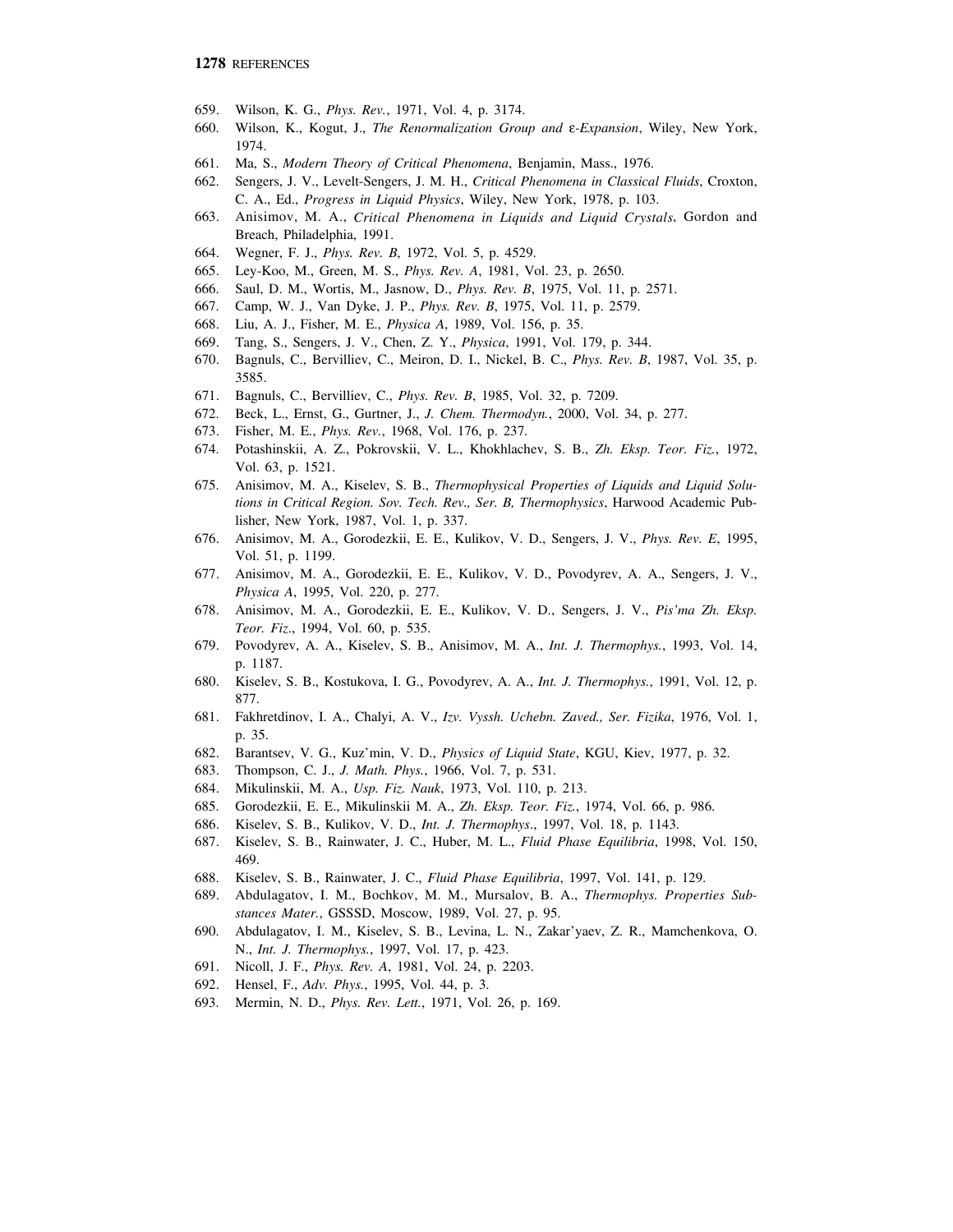- 694. Rehr, J. J., Mermin, N. D., *Phys. Rev. A*, 1973, Vol. 8, p. 472.
- 695. Widom, B., Rowlinson, J. S., *J. Chem. Phys.*, 1970, Vol. 52, p. 1670.
- 696. Hemmer, P. C., Stell, G., *Phys. Rev. Lett.*, 1970, Vol. 24, p. 1284.
- 697. Wallace, B., Meyer, H., *Phys. Rev. A*, 1970, Vol. 2, p. 1610.
- 698. Levelt-Sengers, J. M. H., Straub, J., Vicentini-Missoni, M., *J. Chem. Phys.*, 1991, Vol. 54, p. 5034.
- 699. Dymond, J. H., Smith, E. B., *The Virial Coefficients of Pure Gases and Mixtures*, Clarendon Press, Oxford, UK, 1980.
- 700. Pompe, B. A., Spurling, T. H., *Virial Coefficients for Gaseous Hydrocarbons*, CSIRO, Melbourne, 1974.
- 701. Mason, E. A., Spurling, T. H., *The Virial Equation of State,* Pergamon, New York, 1969.
- 702. Weber, L. A., *Fluid Phase Equilibria*, 1999, Vol. 162, p. 31.
- 703. Harvey, A. H., *Proc. 13th Int. Conference on the Properties of Water and Steam*, Tremaine, P. R., Hill, Ph. G., Irish, D. E., Balakrishnan, P. V., Eds., NRC Research Press, Ottawa, 2000, p. 571.
- 704. Kaplun, A. B., Meshalkin, A. B., *High Temperatures High Pressures*, 1999, Vol. 31, p. 153.
- 705. Eubank, P. T., Jeffrion, L. L., Patel, M. R., Warowny, W., *J. Chem. Thermodyn.*, 1988, Vol. 20, p. 1009.
- 706. Dymond, J. H., *Fluid Phase Equilibria*, 1986, Vol. 27, p. 1.
- 707. Strelkov, P. G., Izkevich, E. S., Kostrukov, V. N., *Russ. J. Phys. Chem.*, 1954, Vol. 28, p. 459.
- 708. Voronel, A. V., Strelkov P. G., *Apparatus and Technique of Measurements*, 1960, Vol. 6, p. 111.
- 709. Chashkin, Yu. R., Smirnov, V. A., Voronel, A. V., *Thermophys. Properties Substances Mater.*, GSSSD, Moscow, 1970, Vol. 2, p. 139.
- 710. Voronel, A. V., *Phase Transitions and Critical Phenomena*, Domb C., Green, M. S. Eds., Academic Press, London, 1976, Vol. 5A, Chap. 5.
- 711. Voronel, A. V., Gorbunova, V. G., Chashkin, Ya. R., Shekochikhina, V. V., *Russ. J. Exp. Theor. Phys.*, 1966, Vol. 50, p. 897.
- 712. Shavandrin, A. M., Potapova, N. M., Chashkin, Ya. R., *Thermophys. Properties Substances Mater.*, GSSSD, Moscow, 1976, Vol. 9, p. 141.
- 713. Chashkin, Ya. R., Voronel, A. V., Smirnov, V. A., Gorbunova, V. G., *Russ. J. Exp. Theor. Phys.*, 1967, Vol. 52, p. 112.
- 714. Goodwin, R. D., *J. Res. Nat. Bur. Stand.* (U.S.), 1961, Vol. 65, p. 231.
- 715. Gladun, G., *Cryogenics*, 1966, Vol. 6, p. 27.
- 716. Goodwin, R. D., Weber, L. A., *J. Res. Nat. Bur. Stand.* (U.S.), 1969, Vol. 73A, p. 1.
- 717. Goodwin, R. D., Weber, L. A., *J. Res. Nat. Bur. Stand.* (U.S.), 1969, Vol. 73A, p. 15.
- 718. Magee, J. W., Deal, R. J., Blanco, J. C., *J. Res. NIST*, 1998, Vol. 103, p. 63.
- 719. Mayrath, J. E., Magee, J. W., *J. Chem. Thermodyn.*, 1989, Vol. 21, p. 499.
- 720. Weber, L. A., *J. Chem. Thermodyn.*, 1981, Vol. 13, p. 389.
- 721. Weber, L. A., *J. Chem. Eng. Data*, 1982, Vol. 27, p. 203.
- 722. Goodwin, R. D., Prydz, R., *J. Res. Nat. Bur. Stand.* (U.S.), 1970, Vol. 74A, p. 499.
- 723. Prydz, R., Goodwin, R. D., *J. Res. Nat. Bur. Stand.* (U.S.), 1970, Vol. 74A, p. 661.
- 724. Roder, H. M., *J. Res. Nat. Bur. Stand.* (U.S.), 1976, Vol. 80A, p. 739.
- 725. Younglove, B. A., Diller, D. E., *Cryogenics*, 1962, Vol. 2, p. 348.
- 726. Younglove, B. A., *J. Res. Nat. Bur. Stand.* (U.S.), 1974, Vol. 78A, p. 401.
- 727. Buckingham, M. J., Edwards, C., Lipa, J. A., *Rev. Sci. Instrum.*, 1973, Vol. 44, p. 1167.
- 728. Lipa, J. A., Edwards, C., Buckingham, M. J., *Phys. Rev. A*, 1977, Vol. 15, p. 778.
- 729. Lipa, J. A., Edwards, C., Buckingham, M. J., *Phys. Rev. Lett.*, 1970, Vol. 25, p. 1086.
- 730. Wurz, V., Grubic, M., *J*. *Phys. E, Sci. Instrum.*, 1980, Vol. 13, p. 525.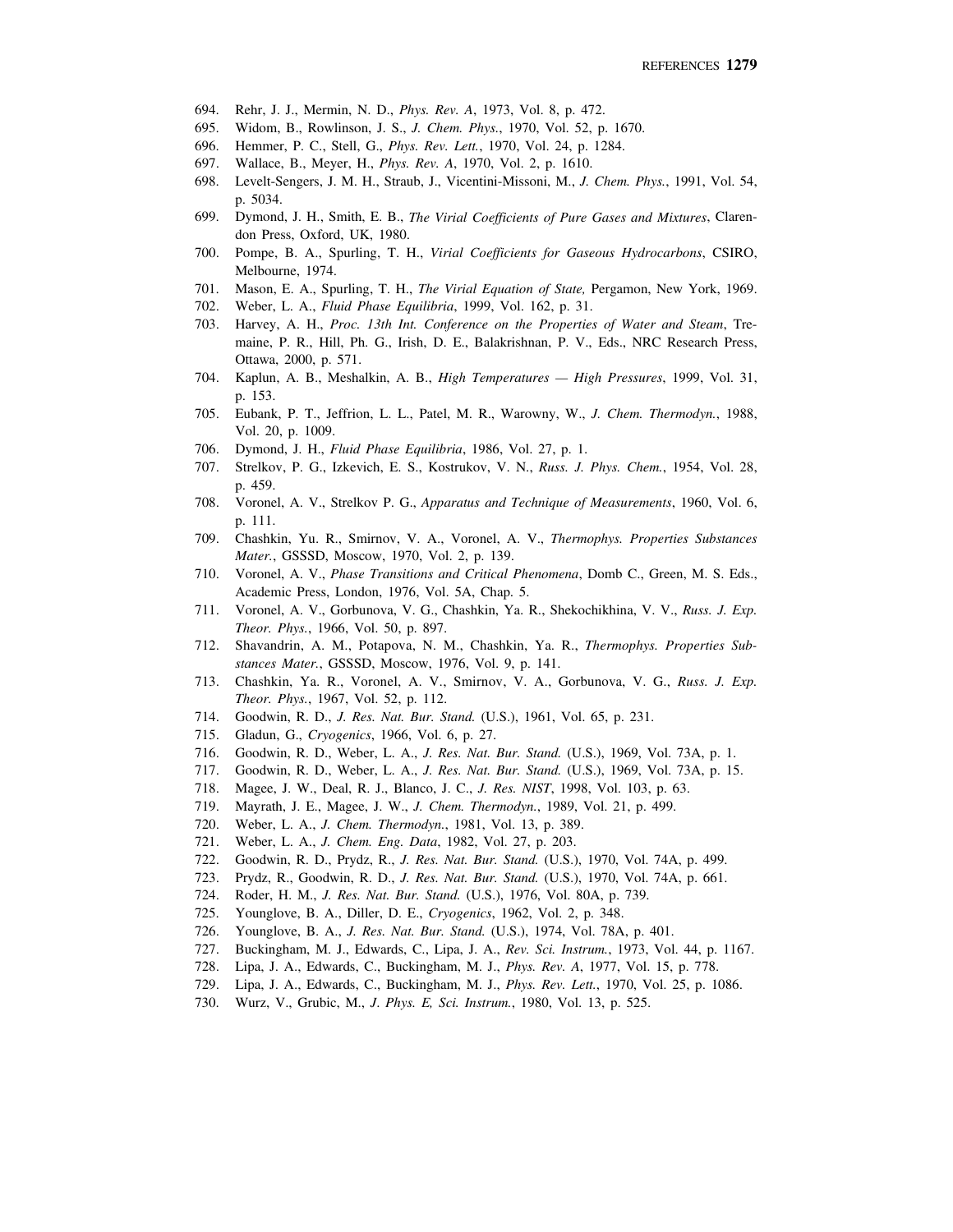- 731. Kruger, K., *Forschritt-Berichte VDI-Zeitschrift,* Reihe, 1964, Vol. 6, p. 1.
- 732. Michels, A., Strijland, I. C., *Physics*, 1952, Vol. 18, p. 613.
- 733. Ernst, G., Gurtner, J., Beck, L., *J. Chem. Thermodyn.*, 1997, Vol. 29, p. 1189.
- 734. Gurtner, J., *Fortschritt-Berichte VDI-Zeitschrift*, Reihe Nr. 572. VDI-Verlag: Düsseldorf, Dissertation, Universität Karlsruhe, 1996.
- 735. Amirkhanov, Kh. I., *Adiabatic Calorimeter*, Inventor's Certificate No. 77653, MKL G No. 25/20, 1948.
- 736. Amirkhanov, Kh. I., Ph.D. Thesis, Leningrad, 1943.
- 737. Abdulagatov, I. M., Levina, L. N., Zakar'yaev, Z. R., Mamchenkova, O. N., *Dokl. Ross. Akad. Nauk*, 1994, Vol. 339, p. 764.
- 738. Abdulagatov, I. M., Levina, L. N., Zakaryaev, Z. R., Mamchenkova, O. N., *Proc. Fourth Asian Thermophysical Properties Conference*, Tokyo, 1995, p. 635.
- 739. Abdulagatov, I. M., Polikhronidi, N. G., Batyrova, R. G., *Ber. Bunsenges. Phys. Chem.*, 1994, Vol. 98, p. 1068.
- 740. Bochkov, M. M., Abdulagatov, I. M., Mursalov, B. A., *Teploenergetika*, 1988, Vol. 1, p. 67.
- 741. Polikhronidi, N. G., Batyrova, R. G., Abdulagatov, I. M., *Fluid Phase Equilibria*, 2000, Vol. 175, p. 153.
- 742. Abdulagatov, I. M., Dvoryanchikov, V. I., Kamalov, A. N., Abramova, E. G., Abdurashidova, A. A., *J. Solution Chem.*, 1999, Vol. 28, p. 871.
- 743. Abdulagatov, I. M., Dvoryanchikov, V. I., Mursalov, B. A., Kamalov, A. N., *Fluid Phase Equilibria*, 1998, Vol. 150, p. 525.
- 744. Abdulagatov, I. M., Dvoryanchikov, V. I., Aliev, M. M., Kamalov, A. N., *Proc. 13th Int. Conference on the Properties of Water and Steam*, Tremaine, P. R., Hill, Ph. G., Irish, D. E., Balakrishnan, P. V., Eds., NRC Research Press, Ottawa, 2000, pp. 157–164.
- 745. Amirkhanov, Kh. I., Polikhronidi, N. G., Alibekov, B. G., Batyrova, R. G., *Thermophysical Properties of Substances at Condensed State*, Dagestan Branch, USSR Acad. Sci., Makhachkala, 1982, p. 3.
- 746. Amirkhanov, Kh. I., Alibekov, B. G., Polikhronidi, N. G., Batyrova, R. G., *Thermophysical Properties of Liquids and Gases*, Dagestan Branch, USSR Acad. Sci., Makhachkala, 1979, p. 15.
- 747. Amirkhanov, Kh. I., Alibekov, B. G., Polikhronidi, N. G., Batyrova, R. G., *Thermophys. Properties Substances Mater.*, GSSSD, Moscow, 1982, Vol. 16, p. 17.
- 748. Mursalov, B. A., Bochkov, M. M., *Thermophysical Properties of Individual Substances and Mixtures*, Dagestan Branch, USSR Acad. Sci., Makhachkala, 1989, p. 5.
- 749. Zakar'yaev, Z. R., *Apparatus and Technique of Experiments*, 1986, Vol. 5, p. 210.
- 750. Zakar'yaev, Z. R., *Russ. Phys. Eng. J.*, 1982, Vol. 53, p. 796.
- 751. Zakar'yaev, Z. R., *Thermophysical Properties of Liquids and Gases*, Dagestan Branch, USSR Acad. Sci., Makhachkala, 1979, p. 52.
- 752. Zakar'yaev, Z. R., Ph.D. Thesis, Geothermal Sci.-Res. Institute, Dagestan Sci. Center, Russ. Acad. Sci., Makhachkala, 1995.
- 753. Vargaftik, N. B., Vinogradov, Y. K., Yargin, V. S., *Handbook of Physical Properties of Liquids and Gases. Pure Substances and Mixtures*, 3rd augm. rev. ed., Begell House, New York, Wallingford (UK), 1996.
- 754. Porovskii, V. M., Deryagin, B. V., *Dokl. Akad. Nauk SSSR*, 1964, Vol. 159, p. 897.
- 755. Bestujeva, A. C., Ph.D. Thesis, MPI, Moscow, 1968.
- 756. Defoe, C. G., Furukawa, G. T., *J. Am. Chem. Soc.*, 1953, Vol. 75, p. 522.
- 757. Kirilin, V. A., Sheidlin, A. E., *Fundamentals of Experimental Thermodynamics* Moscow, 1948.
- 758. Polikhronidi, N. G., Batyrova, R. G., Abdulagatov, I. M., *Int. J. Thermophys.*, 2004 (in press).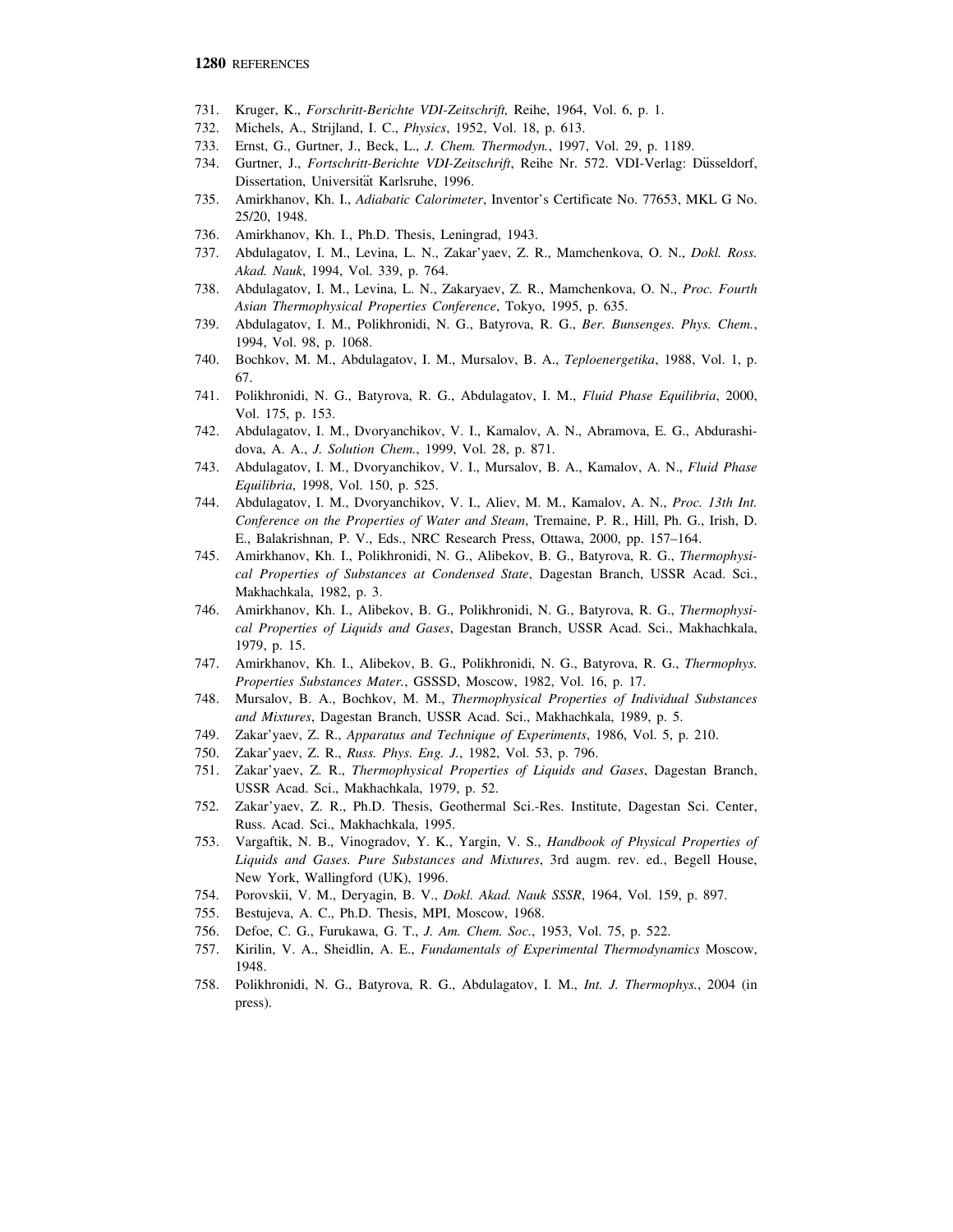- 759. Kuroki, T., Kagawa, N., Endo, H., Tsuruno, S., Magee J. W., *J. Chem. Eng. Data*, 2001, Vol. 46, p. 1101.
- 760. Kerimov, A. M., Alieva, M. K., Muradov, A. A., *Thermophysical Properties of Liquids*, Nauka, Moscow, 1970, p. 179.
- 761. Kerimov, A. M., Alieva, M. K., *Thermophysical Properties of Liquids*, Nauka, Moscow, 1970, p. 172.
- 762. Sato, H., Watanabe, K., Levelt Sengers, J. M. H., Gallagher, J. S., Hill, P. G., Straub, J., Wagner, W., *J. Phys. Chem. Ref. Data*, 1991, Vol. 20, p. 1023.
- 763. Preston-Thomas, H., *Metrologia*, 1990, Vol. 17, p. 3.
- 764. Rosby, R. L., *J. Chem. Thermodyn.*, 1991, Vol. 23, p. 1153.
- 765. Amirkhanov, Kh. I., Stepanov, G. V., Mursalov, B. A., Bouy, O. A., *Teploenergetika*, 1973, Vol. 22, p. 68.
- 766. Polikhronidi, N. G., Abdulagatov, I. M., Magee, J. W., Stepanov, G. V., *Int. J. Thermophys.*, 2002, Vol. 23, p. 745.
- 767. Amirkhanov, Kh. I., Stepanov, G. V., Mursalov, B. A., Bouy, O. A., *Dokl. Akad. Nauk SSSR*, 1965, Vol. 163, p. 1189.
- 768. Fisher, M. E., Levin, Y., *Phys. Rev. Lett.*, 1993, Vol. 71, p. 3826.
- 769. Weiss, V. C., Schroer, W., *J. Chem. Phys.*, 1997, Vol. 106, p. 1930.
- 770. Weingartner, H., Kleemeier, M., Wiegand, S., Schroer, W., *J. Stat. Phys.*, 1995, Vol. 78, p. 169.
- 771. Narayanan, T., Pitzer, K. S., *J. Chem. Phys.*, 1995, Vol. 102, p. 8118.
- 772. Narayanan, T., Pitzer, K. S., *Phys. Rev. Lett.*, 1994, Vol. 73, p. 3002.
- 773. Jacob, J., Kumar, A., Anisimov, M. A., Povodyrev, A. A., Sengers, J. V., *Phys. Rev. E*, 1998, Vol. 58, p. 2188.
- 774. Stell, G., *J. Stat. Phys.*, 1995, Vol. 78, p. 197.
- 775. Levelt-Sengers, J. M. H., Given, J. A., *Mol. Phys.*, 1993, Vol. 80, p. 899.
- 776. Singh, R. R., Pitzer, K. S., *J. Am. Chem. Soc.*, 1988, Vol. 110, p. 8723.
- 777. Zhang, K. C., Briggs, M. E., Gammon, R. W., Levelt-Sengers, J. M. H., *J. Chem. Phys.*, 1992, Vol. 97, p. 8692.
- 778. Japas, M. L., Levelt-Sengers, J. M. H., *J. Chem. Phys.*, 1990, Vol. 94, p. 5361.
- 779. Povodyrev, A. A., Anisimov, M. A., Sengers, J. V., Marshall, W. L., Levelt-Sengers, J. M. H., Tech. Report Prepared for the IAPWS, IPST, University of Maryland, 1998.
- 780. Shibue, Y., *J. Chem. Eng. Data*, 2000, Vol. 45, p. 523.
- 781. Levelt-Sengers, J. M. H., *Supercritical Fluids Fundamental for Application*, Kiran, E., Levelt-Sengers, J. M. H., Eds., NATO ASI Series Kluwer Academic Publishers, 1993, Vol. 273, p. 3.
- 782. Amit, D. J., *J. Phys. C*, 1974, Vol. 7, p. 3369.
- 783. Kitajima, H., Kagawa, N., Tsuruno, S., Endo, H., *Trans. Jpn. Soc. Mech. Eng.*, Ser. B, 2003, Vol. 69, p. 1921.
- 784. Delany, J. R., Mogk, D. W., Mottl, M. J., *J. Geophys. Res.*, 1987, Vol. 92, p. 9175.
- 785. Modell, M., *Chem. Phys. Processes Combust*., 1989, pp. E1–E7.
- 786. Bochkov, M. M., Ph.D. Thesis, IVTAN SSSR, Moscow, 1985.
- 787. Valyashko, V. M., Abdulagatov, I. M., Levelt-Sengers, J. M. H., *J. Chem. Eng. Data*, 2000, Vol. 45, p. 1139.
- 788. Armellini, F. J., Tester, J. W., *J. Supercritical Fluids*, 1994, Vol. 7, p. 147.
- 789. Hodes, M. S., Marrone, Ph. A., Hong, G. T., Smith, K. A., Tester, J. W., *Supercritical Fluids*, 2004, Vol. 29, p. 265.
- 790. Etard, M. A., *Comptes Rendus*, 1891, Vol. 113, p. 854.
- 791. Smits, A., Wuite, J. P., *Proc. Kon. Acad. Wetensch. Amsterdam*, 1909, Vol. 12, p. 244.
- 792. Sharygin, A. V., Mokbel, I., Xiao, C., Wood, R. H., *J. Phys. Chem. B*, 2001, Vol. 105, p. 229.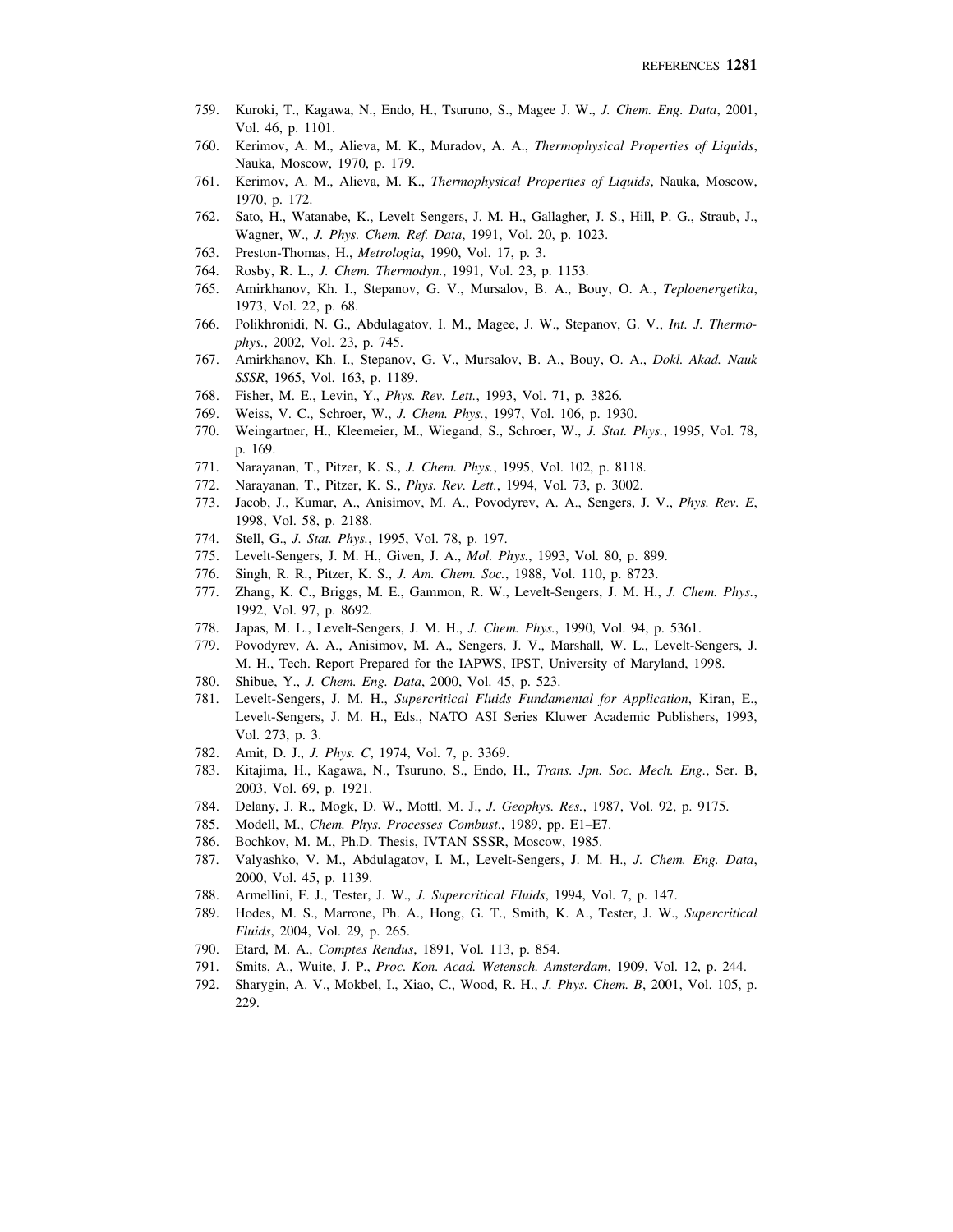- 793. Buechner, E. H., *Z. Phys. Chem.*, 1906, Vol. 56, p. 257.
- 794. Buechner, E. H., *Die Heterogenen Gleichgewichte vom Standpunkte der Phasenlehre* von *H. W. Bakhuis Roozeboom*, 2ter Teil, *Systeme mit* Zwei *Flussigen Phasen*; 2tes Heft, *Systeme aus Zwei Komponenten*, Braunschweig, 1918.
- 795. Smits, A., *Proc. Kon. Akad. Wetensch. Amsterdam*, 1903, Vol. 7, p. 171.
- 796. Smits, A., *Proc. Kon. Akad. Wetensch. Amsterdam*, 1904, Vol. 8, p. 484.
- 797. Smits, A., *Z. Phys. Chem.*, 1911, Vol. 76, p. 445.
- 798. Van Konynenburg, P. H., Scott, R. L., *Phil. Trans. Roy. Soc. London*, 1980, Vol. 298, p. 495.
- 799. Valyashko, V. M., *Pure Appl. Chem.*, 1997, Vol. 69, p. 2271.
- 800. Peters, C. J., *Supercritical Fluids, Fundamentals for Application*, Kiran, E., Levelt-Sengers, J. M. H., Eds., NATO ASI Series, Kluwer Academic Publishers, 1994, Vol. 273, pp. 117–145.
- 801. Zdanovsky, A. B., Solov'eva, E. F., Ezrokhi, L. L., Lyakhovskaya, E. I., *Data Book on Experimental Data on Solubility in Water–Salt Systems*, III, Vyazovov, V. V., Pel'sh, A. D., Eds., Gos. Izd. Khim. Literat., Leningrad, 1962.
- 802. Taylor, B. N., Kuyatt, C. E., Guidelines for Evaluating and Expressing the Uncertainty of NIST Measurement Results, NIST Tech. Note No. 1297, 1994.
- 803. Abdulagatov, I. M., Magee, J. W., Kiselev, S. B., Friend, D. J., *Proc. 13th Int. Conference on the Properties of Water and Steam.* Tremaine, P. R., Hill, Ph. G., Irish, D. E., Balakrishnan, P. V., Eds., NRC Research Press, Ottawa, 2000, pp. 374–381.
- 804. Schroeder, W. C., Gabriel, A., *J. Am. Chem. Soc.*, 1935, Vol. 57, p. 1539.
- 805. Schroeder, W. C., Berk, A. A., Gabriel, A., *J. Am. Chem. Soc.*, 1937, Vol. 59, p. 1783.
- 806. Benrath, A., Gjedebo, F., Schiffers, B., Wunderlich, H. Z., *Anorg. Allgem. Chem.*, 1937, Vol. 231, p. 285.
- 807. Benrath, A. Z., *Anorg. Allgem. Chem.*, 1941, Vol. 247, p. 147.
- 808. Keveel, N. B., *J. Am. Chem. Soc.*, 1942, Vol. 64, p. 841.
- 809. Booth, H. S., Biswell, R. M., *J. Am. Chem. Soc.*, 1950, Vol. 72, p. 2567.
- 810. Ravich, M. I., Borovaya, F. E., Ketkovich, V. Ya., *Izv. Sektora Fiz.-Khim. Analyza*, 1953, Vol. 22, p. 240.
- 811. Marshall, W. L., Wright, H. W., Secoy, C. H., *J. Chem. Educ.*, 1954, Vol. 31, p. 34.
- 812. Abdulagatov, I. M., Ph.D. Thesis, Moscow Power Institute, Moscow, 1991.
- 813. Deiters, U. K., De Reuck, K. M., *Chem. Eng. J.*, 1998, Vol. 69, p. 69.
- 814. Gosman, A. L., McCarty, R. D., Hust, J. G., *Nat. Stand. Ref. Data Ser.*, NBS, 1996, Vol. 27, p. 112.
- 815. Vasserman, A. A., Rabinovich, V. A., *J. Eng. Phys.*, 1967, Vol. 13, p. 106.
- 816. Streett, W. B., Ringermacher, H. I., Burch, J. L., *J. Chem. Phys.*, 1972, Vol. 57, p. 3829.
- 817. Amirkhanov, Kh. I., Polikhronidi, N. G., Batyrova, R. G., *Teploenergetika*, 1971, Vol. 17, p. 70.
- 818. Amirkhanov, Kh. I., Polikhronidi, N. G., Alibekov, B. G., Batyrova, R. G., *Teploenergetika*, 1971, Vol. 18, p. 59.
- 819. Magee, J. W., *Int. J. Thermophys.*, 1996, Vol. 17, p. 803.
- 820. Kestin, J., Sengers, J. V., *J. Phys. Chem. Ref. Data*, 1986, Vol. 15, p. 305.
- 821. Abdulagatov, I. M., Dvoryanchikov, V. I., *Russ. Geokhimiya*, 1994, Vol. 1, p. 101.
- 822. Heiks, J. R., Barnett, M. K., Jones, L. V., Orban, E., *J. Phys. Chem*., 1954, Vol. 58, p. 488.
- 823. Dreyer, R., Martin, W., Von Weber, U., *J. Pract. Chem.*, 1955, Vol. 1, p. 324.
- 824. Schouteden, F., Deveux, C. J., *Natuurwet, Tijdsch.*, 1936, Vol. 18, p. 242.
- 825. Besley, L., Bottomley, G. A., *J. Chem. Thermodyn.*, 1974, Vol. 6, p. 577.
- 826. Tsonopoulos, C., *AIChE J.*, 1987, Vol. 33, p. 2080.
- 827. Teja, A. S., Lee, R. J., Rosenthal, D., Anselme, M., *Fluid Phase Equilibria*, 1990, Vol. 56, p. 153.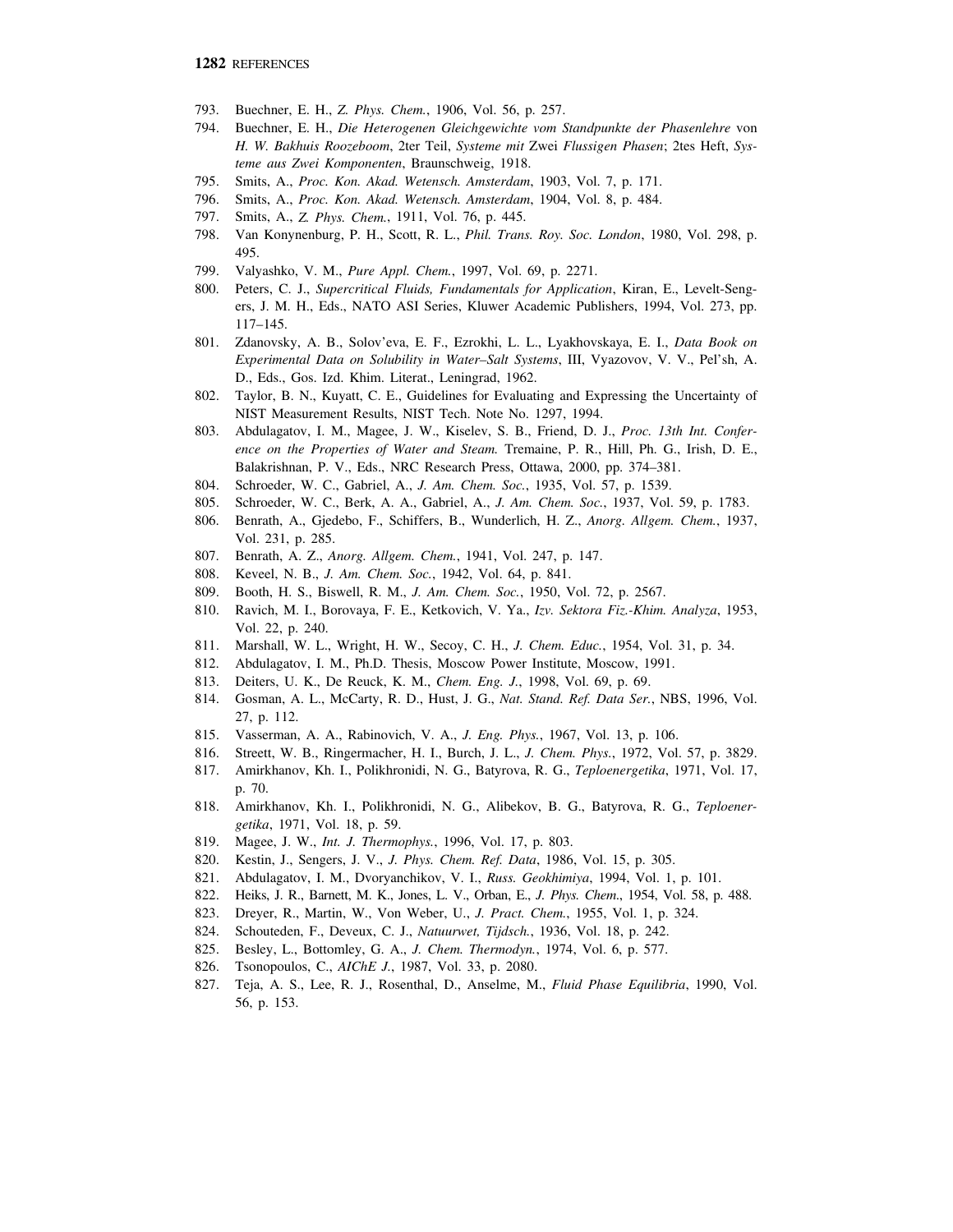- 828. Knight, C. L., Bodnar, R. J., *Geochim. Cosmochim. Acta*, 1989, Vol. 53, p. 3.
- 829. Levelt-Sengers, J. M. H., Everhart, C. M., Morrison, G., Pitzer, K. S., *Chem. Eng. Commun.*, 1986, Vol. 47, p. 315.
- 830. Ihmels, E. Ch., Gmehling, J., *Ind. Eng. Chem. Res.*, 2001, Vol. 40, p. 4470.
- 831. Potter, R. W., Clynne, M. A., U.S. Geol. Surv., Open-File Report, No. 76-365, 1976.
- 832. Copeland, C. S., Silverman, J., Benson, S. W., *J. Phys. Chem.*, 1953, Vol. 20, p. 12.
- 833. Eckert, C. A., Ziger, D. H., Johnston, K. P., Ellison, T. K., *Fluid Phase Equilibria*, 1983, Vol. 14, p. 167.
- 834. Roze, A. M., Russ. *J. Phys. Chem.*, 1976, Vol. 50, p. 837.
- 835. Debenedetti, P. G., *J. Chem. Phys.*, 1987, Vol. 86, p. 7126.
- 836. Horvath, A. L., *Handbook of Aqueous Electrolyte Solutions: Physical Properties, Estimation Methods and Correlation Methods*, Ellis Horwood, West Sussex, England, 1985.
- 837. *IAPWS. Release on Thermal Conductivity of Water Substance*, International Association for the Properties of Water and Steam, 1997. Available from the IAPWS Executive Secretary, Dr. Dolley, R. B., Electric Power Research Institute, 3412 Hillview Av., Palo Alto, CA 94304, USA.
- 838. Bridgman, P. W., *Proc. Am. Acad. Arts Sci.*, 1923, Vol. 59, p. 141.
- 839. Lawson, A. W., Loweel, R., Jain, A. L., *J. Chem. Phys.*, 1959, Vol. 30, p. 643.
- 840. Venart, J. E. S., *Proc. 3rd Symp. on Thermophysical Properties*, Gratch, S., Ed., ASME, New York, 1965, pp. 237–245.
- 841. Yata, J., Minamiyama, I., Tashiro, M., Muragishi, H., *Bull. JSME*, 1979, Vol. 22, p. 171.
- 842. Venart, J. E. S., Prasad, R. C., *J. Chem. Eng. Data*, 1980, Vol. 25, p. 196.
- 843. Tarzimanov, A. A., Lozovoi, V. S., *Proc. 7th Int. Conference on the Properties of Steam*, Tokyo, Japan, ASME, New York, 1968, p. C-8.
- 844. Le Neindre, B., Bury, P., Tufeu, R., Tohannin, P., Vodar B., *Proc. 7th Int. Conference on the Properties of Steam*, Tokyo, Japan, ASME, New York, 1968, p. C-1.
- 845. Cherneyeva, L. I., *Thermophysical Properties of Gases*, Nauka, Moscow, 1970.
- 846. Rastorguev, Y. L., Pugach, V. V., *Teploenergetika*, 1970, Vol. 4, p. 77.
- 847. Takizawa, S., Nagashima, A., Tanishita, I., *Proc. 8th Int. Conference on the Properties of Water and Steam*, Bury, P., Perdon, H., Vodar, B., Eds., Editions Europe, Thermal Industry, Paris, France, 1975, Vol. 1, pp. 245–264.
- 848. Rastorguev, Y. L., Grigor'ev, B. A., Ishkhanov, A. M., *Proc. 8th Int. Conference on the Properties of Water and Steam*, Giens, France, 1974, Vol. 1, p. 255.
- 849. Castelli, V., Stanley, E. M., *J. Chem. Eng. Data*, 1974, Vol. 19, p. 8.
- 850. Amirkhanov, Kh. I., Adamov, A. P., Magomedov, U. B., *Russ. J. High Temp.*, 1974, Vol. 13, p. 75.
- 851. Minamiyama, T. and Yata, I., *Proc. 8th Int. Conference on the Properties of Water and Steam*, Giens, France, 1974, Vol. 1, p. 243.
- 852. Le Neindre, B., Bury, P., Tufeu, R., Vodar, B., *J. Chem. Eng. Data*, 1976, Vol. 21, p. 265.
- 853. Vargaftik, N. B., Fillipov, L. P., Tarzimanov, A. A., Tozkii, E. E., *Thermal Conductivity of Liquids and Gases*, GSSSD, Moscow, 1978.
- 854. Dietz, F. J., de Groot, J. J., Franck, E. F., *Ber. Bunsenges. Phys. Chem.*, 1981, Vol. 85, p. 1005.
- 855. Nagasaka, Y., Okada, H., Suziki, J., Nagashima, A., *Ber. Bunsenges. Phys. Chem.*, 1983, Vol. 87, p. 859.
- 856. DiGuilio, R. M., Lee, R. J., Jeter, S. M., Teja, A. S., *ASHRAE Trans*., 1990, Vol. 96, p. 702.
- 857. Venart, J. E. S., Prasad, R. C., Stocker, D. G., *Proc. 9th Int. Conference on Properties of Steam,* Straub, J., Scheffler, K., Eds., Pergamon, Oxford, 1980, pp. 392–406.
- 858. Wakeham, W. A., *Proc. 10th Int. Conference on the Properties of Water and Steam,* Sychev, V. V., Alexandrov, A. A., Eds., Mir, Moscow, 1984, Vol. 2, p. 219.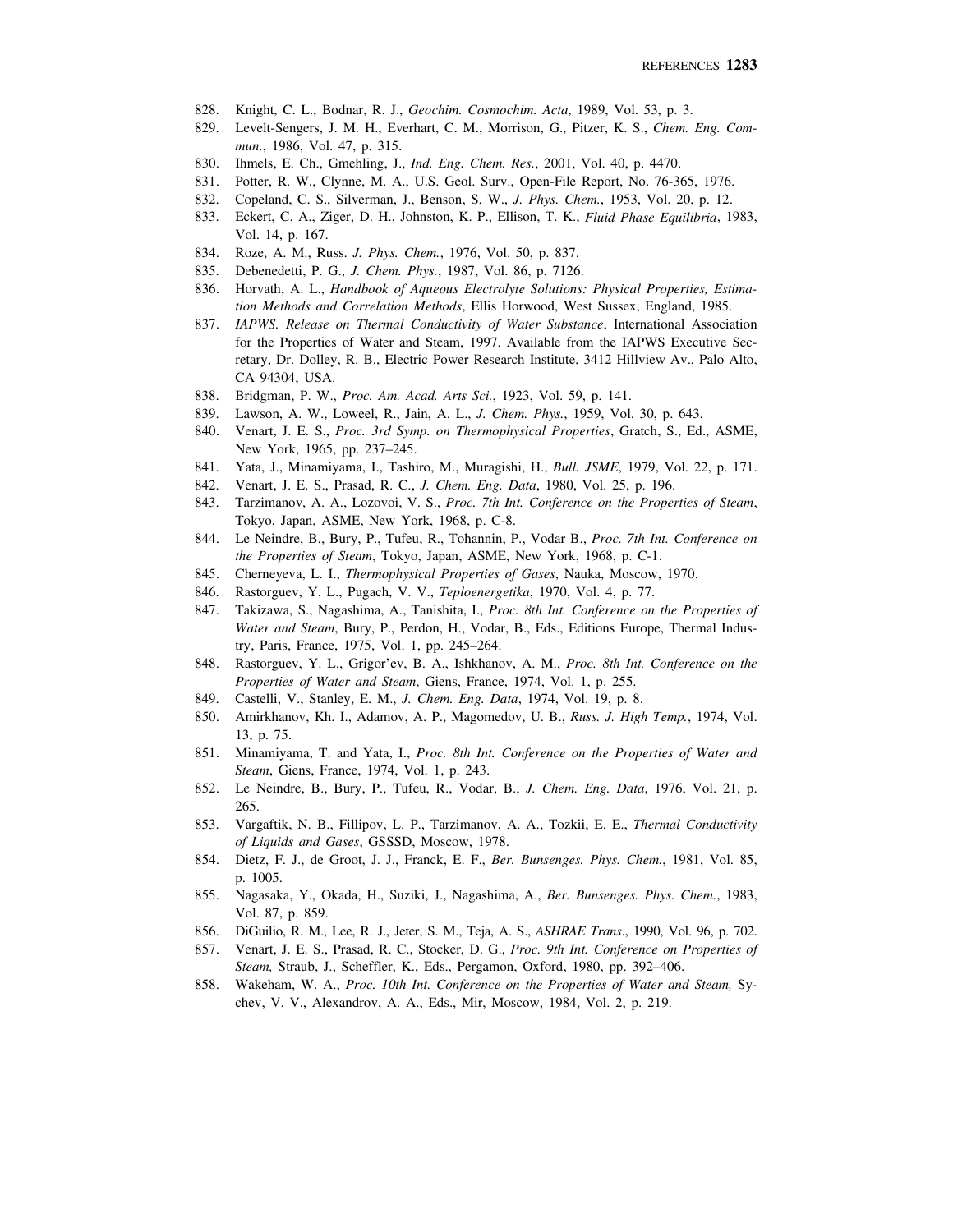- 859. Grigor'ev, E. B., Ph.D. Thesis, Dagestan Sci. Center, Russ. Acad. Sci., Makhachkala, 1995.
- 860. Tufeu, R., Le Neindre, B., Johannin, P., *C. R. Hebd. Seances Acad. Sci.*, Ser. B, 1966, Vol. 262, p. 229.
- 861. Sirota, A. M., Latunin, V. I., Belyaeva, G. M., Report to the Special Committee of IAPS, 1975.
- 862. Sirota, A. M., Latunin, V. I., Nikolaeva, N. E., *Teploenergetika*, 1981, Vol. 28, p. 72.
- 863. Zalaf, M., Ph.D. Thesis, Imperial College of Science, Technology and Medicine, University of London, 1988.
- 864. Tufeu, R., Denielou, L., Le Neindre, B., *Proc. 10th Int. Conference on Properties of Steam*, Sychev, V. V., Alexandrov, A. A., Eds., Mir, Moscow, 1986, Vol. 1, p. 466.
- 865. Tufeu, R., Le Neindre, B., *Int. J. Thermophys.*, 1987, Vol. 8, p. 283.
- 866. Ramires, M. L. V., Fareleira, J. M. N. A., Nieto de Castro, C. A., Dix M., Wakeham W. A., *Int. J. Thermophys.*, 1993, Vol. 14, p. 1119.
- 867. Guseinov, G. G., *Thermophysical Properties of Pure Substances and Aqueous Electrolyte Solutions*, Dagestan Sci. Center, Russ. Acad. Sci., Makhachkala, 1978, p. 51.
- 868. Assael, M. J., Charitidou, E., Georgiadis, G. P., Wakeham, W. A., *Ber. Bunsenges. Phys. Chem.*, 1988, Vol. 92, p. 627.
- 869. Dix, M., Wakeham, W. A., Zalaf, M., *Thermal Conductivity 20*, Hasselman, D. P. H., Thomas, J. R., Eds., Plenum Press, New York, 1988, pp. 185–192.
- 870. Cherneyeva, L. I., *Heat Transfer Soviet Research*, 1971, Vol. 3, p. 1.
- 871. Bach, J., Grigull, U., Warme- und Stoffubertragung, 1971, Vol. 3, p. 44.
- 872. Takizawa, S., Murata, H., Nagashima, A., *Bull. JSME*, 1978, Vol. 21, p. 273.
- 873. Gazdiev, M. A., Rastorguev, Yu. L., *Russ. J. Phys. Chem.*, 1971, Vol. 45, p. 692.
- 874. Stupak, P. M., Aizen, A. M., Yampol'skii, N. G., *Russ. Phys. Eng. J.*, 1970, Vol. 19, p. 74.
- 875. Papadopoulos, C., *Chemistry and Industry* London, August, 1971, p. 932, 932.
- 876. Filippov, L. P., Nefedov, S. N., *Industry Lab.* (English translation), 1980, Vol. 45, p. 1383.
- 877. Potienko, N. F., Tsymarnyi, V. A., *Izmerit. Tekh.*, 1972, Vol. 3, p. 40.
- 878. Shurygin, P. M., Buzovkin, V. P., Leonov, V. V., *Industry Lab.* (English translation), 1974, Vol. 40, p. 995.
- 879. Varchenko, A. A., *Proc. 15th Thermal Conductivity Conference*, Mirkovich, V. V., Ed., Plenum, New York, 1978, pp. 255–260.
- 880. Gross, U., Song, Y. W., Hahne, E., *Fluid Phase Equilibria*, 1992, Vol. 76, p. 273.
- 881. Venkateshan, S. P., *Proceedings Thermophysics and Heat Transfer Conference,* ASME, Seattle, 1990, Vol. 129, pp. 127–132.
- 882. Wakeham, W. A., Nagashima, A., Sengers, J. V., Eds., *Experimental Thermodynamics.* Vol. III. *Measurements of the Transport Properties of Fluids*, Blackwell Scientific, London, 1991.
- 883. Assael, M. J., Bekou, E., Giakoumakis, D., Friend, D. G., Killeen, M. A., Nagashima, A., *J. Phys. Chem. Ref. Data*, 2000, Vol. 29, p. 141.
- 884. Alas, A. C., Ph.D. Thesis, Zurich, 1967.
- 885. Tufeu, R., Bury, P., Le Neindre, B., *J. Chem. Eng. Data*, 1986, Vol. 31, p. 246.
- 886. Bonilla, C. F., Wang, G. J., Progr. Rep., Dec. 1950–Feb.1951, DP-12, Atomic Energy Div., Colombia Univ. and E.I. Du Pont de Nemours & Co., 1951.
- 887. Meyer, F., Eigen, M., *Z. Naturforsch.*, 1953, Vol. 8A, p. 500.
- 888. Challoner, A. R., Powell, R. W., *Proc. Roy. Soc. London*, 1956, Vol. 238A, p. 90.
- 889. Vargaftik, N. B., Oleshuk, O. N., Belyakova, P. E., *Russ. Atomic Energy*, 1959, Vol. 7, p. 465.
- 890. Ziebland, H., J. Burton, T. A., *Int. J. Heat Mass Transfer*, 1960, Vol. 1, p. 242.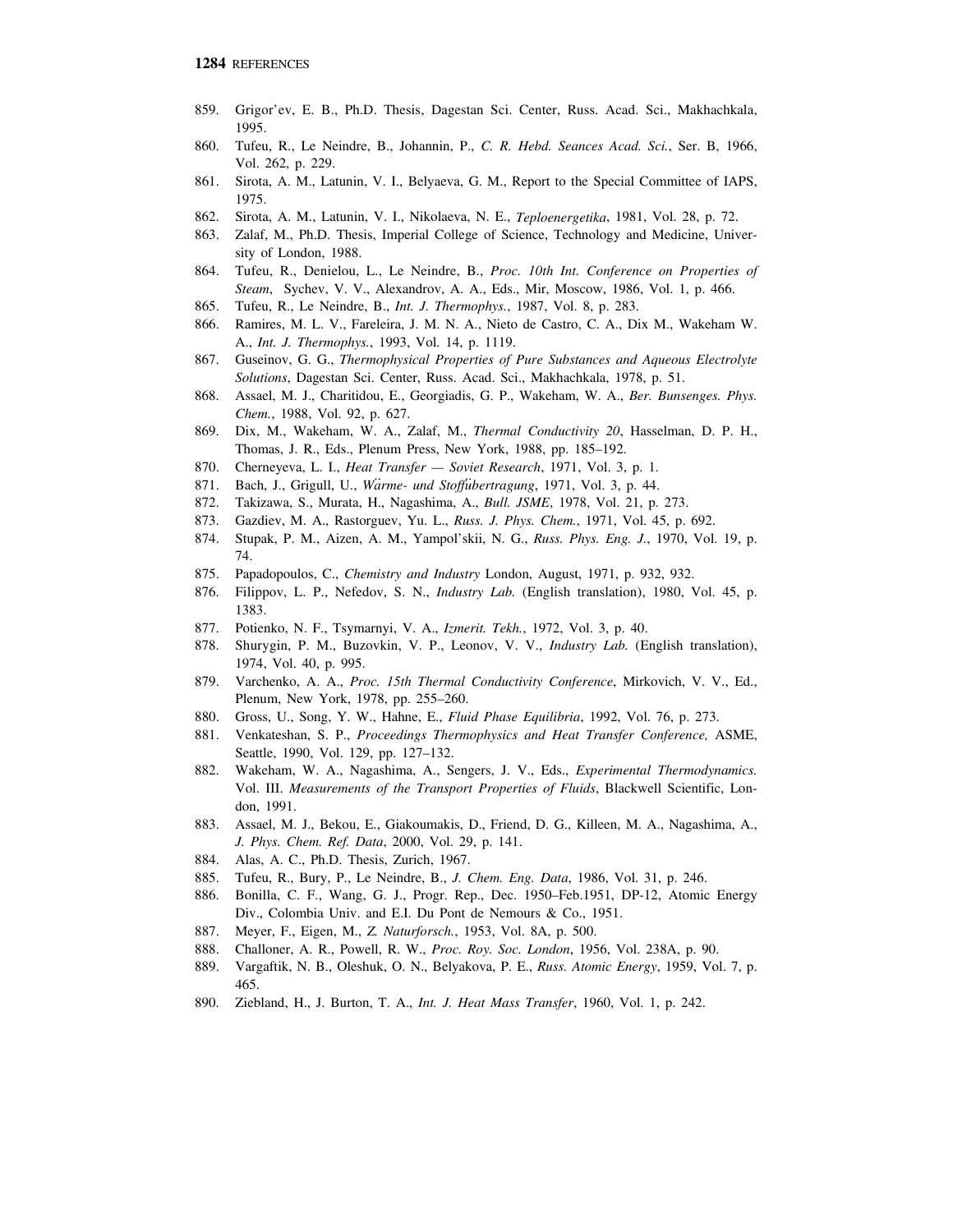- 891. Le Neindre, B., Johannin, P., Vodar, B., *C. R. Acad. Sci. Paris*, 1965, Vol. 260, p. 67.
- 892. Rastorguev, Ya. L., Grigor'ev, B. A., Ishkhanov, A. M., *Teploenergetika*, 1975, Vol. 7, p. 81.
- 893. Bibik, A. P., Litvinenko, I. V., Radchenko, I. V., *Inzh.-Fiz. Zh.*, 1975, Vol. 28, p. 141.
- 894. Amirkhanov, Kh. I., Adamov, A. P., Magomedov, U. B., *Experimental Study of the Thermal Conductivity of Light and Heavy Water*, Dagestan Branch, USSR Acad. Sci., Makhachkala, 1974.
- 895. Yata, J., Minamiyama, T., Kim, T., Yokogawa, N., Murai, H., *Proc. 9th Int. Conference on Properties of Steam*, Straub, J., Scheffler, K., Eds., Pergamon, Oxford, 1980, pp. 431– 438.
- 896. Nagasaka, Y., Hiraiwa, H., Nagashima, A., *Proc. 11th Int. Conference on the Properties of Water and Steam*, Pichal, M., Sifner, O., Eds., Hemisphere, New York, 1989, pp. 125– 131.
- 897. Klassen, T. V., *Heat Transfer and Thermal Simulation*, Mikheev, M. A., Ed., Energiya, Moscow, 1959.
- 898. Rastorguev, Yu. L., Grigor'ev, B. A., Ishkhanov, A. M., *Proc. 9th Int. Conference on Properties of Steam*, Straub, J., Scheffler, K., Eds., Pergamon, Oxford, 1980, pp. 407– 416.
- 899. Matsunaga, N., Nagashima, A., *J. Phys. Chem. Ref. Data*, 1983, Vol. 12, p. 933.
- 900. Tarzimanov, A. A., *Proc. 9th Int. Conference on Properties of Steam*, Straub, J., Scheffler, K., Eds., Pergamon, Oxford, 1980, pp. 439–444.
- 901. Nagasaka, Y., Suziki, J., Nagashima, A., *Proc. 10th Int. Conference on the Properties of Water and Steam*, Sychev, V. V., Alexandrov, A. A., Eds., Mir, Moscow, 1984, Vol. 2, p. 203.
- 902. Eldarov, F. G., *Russ. J. Phys. Chem.*, 1980, Vol. 54, p. 348.
- 903. Magomedov, U. B., Ph.D. Thesis, MEI, Moscow, 1996.
- 904. Ganiev, Y., Musoyan, M. O., Rastorguev, Ya. L., Grigor'ev, B. A., *Proc. 11th Int. Conference on the Properties of Water and Steam*, Pichal, M., Sifner, O., Eds., Hemisphere, New York, 1989, pp. 132–139.
- 905. Safronov, G. A., Kosolap, Ya. G., Rastorguev, Ya. L., *Experimental Studing of the Thermal Conductivity of Binary Solutions of Electrolytes*, Dep. VINITI, 1990, No. 4262-B90, p. 28.
- 906. Kawamata, K., Nagasaka, Y., Nagashima, A., *Int. J. Thermophys*, 1988, Vol. 9, p. 317.
- 907. Ozbek, H., Phillips, S. L., *J. Chem. Eng. Data*, 1980, Vol. 25, p. 263.
- 908. Riedel, L., *Chem.-Ing. Tech.*, 1951, Vol. 3, p. 57.
- 909. Kapustinskii, A. F., Ruzavin, I.I., *Russ. J. Phys. Chem.*, 1955, Vol. 29, p. 2222.
- 910. Vargaftik, N. B., Osminin, Y. P., *Teploenergetika*, 1956, Vol. 7, p. 11.
- 911. Chernen'kaya, E. I., Vernigora, G. A., *Russ. J. Appl. Chem.*, 1972, Vol. 45, p. 1779.
- 912. Ramires, M. L. V., Nieto de Castro, C. A., *J. Chem. Eng. Data*, 1994, Vol. 39, p. 186.
- 913. Alloush, A., Gosney, W. B., Wakeham, W. A., *Int. J. Thermophys.*, 1982, Vol. 3, p. 225.
- 914. Rastorguev, Yu. L., Grigor'ev, B. A., Safronov, G. A., Ganiev Yu. A., *Proc. 10th Int. Conference on the Properties of Water and Steam*, Sychev, V. V., Aleksandrov, A. A., Eds., Mir, Moscow, 1984, Vol. 2, p. 210.
- 915. Davis, P. S., Theeuwes, F., Bearman, R. J., Gordon, R. F., *J. Chem. Phys.*, 1971, Vol. 55, p. 4776.
- 916. Yusufova, V. D., Pepinov, R. I., Nikolaev, V. A., Guseinov, G. M., *Inzh.-Fiz. Zh.*, 1975, Vol. 29, p. 600.
- 917. Zaizev, I. D., Aseev, G. G., *Physical and Chemical Properties of Binary and Multycomponent Nonorganic Solutions*, Khimiya, Moscow, 1988.
- 918. Pepinov, R. I., Ph.D. Thesis, AZNEFTEKhIM, Baku, Azerbaijan, 1995.
- 919. DiGuilio, R. M., Teja, A. S., *Ind. Eng. Chem. Res.*, 1992, Vol. 31, p. 1081.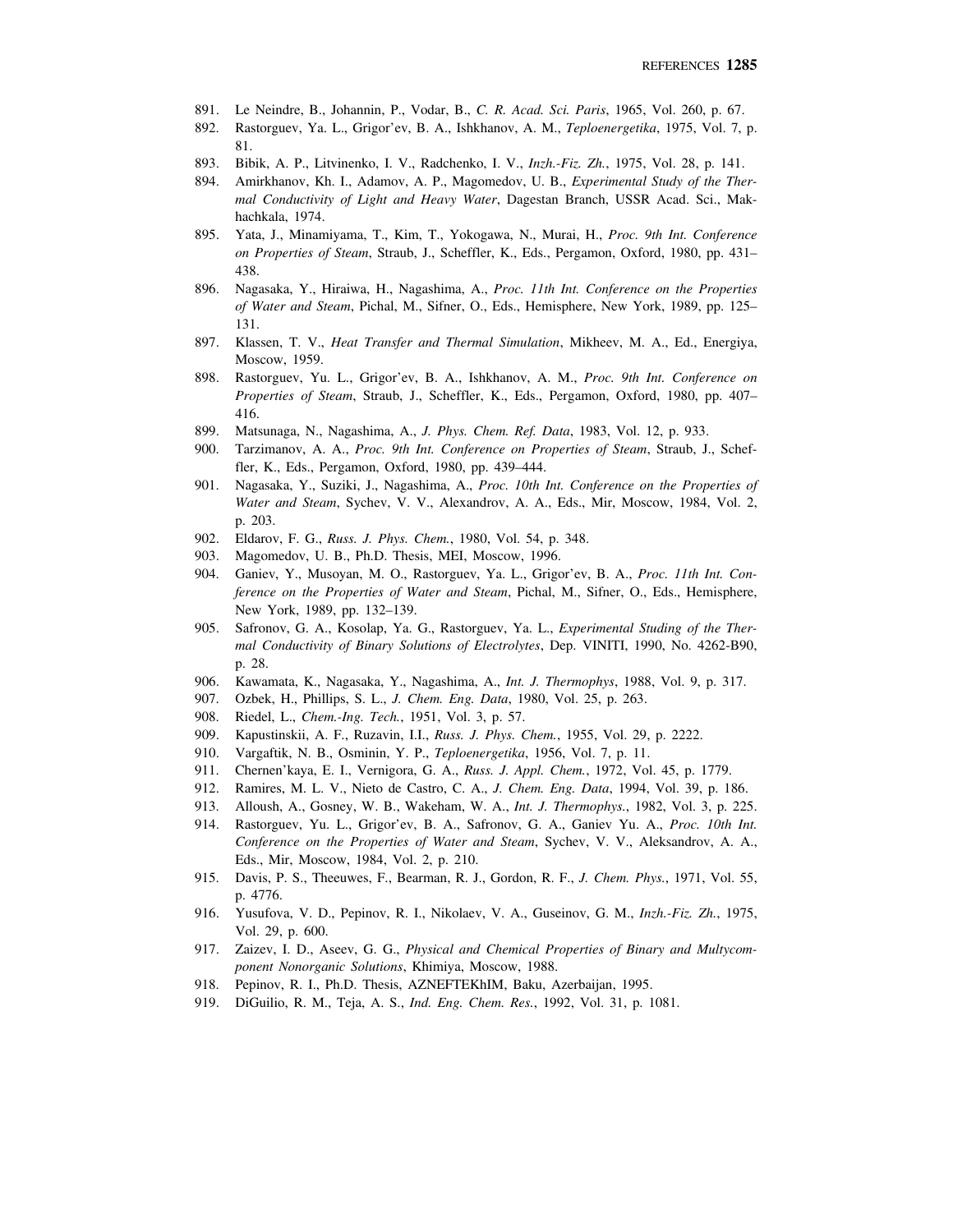- 920. Bleazard, J. G., DiGuilio, R. M., Teja, A. S., *AIChE Symp. Ser.*, 1994, Vol. 298, p. 23.
- 921. Assael, M. J., Charitidou, E., Stassis, J. Ch., Wakeham, W. A., *Ber. Bunsenges. Phys. Chem.*, 1989, Vol. 93, p. 887.
- 922. Yusufova, V. D., Pepinov, R. I., Nikolaev, V. A., Guseinov, G. M., *Russ. J. Phys. Chem.*, 1975, Vol. 49, p. 2677.
- 923. Pepinov, R. I., Guseinov, G. M., *Russ. J. Phys. Chem.*, 1993, Vol. 67, p. 1101.
- 924. Pepinov, R. I., Guseinov, G. M., *Russ. J. High Temp.*, 1991, Vol. 29, p. 605.
- 925. White, W. R., Brunson, R. J., Bearman, R. J., Lindenbaum, S., *J. Solution Chem.*, 1975, Vol. 4, p. 557.
- 926. Eldarov, V. S., *Russ. J. Phys. Chem.*, 1986, Vol. 60, p. 603.
- 927. Yusufova, V. D., Pepinov, R. I., Nikolaev, V. A., Zokhrabbekova, G. U., Lobcova, N. V., Tuayev, T. D., *Desalination*, 1978, Vol. 25, p. 260.
- 928. Safronov, G. A., Kosolap, Yu. G., Rastorguev, Yu. L., *Experimental Study of the Thermal Conductivity of Electrolytes*, Groznyi Oil Institute, Groznyi, 1990, p. 28.
- 929. Dietz, F. J., De Groot, J. J., Franck, E. U., *Proc. 9th Int. Conference on Properties of Steam*, Straub, J., Scheffler, K., Eds., Pergamon, Oxford, 1980, pp. 425–438.
- 930. Ramires, M. L. V., Nieto de Castro, C. A., *Int. J. Thermophys.*, 2000, Vol. 21, p. 671.
- 931. Loktev, S. M., *High Fat Alcohols*, Khimiya, Moscow, 1970.
- 932. Abdulagatov, I. M., Akhmedova-Azizova, L. A., Azizov, N. D., *J. Chem. Eng. Data*, 2004, Vol. 49, p. 688.
- 933. Abdulagatov, I. M., Magomedov, U. B., High Temperatures High Pressures, 2004 Vol. 35/36, p. 149.
- 934. Abdulagatov, I. M., Akhmedova-Azizova, L.A., Azizov, N. D., *J. Chem. Eng. Data*, 2004, Vol. 49, p. 1727.
- 935. Amirkhanov, Kh. I., Adamov, A. P., *Teploenergetika*, 1963, Vol. 10, p. 75.
- 936. Abdulagatov, I. M., Magomedov, U. B., *Int. J. Thermophys.*, 1994, Vol. 15, p. 401.
- 937. Abdulagatov, I. M., Magomedov, U. B., *J. Chem. Eng. Data.*, 1997, Vol. 42, p. 1165.
- 938. Abdulagatov, I. M., Magomedov, U. B., *Ber. Bunsenges. Phys. Chem.*, 1997, Vol. 101, p. 708.
- 939. Abdulagatov, I. M., Magomedov, U. B., *Proc. 12th Int. Conference on the Properties of Water and Steam*, White, H. J., Sengers, J. V., Neumann, D. B., Bellows, J. C., Eds., Begell House, New York, 1995, pp. 549–557.
- 940. Abdulagatov, I. M., Magomedov, U. B., *Proc. 4th Asian Thermophysical Properties Conference*, A. Nagashima, Ed., Keio University, Tokyo, Japan, 1995, pp. 499–502.
- 941. Abdulagatov, I. M., Magomedov, U. B., *Proc. 5th Asian Thermophysical Properties Conference,* Kim, M. S., Ro, S. T., Eds., Seoul National University, Seoul, Korea, 1998, pp. 25–28.
- 942. Abdulagatov, I. M., Magomedov, U. B., *Ind. Eng. Chem. Res.*, 1998, Vol. 37, p. 4883.
- 943. Abdulagatov, I. M., Magomedov, U. B., *Int. J. Thermophys.*, 1999, Vol. 20, p. 187.
- 944. Abdulagatov, I. M., Magomedov, U. B., *J. Chem. Eng. Japan*, 1999, Vol. 32, p. 465.
- 945. Abdulagatov, I. M., Magomedov, U. B., *High Temperatures High Pressures*, 2000, Vol. 32, p. 599.
- 946. Abdulagatov, I. M., Magomedov, U. B., *Fluid Phase Equilibria*, 2000, Vol. 171, p. 243.
- 947. Abdulagatov, I. M., Magomedov, U. B., *J. Solution Chem.*, 2001, Vol. 30, p. 1.
- 948. Healy, J., de Groot, J. J., Kestin, J., *Physica*, 1976, Vol. 82C, p. 392.
- 949. Menashe, J., Wakeham, W. A., *Int. J. Heat Mass Transfer*, 1982, Vol. 25, p. 661.
- 950. Nieto de Castro, C. A., Li, S. F., Maitland, G. C., Wakehame, W. A., *Int. J. Thermophys.*, 1984, Vol. 4, p. 311.
- 951. Fritz, W., Poltz, H., *Int. J. Heat Mass Transfer*, 1962, Vol. 3, p. 307.
- 952. Poltz, H., *Int. J. Heat Mass Transfer*, 1965, Vol. 8, p. 609.
- 953. Poltz, H., *Int. J. Heat Mass Transfer*, 1965, Vol. 8, p. 515.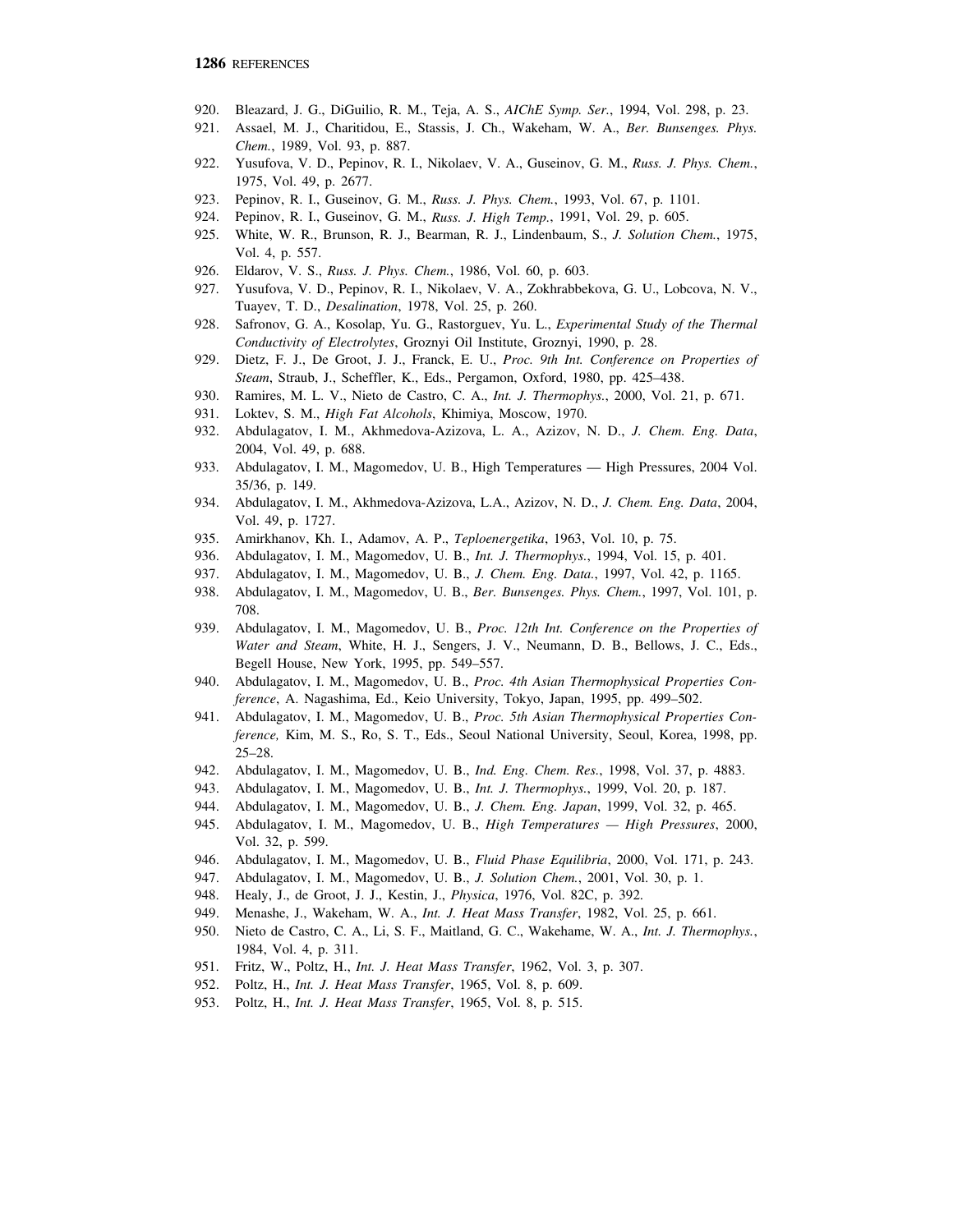- 954. Fisher, S., *Wärme- und Stofuberttragung*, 1986, Vol. 20, p. 183.
- 955. Poltz, H., Jugel, R., *Int. J. Heat Mass Transfer*, 1967, Vol. 10, p. 1075.
- 956. Shingarev, R. V., *Convective Heat Transfer in Narrow Cylindrical Gaps*, Tekstil'nyi Institut, Ivanovo, 1955.
- 957. Bleazard, J. G., Teja, A. S., *J. Chem. Eng. Data*, 1995, Vol. 40, p. 732.
- 958. Chiquillo, A., *Measurements of the Relative Thermal Conductivity of Aqueous Salt Solutions with a Transient Hot-Wire Method*, Juris Druck + Verlag Zurich, 1967.
- 959. McLaughlin, E., *Chem. Rev.*, 1964, Vol. 64, p. 389.
- 960. Kronert, P., Schuberthy, H., *Chem. Tech.* (Leipzig), 1977, Vol. 29, p. 552.
- 961. Venart, J. E. S., Mani, N., *J. Mech. Eng. Sci.*, 1971, Vol. 13, p. 205.
- 962. Predvoditelev, A. S., *Russ. J. Phys. Chem.*, 1948, Vol. 22, p. 339.
- 963. Assael, M. J., Charitidou, E., Nieto de Castro, C. A., *Int. J. Thermophys.*, 1988, Vol. 9, p. 813.
- 964. Assael, M. J., Charitidou, E., Nieto de Castro, C. A., *Int. J. Thermophys.*, 1989, Vol. 10, p. 813.
- 965. Li, S. F. Y., Maitland, G. C., Wakeham, W. A., *High Temperatures High Pressures*, 1985, Vol. 17, p. 247.
- 966. Losenicky, Z., *J. Phys. Chem.*, 1969, Vol. 73, p. 451.
- 967. Ramires, M. L. V., Nieto de Castro, C. A., Nagasaka, Y., Nagashima, A., Assael, M. J., Wakeham, W. A., *J. Phys. Chem. Ref. Data*, 1995, Vol. 24, p. 1377.
- 968. Assael, M. J., Tsalmanis, V. K., Dalaouth, N. K., Giakoumakis, D., Nagashima, A., *Proc. 13th Int. Conference on the Properties of Water and Steam*, Tremaine, P. R., Hill, Ph. G., Irish, D. E., Balakrishnan, P. V., Eds., NRC Research Press, Ottawa, 2000, pp. 72–79.
- 969. Chimowitz, E. H., Afrane, G., *Fluid Phase Equilibria*, 1996, Vol. 120, p. 167.
- 970. Wheeler, J. C., *Ber. Bunsenges. Phys. Chem.*, 1972, Vol. 76, p. 308.
- 971. Khazanova, N. E., Sominskaya, E. E., *Russ. J. Phys. Chem.*, 1971, Vol. 45, p. 1485.
- 972. van Wasen, U., Swaid, I., Schneider, G. M., *Angew. Chem. Int. Ed. Eng.*, 1980, Vol. 19, p. 575.
- 973. Harvey, A. H., *J. Phys. Chem.*, 1990, Vol. 94, p. 8403.
- 974. Furuya, T., Teja, A. S., *Ind. Eng. Chem. Res.*, 2000, Vol. 39, p. 4828.
- 975. Levelt-Sengers, J. M. H., *Supercritical Fluids*, Kiran, E., Levelt-Sengers, J. M. H., Eds., Kluwer, Dordrecht, 1994, pp. 13–37.
- 976. Chialvo, A. A., Cummings, P. T., *AIChE J.*, 1998, Vol. 44, p. 667.
- 977. Gude, M. T., Teja, A. S., *Fluid Phase Equilibria*, 1993, Vol. 83, p. 139.
- 978. Gude, M. T., Teja, A. S., *Mol. Phys.*, 1994, Vol. 81, p. 599.
- 979. Kosinski, J. J., Anderko, A., *Fluid Phase Equilibria*, 2001, Vols. 183–184, p. 75.
- 980. Chang, T. L., Chien, J. Y., *J. Am. Chem. Soc.*, 1941, Vol. 63, p. 1709.
- 981. Chang, T. L., Tung, L. H., *Nature* (London), 1949, Vol. 16, p. 737.
- 982. Schrader, R., Wirtz, K., *Naturforsch.*, 1951, Vol. 6a, p. 220.
- 983. Hardy, R. C., Cottington, R. L., *J. Res. Nat. Bur. Stand.* (U.S.), 1949, Vol. 42, p. 573.
- 984. Scheffer, F. E. C., *Proc. Kon. Akad. Wetensch. Amsterdam*, 1914, Vol. 17, p. 835.
- 985. Harvey, A. H., Lemmon, E. W., *J. Phys. Chem. Ref. Data*, 2002, Vol. 31, p. 173.
- 986. Young, S., *Sci. Proc. Roy. Dublin Soc*., 1912, Vol. 13, p. 310.
- 987. Ambrose, D., Townsend R., Correlation and Estimation of Vapor-Liquid Critical Properties, Rep. Chem. 92, National Physical Laboratory, Teddington, England, 1978.
- 988. Young, S. Z., *Phys. Chem.* (Leipzig), 1910, Vol. 70, p. 620.
- 989. Kay, W. B., Donham, W. E., *Chem. Eng. Sci.*, 1955, Vol. 4, p. 1.
- 990. Skaates, J. M., Kay, W. B., *Chem. Eng. Sci.*, 1964, Vol. 19, p. 431.
- 991. Kontogeorgis, G. M., Tassios, D. P., *Chem. Eng.*, 1997, Vol. 66, p. 35.
- 992. Reid, R. C., Prausnitz, J. M., Poling, B. E., *The Properties of Gases and Liquids*, 4th ed., McGraw-Hill, New York, 1987.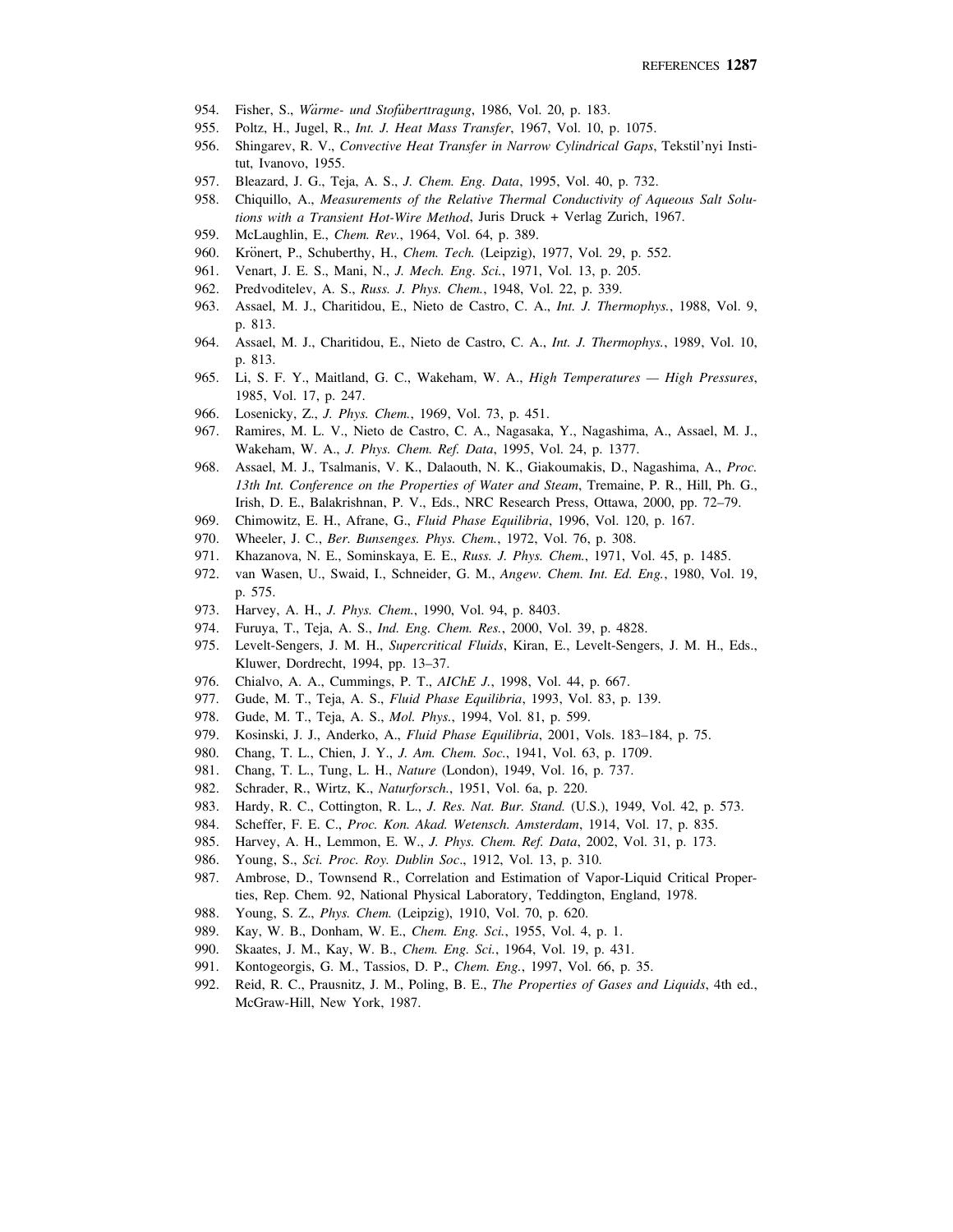- 993. Somayajulu, G. R., *J. Chem. Eng. Data*, 1989, Vol. 34, p. 106.
- 994. Ambrose, D., Young, C. L., *J. Chem. Eng. Data*, 1995, Vol. 40, p. 345.
- 995. Twu, C. H., *Fluid Phase Equilibria*, 1984, Vol. 16, p. 137.
- 996. Twu, C. H., *Fluid Phase Equilibria*, 1983, Vol. 11, p. 65.
- 997. Abdulkadirova, Kh. S., Wyczalkowska, A., Anisimov, M. A., Sengers, J. V., *J. Chem. Phys.*, 2002, Vol. 116, p. 4597.
- 998. Marshall, W. L., *J. Chem. Soc. Faraday Trans.*, 1990, Vol. 86, No. 10, p. 1807.
- 999. Fisher, M. E., Zinn, S.-Y., Upton, P. J., *Phys. Rev.*, 1999, Vol. B59, p. 14533.
- 1000. Guida, R., Zinn-Justin, J., *J. Phys. A, Math. Gen.*, 1998, Vol. 31, p. 8103.
- 1001. Pitzer, K. S., Pabalan, R. T., *Geochim. Cosmochim. Acta*, 1986, Vol. 50, p. 1445.
- 1002. Povodyrev, A. A., Anisimov, M. A., Sengers, J. V., Marshall, W. L., Levelt-Sengers, J. M. H., *Int. J. Thermophys.*, 1999, Vol. 20, p. 1529.
- 1003. Gallagher, J. S., Levelt-Sengers, J. M. H., *Int. J. Thermophys.*, 1988, Vol. 9, p. 649.
- 1004. Leung S. S., Griffiths, R. B., *Phys. Rev.*, 1973, Vol. A8, p. 2670.
- 1005. Landau, L. D., Lifshitz, E. M., *Statistical Physics*, 3rd ed., Pergamon, New York, 1980.
- 1006. Tillner-Roth, R., Friend, D., *J. Phys. Chem. Ref. Data*, 1998, Vol. 27, p. 63.
- 1007. Barton, C. J., Hebert, G. M., Marshall, W. L., *J. Inorg. Nucl. Chem*., 1961, Vol. 21, p. 141.
- 1008. Marshall, W. L., Jones, E. V., Hebert, G. M., Smith, F. J., *J. Inorg. Nucl. Chem.*, 1962, Vol. 24, p. 995.
- 1009. Jones, E. V., Marshall, W. L., *J. Inorg. Nucl. Chem.*, 1964, Vol. 26, p. 281.
- 1010. Marshall, W. L., Gill, J. S., Slusher, R., *J. Inorg. Nucl. Chem.*, 1962, Vol. 24, p. 889.
- 1011. Marshall, W. L., Slusher, R., Smith, F. J., *J. Inorg. Nucl. Chem.*, 1963, Vol. 25, p. 559.
- 1012. Piao, Ch., Noguchi, M., *J. Phys. Chem. Ref. Data*, 1998, Vol. 27, p. 775.
- 1013. Anisimov, M. A., Povodyrev, A. A., Roseli, J. P., Sengers, J. V., Kiselev, S. B., Friend D. G., *Proc. 13th Int. Conference on Properties of Water and Steam*, Tremaine, P. R., Hill, P. G., Irish, D. E., Balakrishnan, P. V., Eds., NRC Research Press, Ottawa, 2000, p. 339.
- 1014. Fisher, M. E., *Rep. Prog. Phys.*, 1967, Vol. 30, p. 615.
- 1015. Levelt-Sengers, J. M. H., Kamgar-Parsi, B., Balfour, F. W., Sengers, J. V., *J. Phys. Chem. Ref. Data*, 1983, Vol. 12, p. 1.
- 1016. Kiselev, S. B., Kostukova, I. G., *J. Chem. Phys.*, 1993, Vol. 98, p. 6455.
- 1017. Zieborak, K., *Z. Phys. Chem.*, 1966, Vol. 231, p. 248.
- 1018. Janscó, G., Jákli, Gy., *Aust. J. Chem.*, 1980, Vol. 33, p. 2357.
- 1019. Jákli, Gy., Van Hook, W. A., *J. Chem. Eng. Data*, 1981, Vol. 26, p. 243.
- 1020. Jákli, Gy., Markó, L., *ACH Models in Chemistry*, 1980, Vol. 133, p. 225.
- 1021. Mursalov, B. A., Ph.D. Thesis, AZNEFTEKhIM, Baku, Azerbaijan, 1975.
- 1022. Sengers, J. V., Kamgar-Parsi, B., *J. Phys. Chem. Ref. Data*, 1984, Vol. 13, p. 185.
- 1023. Anisimov, M. A., Sengers, J. V., *Equations of State for Fluids and Fluids Mixtures*, Sengers, J. V., Kayser, R. F., Peters, C. J., White, Jr., H. J., Eds., Elsevier, Amsterdam, 2000, p. 381.
- 1024. Polikhronidi, N. G., Abdulagatov, I. M., Magee, J. W., Stepanov, G. V., *Int. J. Thermophys*. (to be published).
- 1025. Doglas, T., Furukawa, R., Coskey, A., Ball, J., *J. Res. Nat. Bur. Stand.* (U.S.), 1954, Vol. 53, p. 3.
- 1026. Messerly, J. F., Guirie, S. S., Todd, H. L., Finke, J., *J. Chem. Eng. Data*, 1967, Vol. 12, p. 3.
- 1027. Grigor'ev, B. A., Rastorguev, Ya. L., Yanin, G. S., *Isv. Vyssh. Uchebn. Zaved*., *Neft' Gaz*, 1975, Vol. 10, p. 63.
- 1028. Chen, J.-H., Fisher, M. E., Nickel, B. J., *Phys. Rev. Lett.*, 1982, Vol. 48, p. 630.
- 1029. Polikhronidi, N. G., Abdulagatov, I. M., Magee, J. W., Stepanov, G. V., Batyrova, R. G., *Int. J. Thermophys*. (to be published).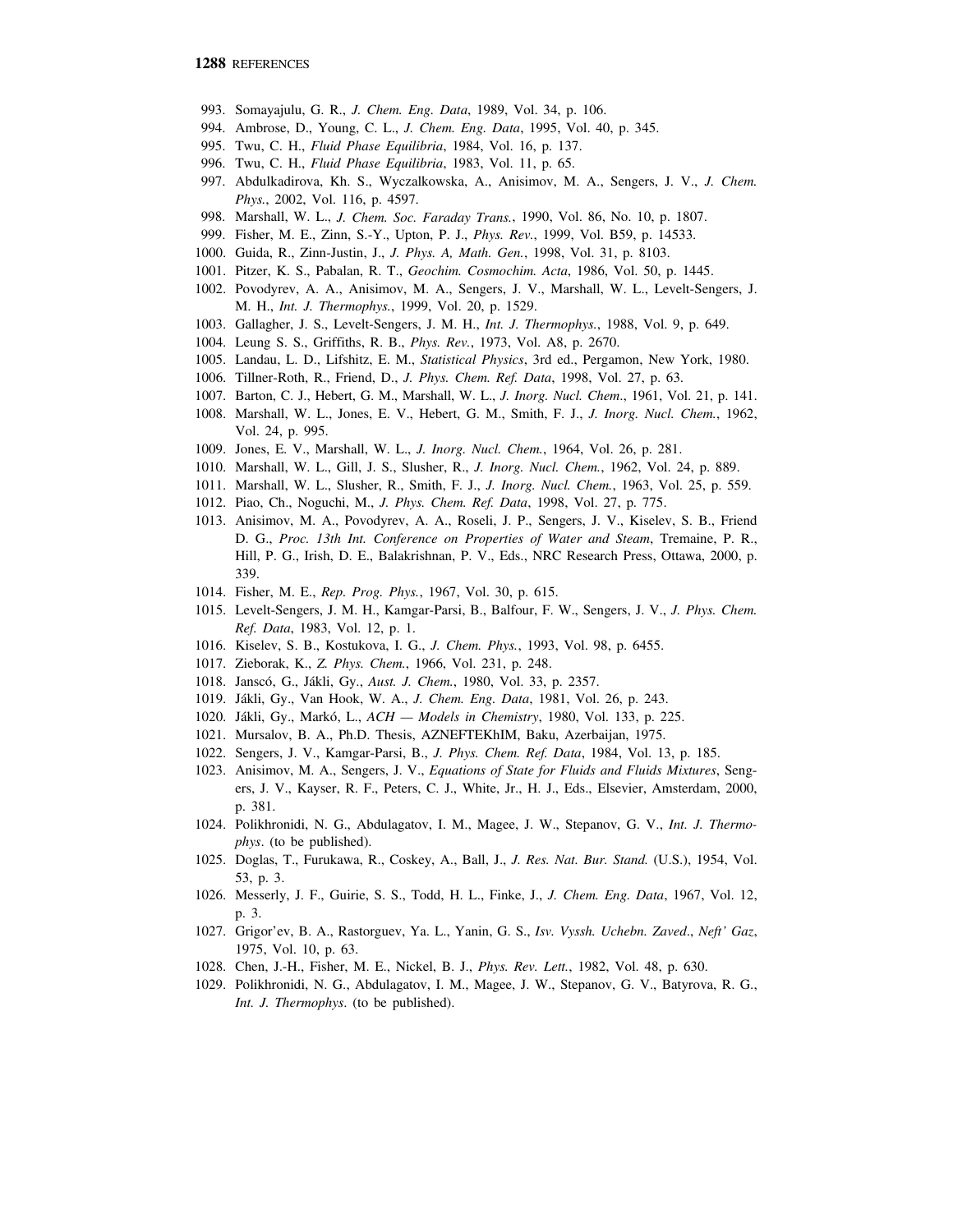- 1030. Kuroki, T., Kagawa, N., Araoka, K., Endo, H., Tsuruno, S., *Proc. 20th Japanese Symp. on Thermophysical Properties*, Tokyo, Japanese Soc. of Thermophysical Properties, Atsugi, Kanagawa, 1999, p. 456.
- 1031. Polikhronidi, N. G., Abdulagatov, I. M., Batyrova, R. G., *Fluid Phase Equilibria*, 2002, Vol. 201, p. 269.
- 1032. Abdulagatov, I. M., Magee, J. W. (unpublished results).
- 1033. Jin, G. X., Tang, S., Sengers, J. V., *Phys. Rev. E*, 1993, Vol. 47, p. 388.
- 1034. Nikitin, E. D., Popov, A. P., Bogatishcheva, N. S., *J. Chem. Eng. Data*, 2002, Vol. 47, p. 1012.
- 1035. Nikitin, E. D., Popov, A. P., Bessonova, N. V., *J. Chem. Thermodyn.*, 1994, Vol. 26, p. 177.
- 1036. Bolotin, N. K., Shelomentsev, A. M., *Liquid State Phys.*, 1991, Vol. 19, p. 75.
- 1037. Kerimov, A. M., Alieva, M. K., Gasanov, N. S., *Izv. Akad. Nauk. Azerb. SSR, Ser. Fiz.- Tekh. Mat. Nauk*, 1971, Vol. 4, p. 149.
- 1038. Joback, K. G., Reid, R. C., *Chem. Eng. Commun.*, 1987, Vol. 57, p. 233.
- 1039. Constantinou, L., Gani R., *AIChE J.*, 1994, Vol. 40, p. 1697.
- 1040. Tsonopoulos, C., Dymond, J. H., Szafranski, A. M., *Pure Appl. Chem.*, 1989, Vol. 61, p. 1387.
- 1041. Hossenlopp, I. A., Scott, D. W., *J. Chem. Thermodyn.*, 1981, Vol. 13, p. 415.
- 1042. McLashan, M. L., Wormald, C. J., *J. Chem. Thermodyn.*, 2000, Vol. 32, p. 1489.
- 1043. Collins, S. C., Keyes, F., *Proc. Am. Acad. Arts Sci.*, 1938, Vol. 72, p. 283.
- 1044. Pankevich, G. M., Zotov, V. V., *Sci. Papers of Kursk Pedagogical Institute*, Kursk Pedagogical Institute, Kursk, 1976, Vol. 81, p. 91.
- 1045. Akhundov, T. S., Eksaev, R. A., Sultanov, *Thermophys. Properties Substances Mater.*, GSSSD, Moscow, 1973, Vol. 7, Ch. I, p. 84.
- 1046. Abdulagatov, A. I., Kaplun, A. B., Meshalkin, A. B., Abdulagatov, I. M., Stepanov G. V., *J. Chem. Thermodyn.*, 2002, Vol. 34, p. 2049.
- 1047. Abdulagatov, I. M., Dadashev, M. N., Saidalhmedova, M. B., *Russ. Chem. Chem. Product.*, 1998, Vols. 1–2, p. 30.
- 1048. Kerimov, A. M., Kafarov, T. E., Gamidov, Sh. G., Suleimanov, Ja. M., *Thermophysical Properties of Liquids*, Nauka, Moscow, 1970. p. 176.
- 1049. Polikhronidi, N. G., Abdulagatov, I. M., Magee, J. W., Stepanov, G. V., *Int. J. Thermophys.* (to be published).
- 1050. Bazaev, A. R., Abdulagatov, I. M., Magee, J. W., Bazaev, E. A., Ramazanova, A. E., *Int. J. Thermophys.* (to be published).
- 1051. Stepanov, G. V., Shakhbanov, K. A., Bouy, O. A., *Thermodynamics of Phase Equilibria and Critical Phenomena*, Dagestan Sci, Center, Russ. Acad. Sci., 1991, p. 8.
- 1052. Stepanov, G. V., Shakhbanov, K. A., Bouy, O. A., *Thermophysical Properties of Individual Substances and Mixtures*, Dagestan Sci, Center, Russ. Acad. Sci., Makhachkala, 1989, p. 58.
- 1053. Aseev, G. G., *Electrolytes. Properties of Solutions. Methods for Calculation of Multicomponent Systems and Experimental Data on Thermal Conductivity and Surface Tens*i*on*, Begell-House, New York, 1998.
- 1054. Stepanov, G. V., Shakhbanov, K., Abdurakhmanov, I. M., Malysheva, L. V., *Russ. J. Phys. Chem.*, 1992, Vol. 66, p. 2795.
- 1055. Kim, Y. C., Fisher, M. E., *J. Phys. Chem. B*, 2001, Vol. 105, p. 11785.
- 1056. Stepanov, G. V., Bouy, O. A., Shakhbanov, K. A., *Russ. J. Phys. Chem.*, 1989, Vol. 63, p. 1524.
- 1057. de Reuck, K. M., Craven, R. J. B., *Methanol. International Thermodynamic Tables of the Fluid State-12*, Blackwell Scientific, London, 1993.
- 1058. Goodwin, R. D., *J. Phys. Chem. Ref. Data*, 1987, Vol. 16, p. 799.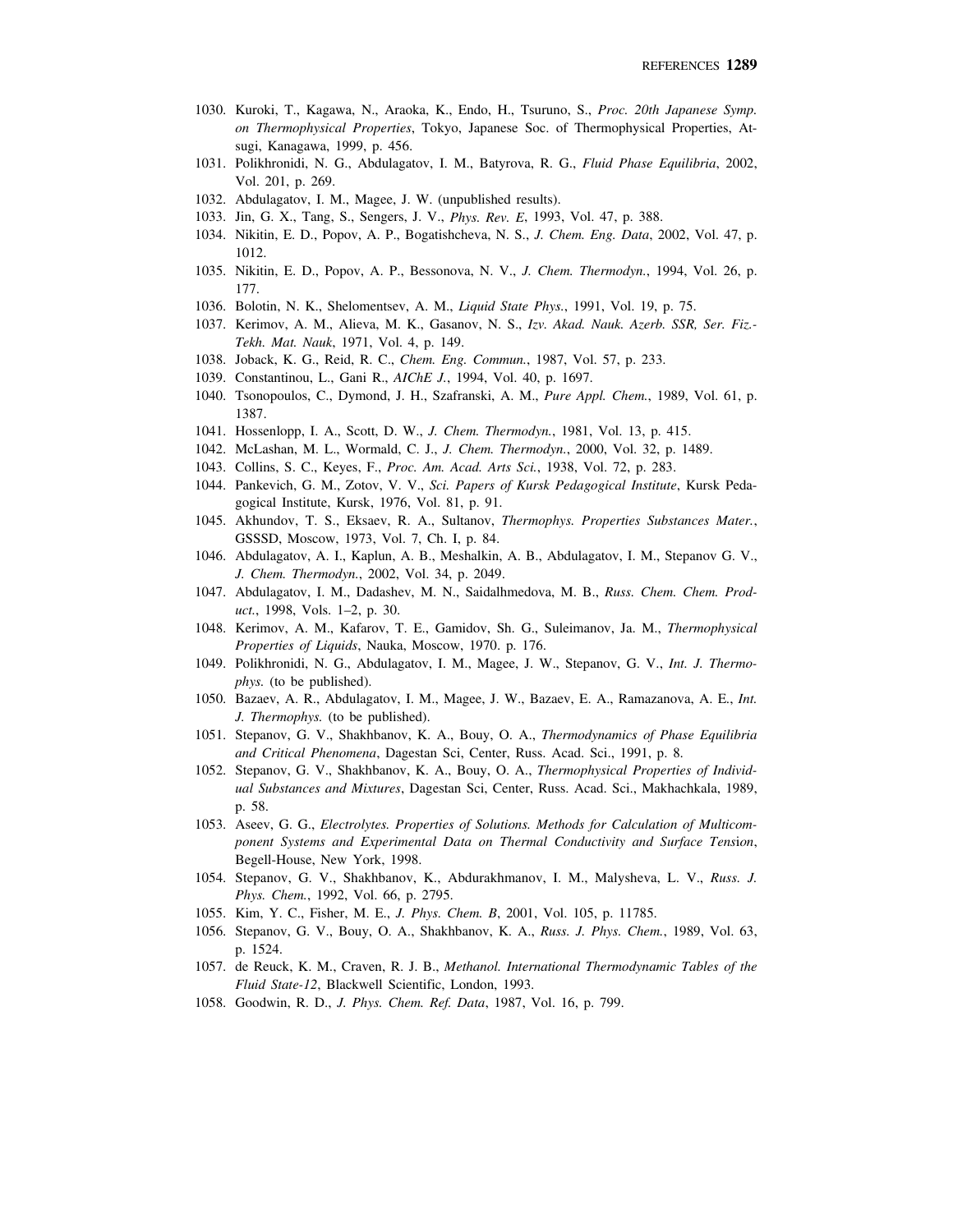- 1059. Straty, G. C., Palavra, A. M. F., Bruno, T. J., *Int. J. Thermophys*., 1986, Vol. 7, p. 1077.
- 1060. Ta'ani, R., Dr.-Ing. Thesis, Karlsruhe, 1976.
- 1061. Zubarev, V. N., Bagdonas, A. V., *Teploenergetika*, 1967, Vol. 4, p. 79.
- 1062. Machado, J. R. S., Street, W. B., *J. Chem. Eng. Data*, 1983, Vol. 28, p. 218.
- 1063. Finkelstein, R. S., Stiel, L. I., *Chem. Eng. Prog. Symp. Ser.*, 1970, Vol. 66, p. 11.
- 1064. Petty, L. B., Smith, J. M., *Ind. Eng. Chem.*, 1955, Vol. 47, p. 1258.
- 1065. Ramsay, W., Young, S., *Phil. Trans. Roy. Soc. London*, 1887, Vol. A178, p. 313.
- 1066. Yan, X., Dong, Q., Hong, X., *J. Chem. Eng. Data*, 2003, Vol. 48, p. 374.
- 1067. Wilson, G. M., Jasperson, L. V., *AIChE Meeting*, New Orleans, LA, 1996.
- 1068. Marrero, L., Gani, R., *Fluid Phase Equilibria*, 2001, Vols. 183–184, p. 183.
- 1069. Marrero-Morejon, J., Pardillo-Fontdevila, E., *AIChE J.*, 1999, Vol. 45, p. 615.
- 1070. Poling, B. E., Prausnitz, J. M., O'Connell, J. P., *The Properties of Gases and Liquids*, 5th ed., McGraw-Hill, New York, 2001.
- 1071. Wilhoit, R. C., Marsh, K. N., *J. Chem., Inf. Comput. Sci.*, 1989, Vol. 29, p. 17.
- 1072. Frenkel, M., Dong, Q., Wilhoit, R. C., Hall, R., *Int. J. Thermophys.*, 2001, Vol. 22, p. 215.
- 1073. Lashakov, L. M., *Acta Physicochim.,* 1939, Vol. 11, p. 107.
- 1074. Kozlov, A. D. (private communication).
- 1075. Osada, O., Sato, M., Uematsu, M., *J. Chem. Thermodyn.*, 1999, Vol. 31, p. 451.
- 1076. Ambrose, D., Sprake, C. H. S., Townsend, R., *J. Chem. Thermodyn.*, 1975, Vol. 7, p. 185.
- 1077. Walter, E. D., Ph.D. Thesis, Ohio State University, 1953.
- 1078. Maher, P. J., Smith, B. D., *J. Chem. Eng. Data*, 1980, Vol. 25, p. 61.
- 1079. Alm, K., Ciprian, M., *J. Chem. Eng. Data*, 1984, Vol. 29, p. 100.
- 1080. Efremov, Yu. V., *Russ. J. Phys. Chem.*, 1966, Vol. 40, p. 1240.
- 1081. Gibbard, H. F., Creek, J. L., *J. Chem. Eng. Data*, 1974, Vol. 19, p. 308.
- 1082. Niesen, V., Palavre, A. M. F., Kidney, A. J., Yesavage, V. F., *Fluid Phase Equilibria*, 1986, Vol. 31, p. 283.
- 1083. Wilsak, R. A., Campbell, S. W., Thodos G., *Fluid Phase Equilibria*, 1986, Vol. 28, p. 13.
- 1084. Holldorff, H., Knapp, H., *Fluid Phase Equilibria*, 1988, Vol. 40, p. 113.
- 1085. Hirata, M., Suda, S., *Kagaku Kogaku*, 1967, Vol. 31, p. 339.
- 1086. Costello, J. M., Bowden, S. T., *J. Rec. Trav. Chim. Pays-Bas*, 1958, Vol. 77, p. 36.
- 1087. Hales, J. L., Ellender, J. H., *J. Chem. Thermodyn.*, 1976, Vol. 8, p. 1177.
- 1088. Yerlett, T. K., Wormald, C. J., *J. Chem. Thermodyn.*, 1986, Vol. 18, p. 719.
- 1089. Brunner, E., Hultenschmidt, W., Schlichtharle, G., *J. Chem. Thermodyn.*, 1987, Vol. 19, p. 273.
- 1090. Hanny, J. B., *Proc. Roy. Soc. London*, 1982, Vol. 32, p. 294.
- 1091. Nadejdine, A., *J. Russ. Phys.-Chem. Soc.*, 1882, Vol. 14, p. 157.
- 1092. de Henn, P., *Recheches Touchant la Physique Comparee et la Theories des Liquides*, Paris, 1888.
- 1093. Schmidt, G. C., *Z. Phys. Chem.*, 1891, Vol. 8, p. 628.
- 1094. Schmidt, G. C., *Justus Liebigs Ann. Chem.*, 1891, Vol. 266, p. 266.
- 1095. Centnerszwer, M., *Z. Phys. Chem.*, 1904, Vol. 49, p. 199.
- 1096. Crismer, L., *Bull. Soc. Chim. Belg.*, 1904, Vol. 18, p. 18.
- 1097. Salwedel, E., *Ann. Phys.* (Leipzig), 1930, Vol. 5, p. 853.
- 1098. Golik, A. Z., Ravikovich, S. D., Orishchenko, A. V., *Ukr. J. Chem.* 1955, Vol. 21, p. 167.
- 1099. Nozdrev, V. F., *Acoustic J.*, 1956, Vol. 2, p. 209.
- 1100. Mocharnyuk, R. F., *Zh. Obshch. Khim*., 1960, Vol. 30, p. 1098.
- 1101. Kay, W. B., Khera, R., *Int. Data Ser., Selected Data Mixtures*, 1975, Ser. A, Vol. 62.
- 1102. Francesconi, A. Z., Lentz, H., Franck, E. U., *J. Phys. Chem.*, 1981, Vol. 85, p. 3303.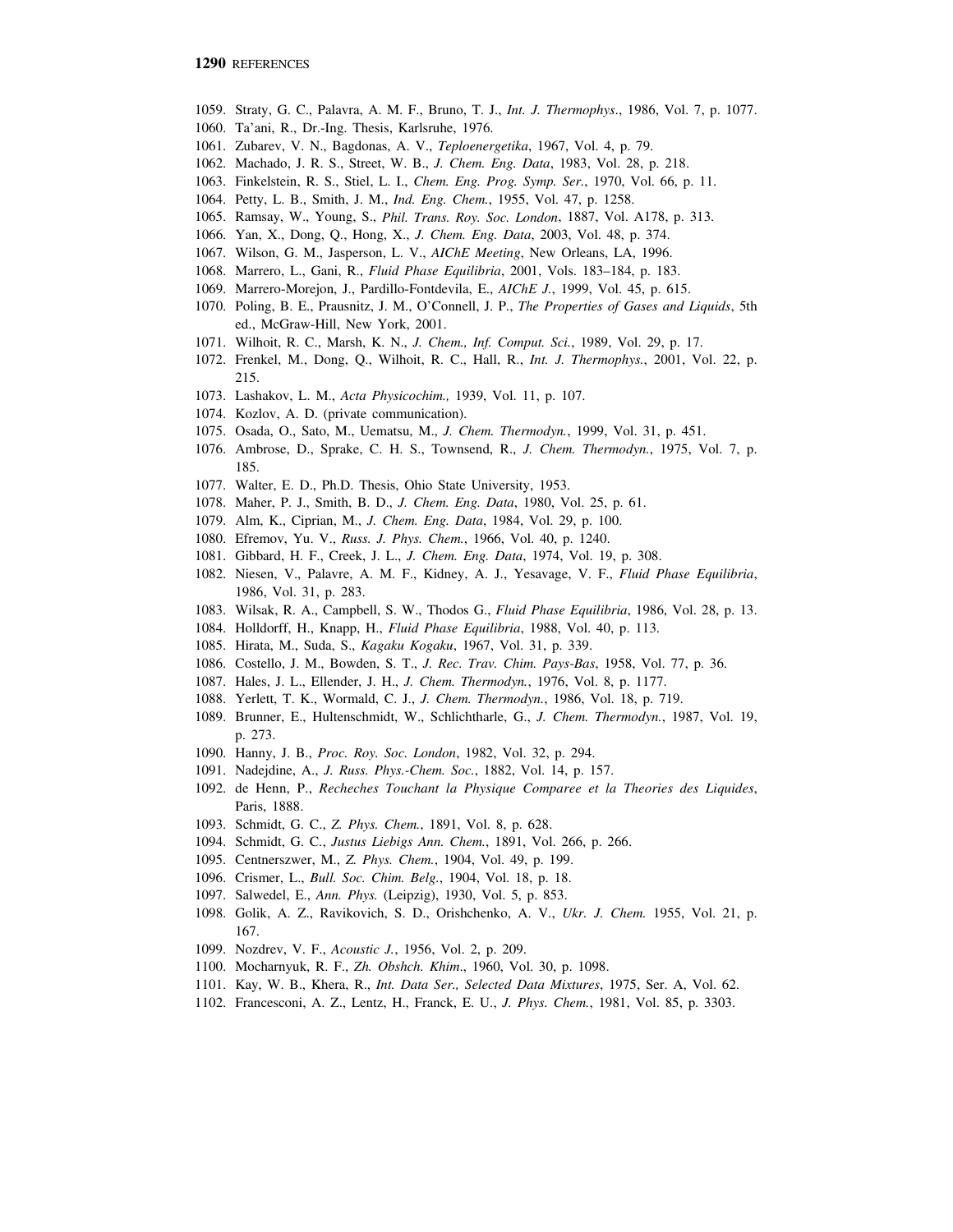- 1103. Lydersen, A. L., Tsochev, V., *Chem. Eng. Technol.*, 1990, Vol. 13, p. 125.
- 1104. Gude, M., Teja, A. S., *J. Chem. Eng. Data*, 1995, Vol. 40, p. 1025.
- 1105. Simonson, J. M., Bradley, D. J., Busey, R. H., *J. Chem. Thermodyn.*, 1987, Vol. 19, p. 479.
- 1106. Eubank, P. T., *Chem. Eng. Symp. Ser*., 1970, Vol. 66, p. 16.
- 1107. Tatevskiy, V. M., *Physical and Chemical Properties of Individual Hydrocarbons*, Gostoptekh Moscow, 1960.
- 1108. Vikhrov, D. I., Mirskaya, V.A., *Thermophysical Properties of Individual Substanses and Mixtures*, Dagestan Sci. Center, Russ. Acad. Sci., Makhachkla, 1989, p. 45.
- 1109. Abdulagatov, A. I., Stepanov, G. V., Abdulagatov, I. M., *Fluid Phase Equilibria*, 2003, Vol. 209, p. 55.
- 1110. Ambrose, D., Townsend, R., *J. Chem. Soc.* (London), 1963, p. 3614.
- 1111. Straub, J., Nitsche, K., *Fluid Phase Equilibria*, 1980, Vol. 88, p. 183.
- 1112. Lange, R., Straub, J., Die isochore Wärmekapazitat fluider Stoffe im kritischen Gebiet-Voruntersuchungen zu einem Spacelab Experiment, Scientific Report W 84-034 BMFT, 1984.
- 1113. Straub, J., Lange, R., Nitsche, K., Kemmerle, K., *Int. J. Thermophys*., 1985, Vol. 7, p. 343.
- 1114. Nitsche, K., Ph.D. Thesis, Technical University of Munich, Munich, 1990.
- 1115. Thoen, J., Bloemen, E., Van Dael, W., *J. Chem. Phys.*, 1978, Vol. 68, p. 735.
- 1116. Suleimanov, Ya. M., Ph. D. Thesis, OTI, Odessa, 1971.
- 1117. Polikhronidi, N. G., Batyrova, R. G., Abdulagatov, I. M., Magee, J. W., *J. Supercritical Fluids*, 2004 (in press).
- 1118. Aliev, M. M., Magee, J. W., Abdulagatov, I. M., *Int. J. Thermophys*., 2003, Vol. 24, p. 1527.
- 1119. Japas, M. L., Fernandez-Pirini, R., Horita, J., Wesolowski, D. J., *J. Phys. Chem.*, 1995, Vol. 99, p. 5171.
- 1120. Harvey, A. H., Crovetto, R., Levelt Sengers, J. M. H., *AIChE J.*, 1990, Vol. 36, p. 1901.
- 1121. Alvarez, J., Corti, H. R., Fernandez-Prini, R., Japas, M. L., *Geochim. Cosmochim. Acta*, 1994, Vol. 58, p. 2789.
- 1122. Alieva, M. K., Ph.D. Thesis, Institute of Physics, Baku, Azerbaijan, 1968.
- 1123. Harvey, A., H., Lemmon, E. W., *J. Phys. Chem. Ref. Data*, 2002, Vol. 31, p. 173.
- 1124. Barkan, E. S., *Russ. J. Phys. Chem.*, 1983, Vol. 57, p. 1378.
- 1125. Lee, M., Chen, J., *J. Chem. Eng. Jap.*, 1998, Vol. 31, p. 518.
- 1126. Al-Bizreh, N., Wormald, Ch. J., *J. Chem. Thermodyn.*, 1978, Vol. 10, p. 231.
- 1127. Iglesias-Silva, G. A., Hall, K. R., *Ind. Eng. Chem. Res.*, 2001, Vol. 40, p. 1968.
- 1128. Patel, M. R., Holste, J. C., Hall, K. R., Eubank, P. T., *Fluid Phase Equilibria*, 1987, Vol. 36, p. 279.
- 1129. O'Connel, J. P., Prausnitz, J. M., *Ind. Eng. Chem. Fundam.*, 1972, Vol. 9, p. 579.
- 1130. Maass, O., Mennie, J., *Proc. Roy. Soc. London*, 1926, Vol. 110A, p. 198.
- 1131. Keyes, F. G., *Int. J. Heat Mass Transfer*, 1962, Vol. 5, p. 137.
- 1132. Kell, G. S., McLaurin, G. E., Whalley, E., *J. Chem. Phys.*, 1968, Vol. 48, p. 3805.
- 1133. Keyes, F. G., *J. Chem. Phys.*, 1949, Vol. 17, p. 923.
- 1134. Vukalovich, M. P., Trankhtengerts, M. S., Spiridonov, G. A., *Teploenergetika*, 1991, Vol. 14, p. 65.
- 1135. Kurumov, D. S., Vasil'ev, Ya. L., Grigor'ev, B. A., *Russ. J. Phys. Chem.*, 1986, Vol. 60, p. 286.
- 1136. Hajjar, R. F., Kay, W. B., Leverett, G. F., *J. Chem. Eng. Data*, 1969, Vol. 14, p. 377.
- 1137. McGlashan, M. L., Potter, D. J. B., *Proc. Roy. Soc. London*, 1962, Vol. 26A, p. 478.
- 1138. Garner, M. D. G., McCoubrey, J. C., *Trans. Faraday Soc.*, 1952, Vol. 55, p. 1524.
- 1139. Aften'ev, Ya. M., *Thermophys. Properties Substances Mater.*, GSSSD, Moscow, 1981, Vol. 14, p. 115.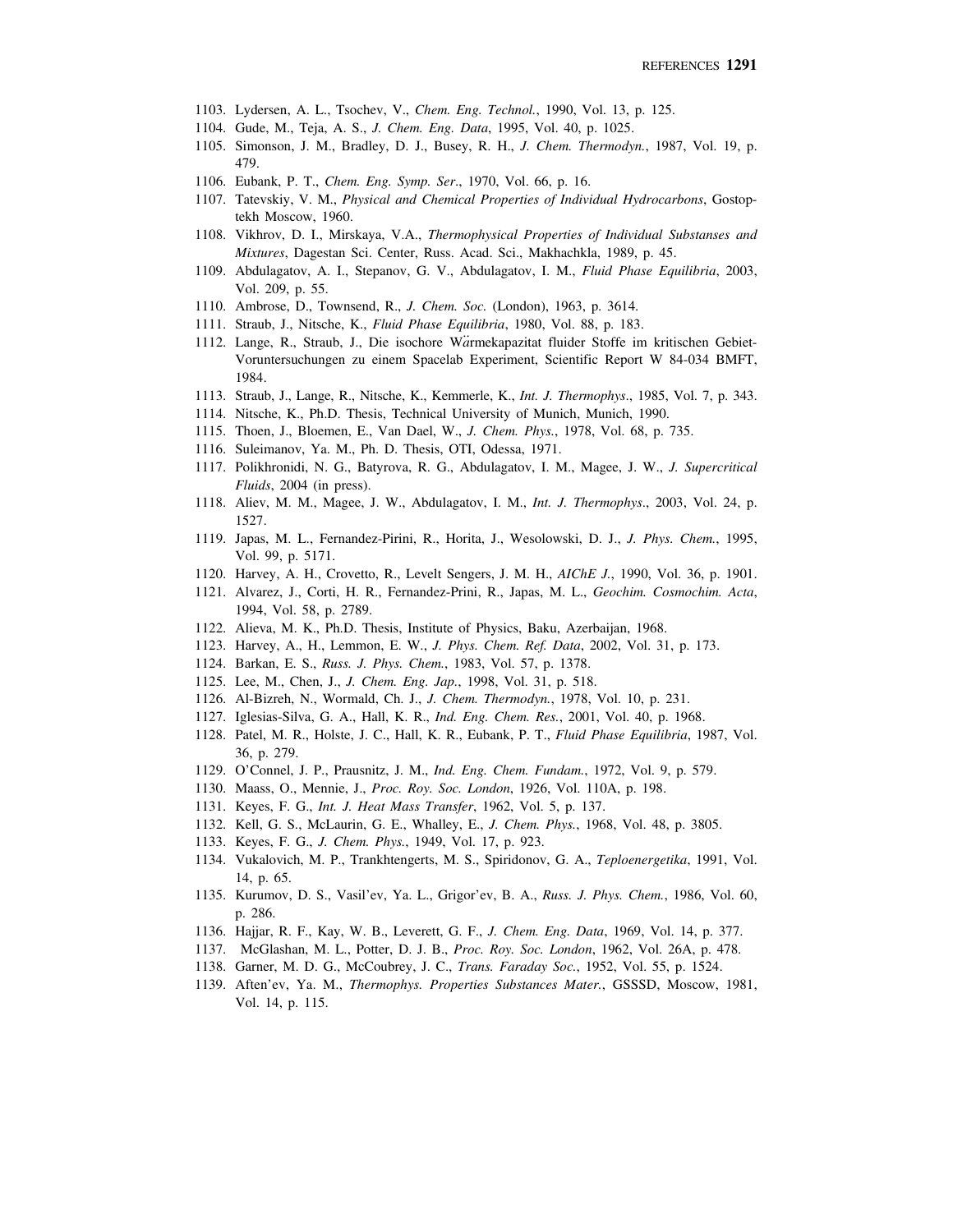- 1140. Connolly, J. F., Kandalic, G. A., *Phys. Fluids*, 1960, Vol. 3, p. 463.
- 1141. Zaalishvili, Sh. D., Belousova, Z. S., Verkhova, V. P., *J. Phys. Chem.*, 1971, Vol. 45, p. 1589.
- 1142. Gasanov, N. S., Ph.D. Thesis, Dushanbe, 1972.
- 1143. Wilhoit, R. C., Zwolinski, B. J., *J. Phys. Chem. Ref. Data*, 1973, Vol. 1, Suppl. 2, p. 1.
- 1144. Smith, B. D., Srivastava, R., *Phys. Sci. Data*, Elsevier, Amsterdam, 1986, Vol. 25.
- 1145. Craven, R. J. B., de Reuck, K. M., *Int. J. Thermophys.*, 1986, Vol. 7, p. 541.
- 1146. Zubarev, V. N., Prusakov, P. G., Sergeev, L. V., *Thermophysical Properties of Methyl Alcohol*, GSSSD, Moscow, 1973.
- 1147. Marshall, W. L., Jones, E. V., *J. Inorg. Nucl. Chem.*, 1974, Vol. 36, p. 2319.
- 1148. Krichevskii, I. R., Khazanova, N. E., Lifshits, L. R., *Russ. J. Phys. Chem.*, 1957, Vol. 31, p. 2711.
- 1149. Harrison, R. H., Gammon, B. E., *Private Commun*., IUPAC Center, 1989.
- 1150. Abdulagatov, I. M., Azizov, N. D., *Fluid Phase Equilibria*, 2004, Vol. 216, p. 189.
- 1151. Griswold, J., Havey, J. D., Klein, V. A., *Ind. Eng. Chem.*, 1943, Vol. 35, p. 701.
- 1152. Wormald, C. J., Vine, M. D., *J. Chem. Thermodyn.*, 2000, Vol. 32, p. 439.
- 1153. Griswold, J., Wong, S. Y., *Chem. Eng. Prog. Symp. Ser.*, 1952, Vol. 48, p. 18.
- 1154. Wormald, C. J., Yerlett, T. K., *J. Chem. Thermodyn.*, 2000, Vol. 32, p. 97.
- 1155. Keenan, J. H., Keyes, F. G., Hill, P. G., Moore, J. G., *Steam Tables*, Wiley, New York, 1969.
- 1156. Japas, M. L., Franck, E. U., *Ber. Bunsenges. Phys. Chem*., 1985, Vol. 89, p. 1268.
- 1157. Sretenskaya, N. G., Sadus, R. J., Franck, E. U., *J. Phys. Chem*., 1995, Vol. 99, p. 4273.
- 1158. Seward, T. M., Franck, E. U., *Ber. Bunsenges. Phys. Chem*., 1981, Vol. 85, p. 2.
- 1159. Lentz, H., Franck, E. U., *Ber. Bunsenges. Phys. Chem*., 1969, Vol. 73, p. 28
- 1160. Wu, G., Heiling, M., Lentz, H., Franck, E. U., *Ber. Bunsenges. Phys. Chem*., 1990, Vol. 94, p. 247.
- 1161. Welsch, H., Ph. D. Thesis, Die Systeme Xenon-Wasser und Methan-Wasser bei Hohen Drucken und Temperaturen, University Karlsruhe, Karlsruhe, 1973.
- 1162. Prokhorov, V. M., Tsiklis, D. S., *Russ. J. Phys. Chem.*, 1970, Vol. 44, p. 1173.
- 1163. Takenouchi, S., Kennedy, G. C., *Am. J. Sci.*, 1964, Vol. 262, p. 1055.
- 1164. Morrison, G., *J. Phys. Chem*., 1981, Vol. 85, p. 759.
- 1165. Todheide, K., Franck, E. U., *Z. Phys. Chemie*, 1963, Vol. 37, p. 387.
- 1166. Smits, P. J., Smits, R. J. A., Peters, C. J., de Swaan Arons J., *J. Chem. Thermodyn.*, 1997, Vol. 29, p. 23.
- 1167. Stuckey, J. E., Secoy, C. H., *J. Chem. Eng. Data*, 1963, Vol. 8, p. 386.
- 1168. Tsiklis, D. S., Linshits, L. R., Goryunova, N. P., *Russ. J. Phys. Chem*., 1966, Vol. 39, p. 1590.
- 1169. Sassen, C. L., van Kwartel, R. A. C., van der Kool, H. J., de Swaan Arons, J., *J. Chem. Eng. Data*, 1990, Vol. 35, p. 140.
- 1170. Rizvi, S. S., Heidemann, R. A., *J. Chem. Eng. Data*, 1987, Vol. 32, p. 183.
- 1171. Urusova, M. A., *Russ. J. Inorg. Chem*., 1974, Vol. 59, p. 828.
- 1172. Fokeev, V. M., Izv. Vyssh. Uchebn. Zaved., Ser. Geologiya Razvedka, 1966, Vol. 9, p. 96.
- 1173. Oakes, C. S., Bodnar, R. J., Simonson, J. M., Pitzer, K. S., *Int. J. Thermophys*., 1995, Vol. 16, p. 483.
- 1174. Marshall, W. L., *J. Chem. Eng. Data*, 1982, Vol. 27, p. 175.
- 1175. Dubois, M., Weisbrod, A., Shtuka, A., *Chem. Geology*, 1994, Vol. 115, p. 227.
- 1176. Marshall, W. L., Hall, C. E., Mesmer, R.E., 1981, Vol. 43, p. 449.
- 1177. Vandana V., Teja A.S., *Fluid Phase Equilibria*, 1995, Vol. 103, p. 113.
- 1178. Christensen, S. P., Paulaitis, M. E., *Fluid Phase Equilibria*, 1992, Vol. 71, p. 63.
- 1179. White, J. F., *Trans. Am. Inst. Chem. Eng*., 1942, Vol. 38, p. 435.